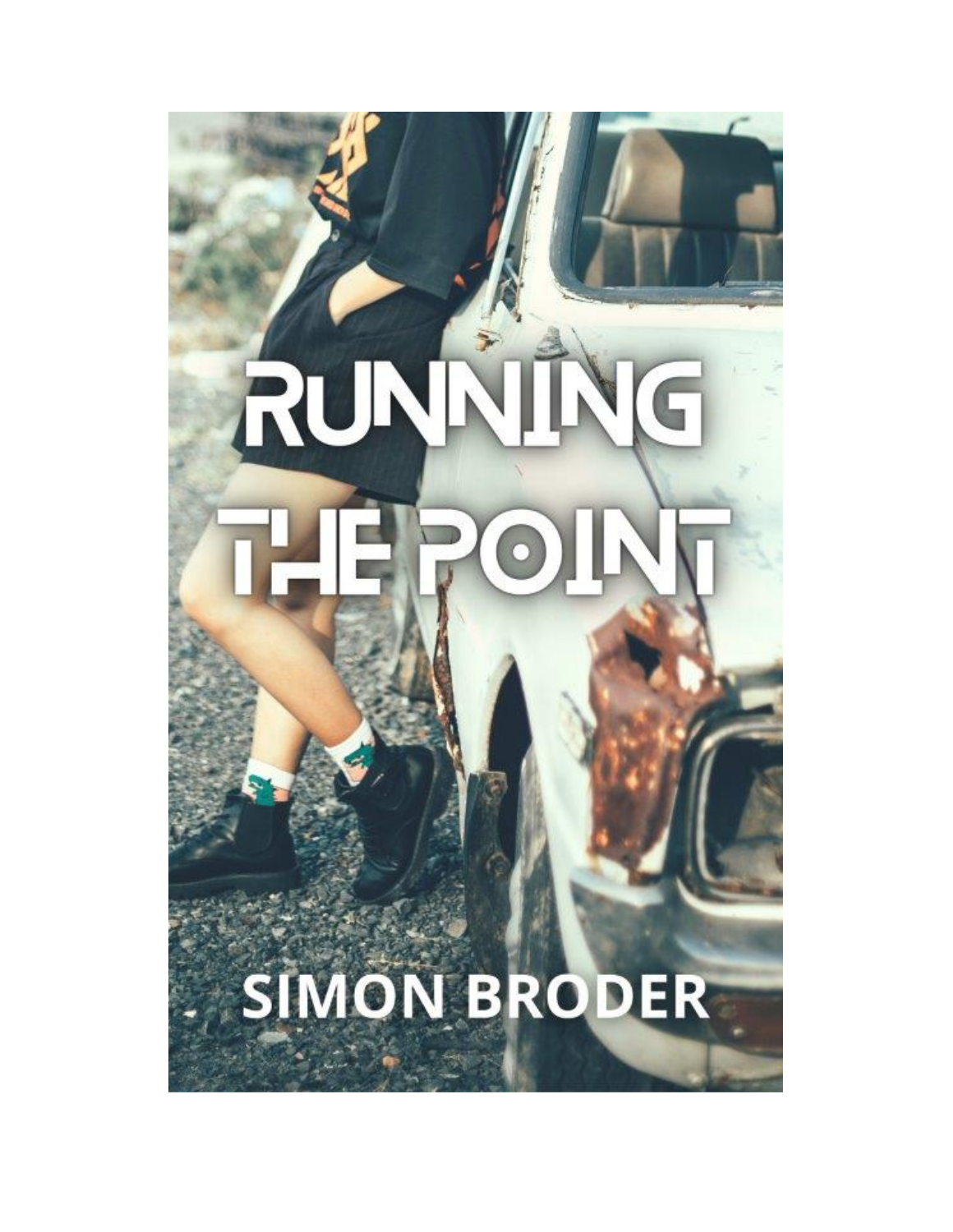# <span id="page-1-0"></span>**Running The Point**

#### **Simon Broder**



A Story Shares book Easy to read. Hard to put down.

**[storyshares.org](https://www.storyshares.org)**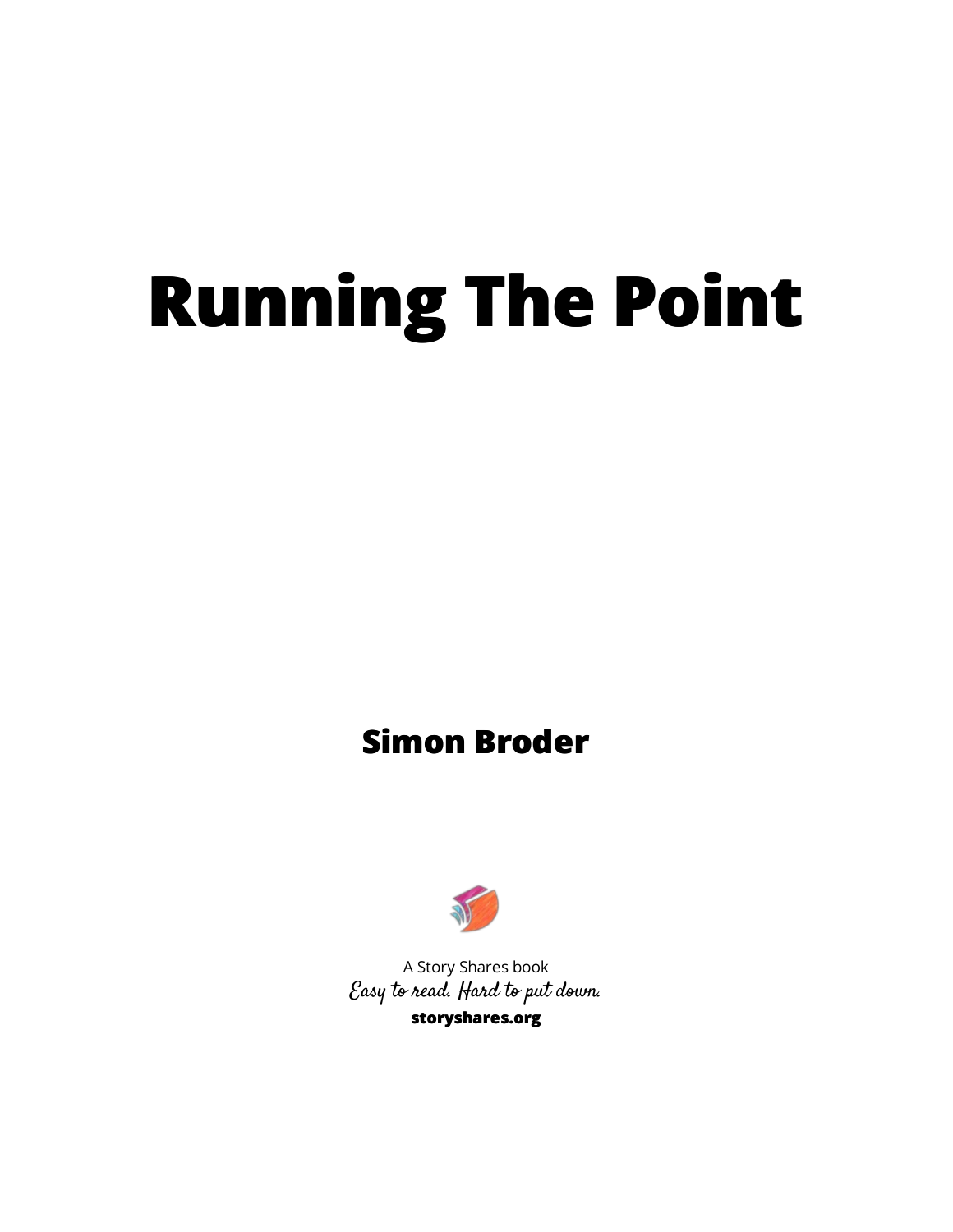<span id="page-2-0"></span>Copyright © 2021 by Story Share, Inc. Simon Broder

All rights reserved. Published in the United States by Story Share, Inc.

The characters and events in this book are ficticious. Any similarity to real persons, living or dead, is entirely coincidental.

> Story Shares dreaming up a new shelf in the global library **[storyshares.org](https://www.storyshares.org)** PHILADELPHIA, PA



ISBN # 9781642611793

Printed in the United States of America

#### **[storyshares.org](https://www.storyshares.org)**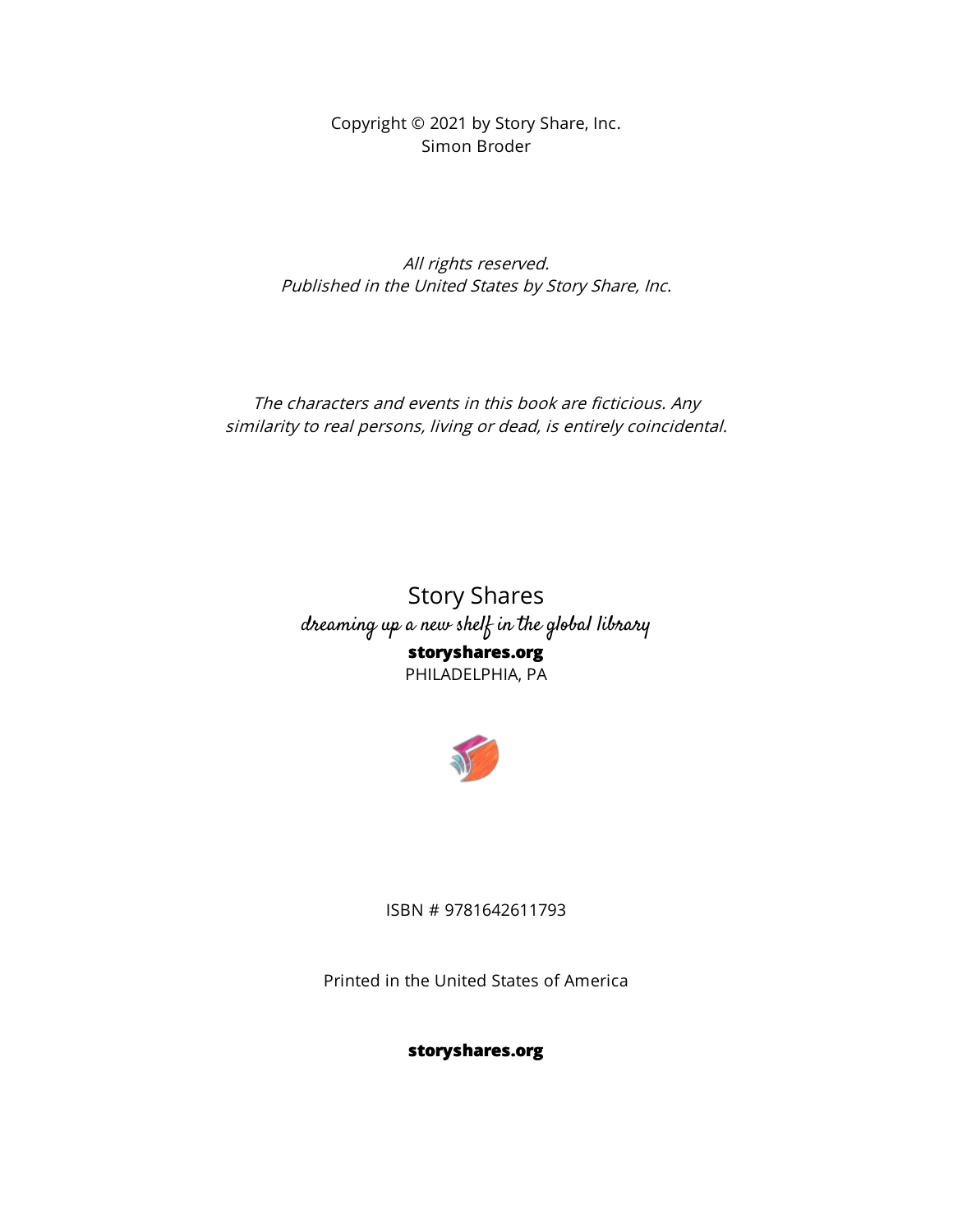# Contents

Title [Page](#page-1-0) [Copyright](#page-2-0) Notice

[Chapter](#page-4-0) One [Chapter](#page-7-0) Two [Chapter](#page-10-0) Three **Chapter Four Chapter Five** [Chapter](#page-18-0) Six [Chapter](#page-21-0) Seven [Chapter](#page-23-0) Eight [Chapter](#page-25-0) Nine [Chapter](#page-29-0) Ten [Chapter](#page-32-0) Eleven [Chapter](#page-36-0) Twelve Chapter [Thirteen](#page-38-0) **Chapter Fourteen Chapter Fifteen** [Chapter](#page-45-0) Sixteen Chapter [Seventeen](#page-48-0) Chapter [Eighteen](#page-51-0) About The [Author](#page-54-0)

**[storyshares.org](https://www.storyshares.org)**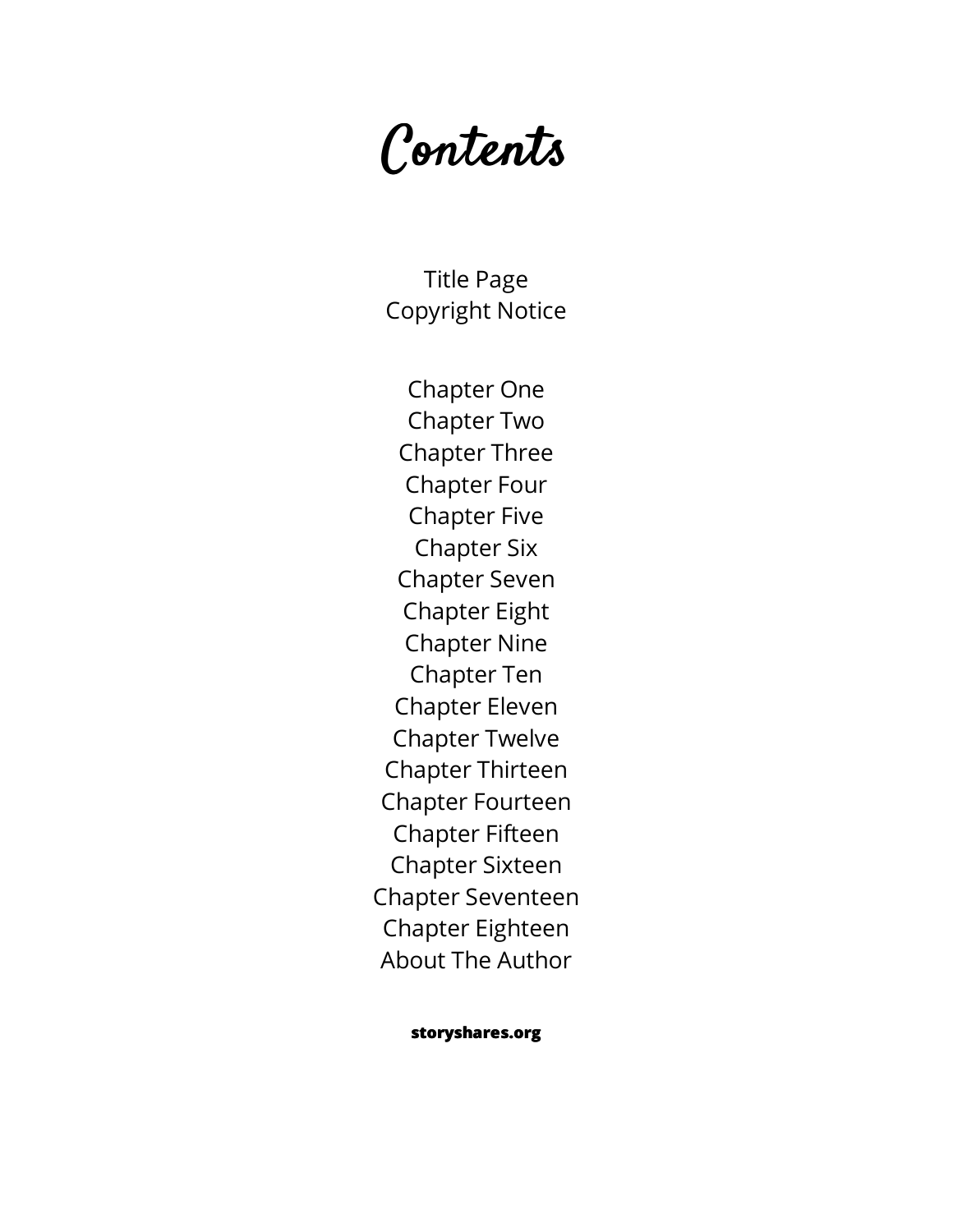#### **Chapter One**

<span id="page-4-0"></span>The old Toyota behind the warehouse was Ennie's fortress. It was a hollowed out husk of a wreck with doors that refused to open, two missing tires, and a smashed driver's side window. In the back seat, Ennie had stashed a BB gun, a Swiss army knife, and a ratty old copy of *Sports Illustrated* with Russell Westbrook on the cover. Westbrook was his favorite player.

A patchy, crooked wire fence separated the alleyway from the parking lot, and despite the fact that the cars parked only a dozen feet away, the fence made the mountain of junk that surrounded the car seem isolated from civilization. Sometimes Ennie wondered if the rotting lumber and broken bricks were important ruins left over from when the city had first been settled. Other times he liked to imagine that he could use them to build his own house far away from his Aunt Lucía one day.

His tia was a strict Mexican lady with a sharp tongue. The last time she'd caught him in the alley she had grounded him for a week and warned him about all sorts of horrible diseases. Still, risking her wrath was worth getting the thrill of exploring the unknown worlds of the laneway.

But today he wasn't interested in any of that. Today he had come back here to forget about the way that Troy had embarrassed him. Troy was the tallest kid in basketball camp, and when he'd spotted Ennie this morning he'd poured a whole bottle of Gatorade down his shirt. That was bad enough, but even worse was the way he dominated Ennie in the one-on-one drill. Ennie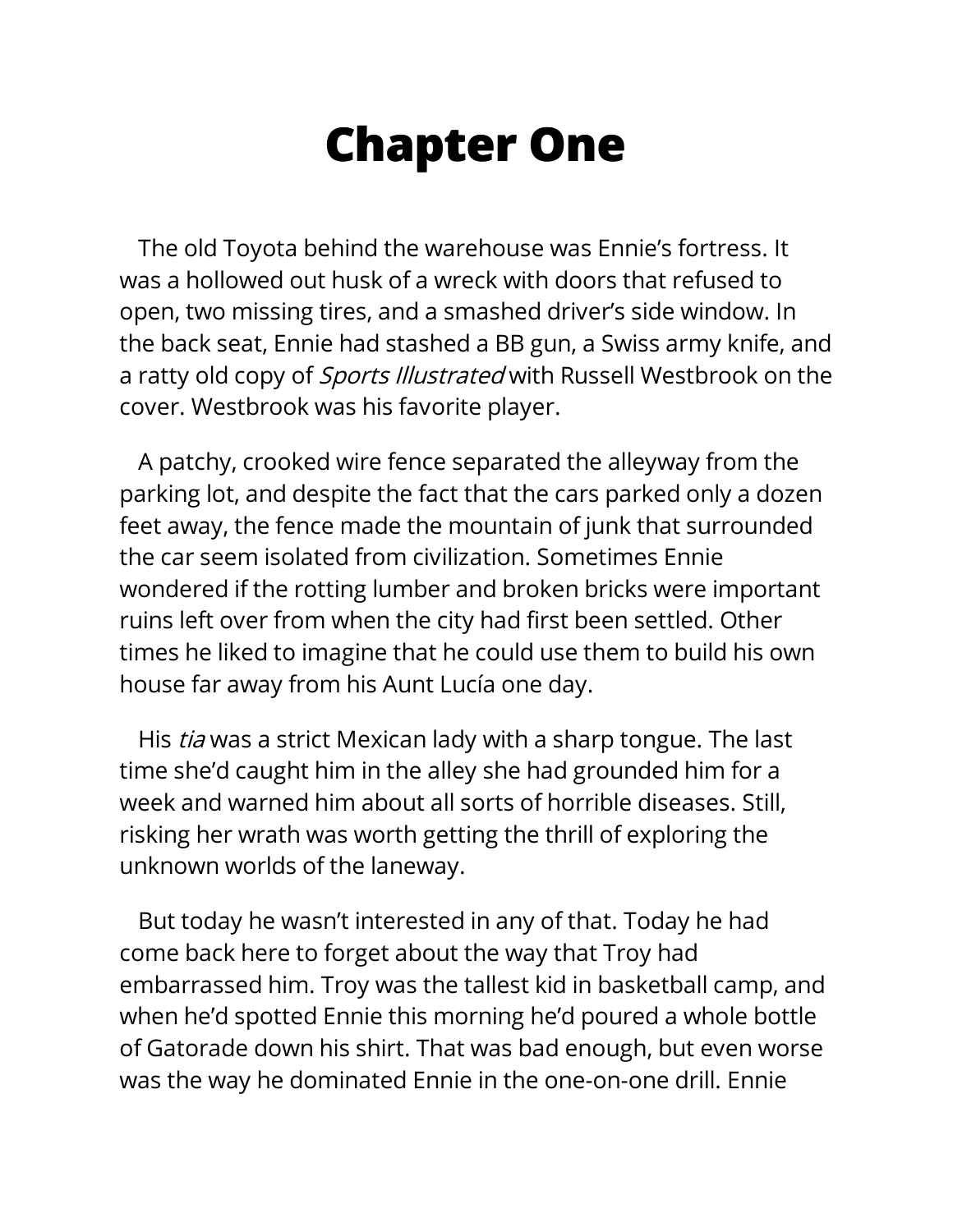was quick with his dribble and always bragged that he would be the next Westbrook, but the scrimmage had ended without Ennie scoring even a single point over the fourteen-year-old's massive reach.

Ennie reached the car and climbed through the broken window. But his bag of belongings was not where he left them in the back seat. He only found a ratty blanket and a few empty bags of Chinese noodles.

#### Ping.

The metallic clatter radiated through the vehicle. Ennie didn't know where it came from, but it sounded ominous. He flattened himself amongst the weeds that poked through the Toyota's rusted-out undercarriage.

#### Ping.

The sound came again, but this time it sounded oddly familiar. There was no doubt that something was hitting against the car.

"Hey!" Ennie yelled. "Stop that."

"Who are you?" The voice was high-pitched but raw. It was not a voice Ennie recognized.

"Who are you?" Ennie retorted.

"Whatcha doing here?"

"I always come here."

"So what, this your gun then?"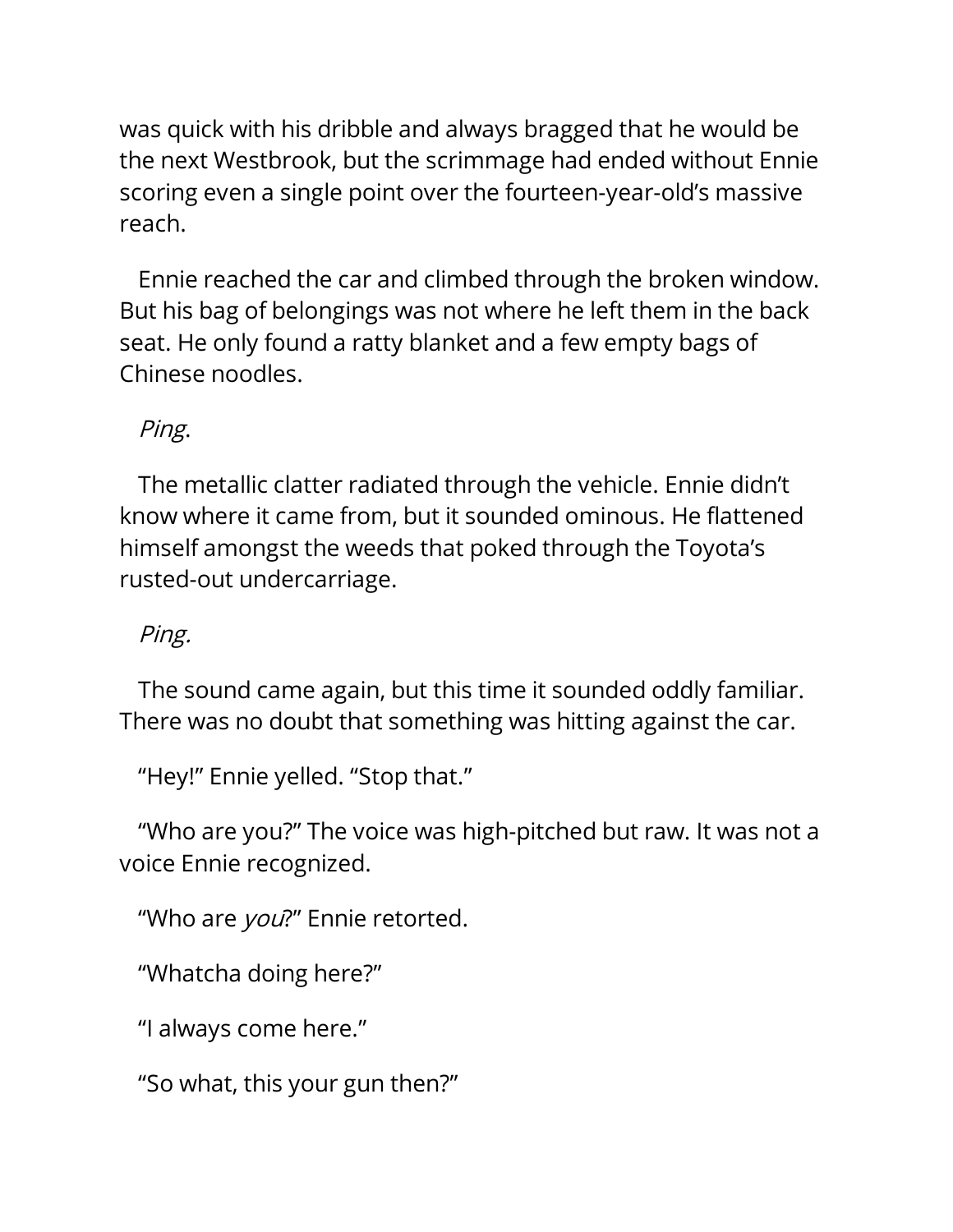Ennie realized nervously that the *ping*ing was coming from the BB gun that should have been waiting for him in the backseat. He'd seen what BB gun pellets could do. And the old car didn't make for a very reliable fort.

"Yeah, it's mine," he said. "Don't shoot anymore!"

"Aw...right," the voice came, trembling slightly. "But ain't ya gonna be mad that I stole it?"

"No," Ennie said. "Just stop."

"Promise?"

"Yeah, I promise!" Ennie shouted. "Who are you?"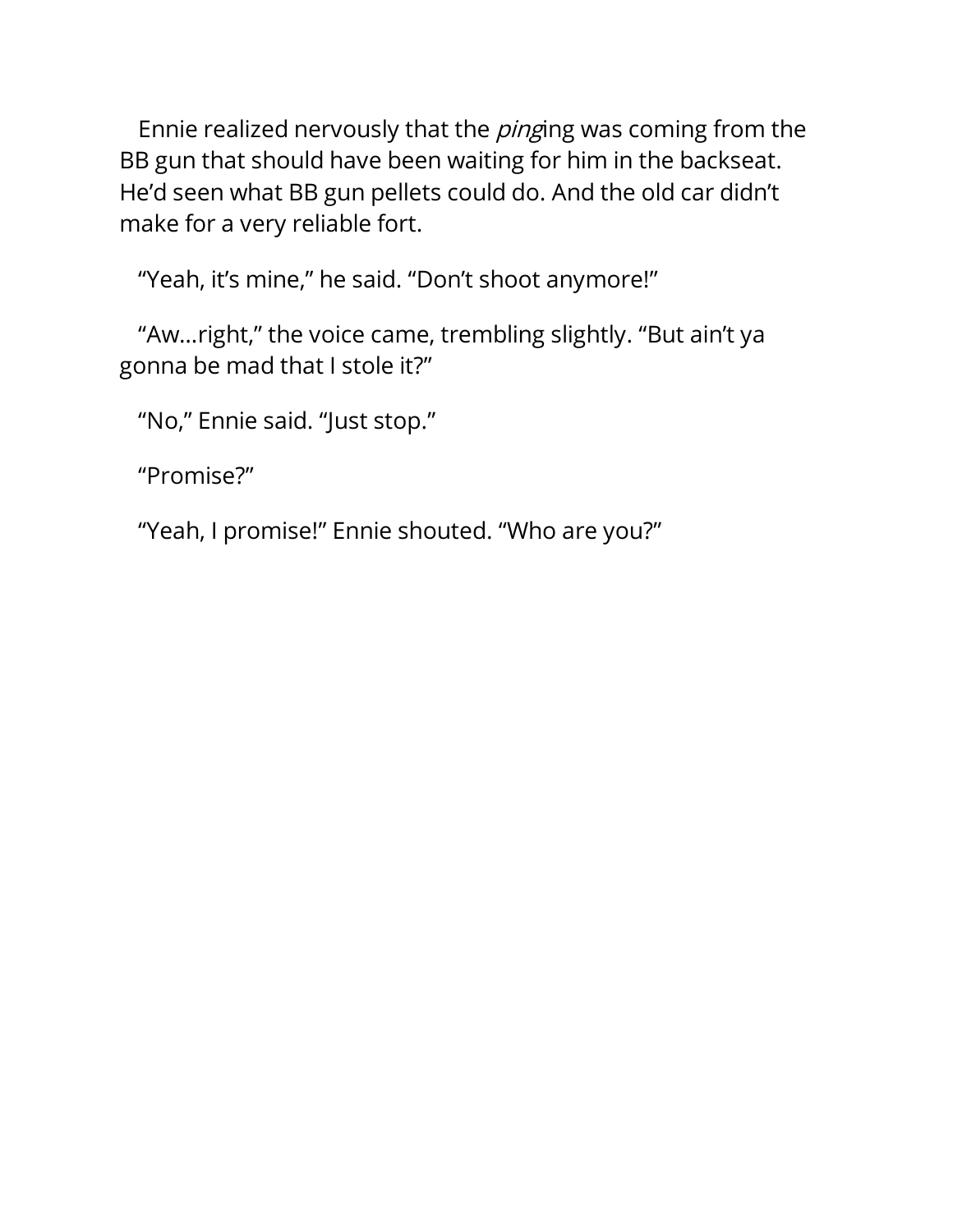### **Chapter Two**

<span id="page-7-0"></span>A gap-toothed, pale face with streaks of dirt and a forehead covered in bright red pimples appeared in the driver's side window. At first Ennie thought it was a teenage boy, but when she brushed her ratty yellow hair out of her eyes he realized he'd been wrong.

"'Sup?" the dirty girl beamed, holding the handle of the BB gun out for him. "I'm Kelly."

Once Ennie got a good look at Kelly, he realized he liked her. She seemed different from anyone he'd ever seen before. She seemed friendly. But something was off about her. Ennie looked from Kelly's grubby face to the dirty blanket in the back seat.

"You live here?" Ennie asked.

"Only sorta," Kelly shrugged. "I'm supposed to live with my pops, but he don't like me much. So I been staying here since the weekend."

"Wow, I never knew anyone who lived in a car before."

Now that he had secured his BB gun, Ennie started to pick through the junk looking for the rest of his things. He found the *Sports Illustrated* blown up against the fence, but when he picked up the magazine, he saw that there was a tear in the cover right through Westbrook's face. He clutched the ripped magazine to his chest.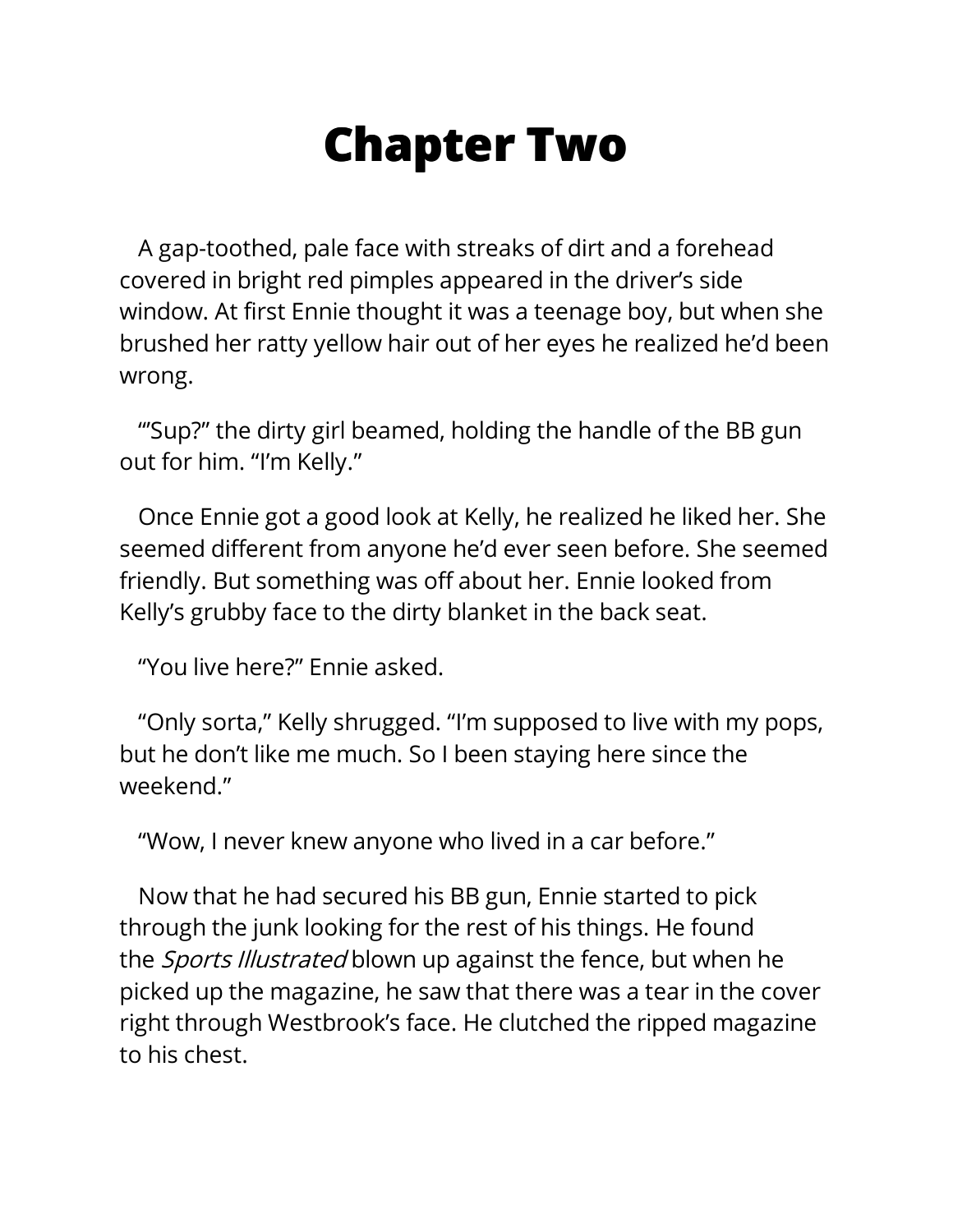"You gonna save that old rag?" Kelly said.

"This isgonna be me one day," Ennie said, pointing at Westbrook's picture.

"It's all torn up."

"Well it wasn't before you got your hands on it."

Kelly shrugged. "Oops."

He asked Kelly if she had his Swiss army knife.

"Naw," she said, but she put her hand in her jeans pocket when she said it and Ennie saw the outline of the multi-tool.

"C'mon," he said. "It's mine."

"So what, we friends or ain't we?" she said.

"Sure, we're friends."

"You're too small to be a basketball player," she said dismissively.

Ennie remembered the way Troy had loomed over him. He didn't like that she'd said that. Before he knew what he was doing, he reached his hand into her pocket and started running towards the street.

"I might be small, but I'm quick," he yelled back.

Ennie had almost made it out of the alley when his foot caught on a spare tire and he crashed into the fence. Kelly dove for the knife but it skittered under some metal rods. When Ennie sat up,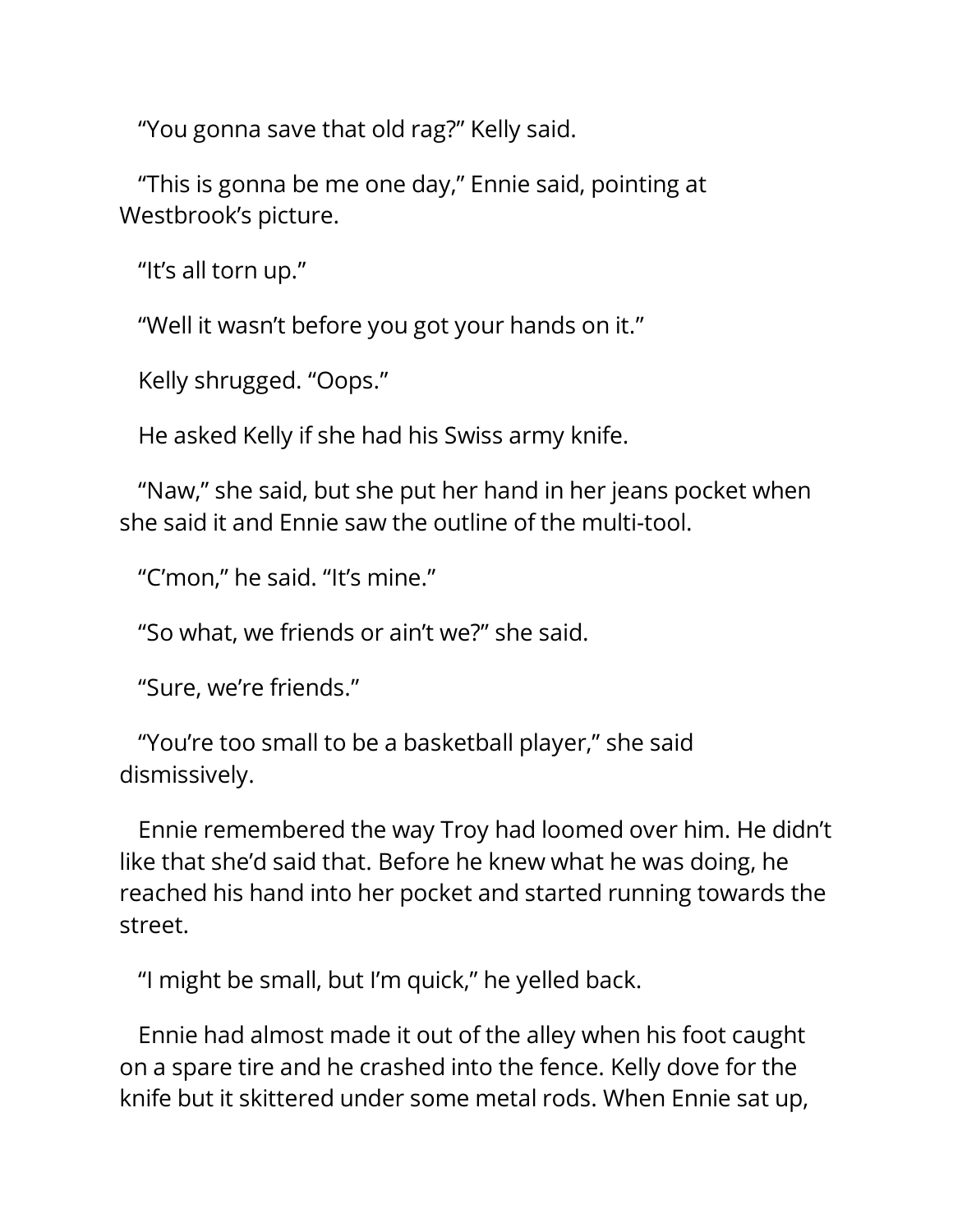he had a gash the size of a plum on the back of his elbow.

"You alright?" Kelly said, forgetting the knife. She pried his fingers away from his elbow to examine the wound. "It's just a scrape."

"It hurts, though."

"Oh, ya big baby. You want me to walk you home?"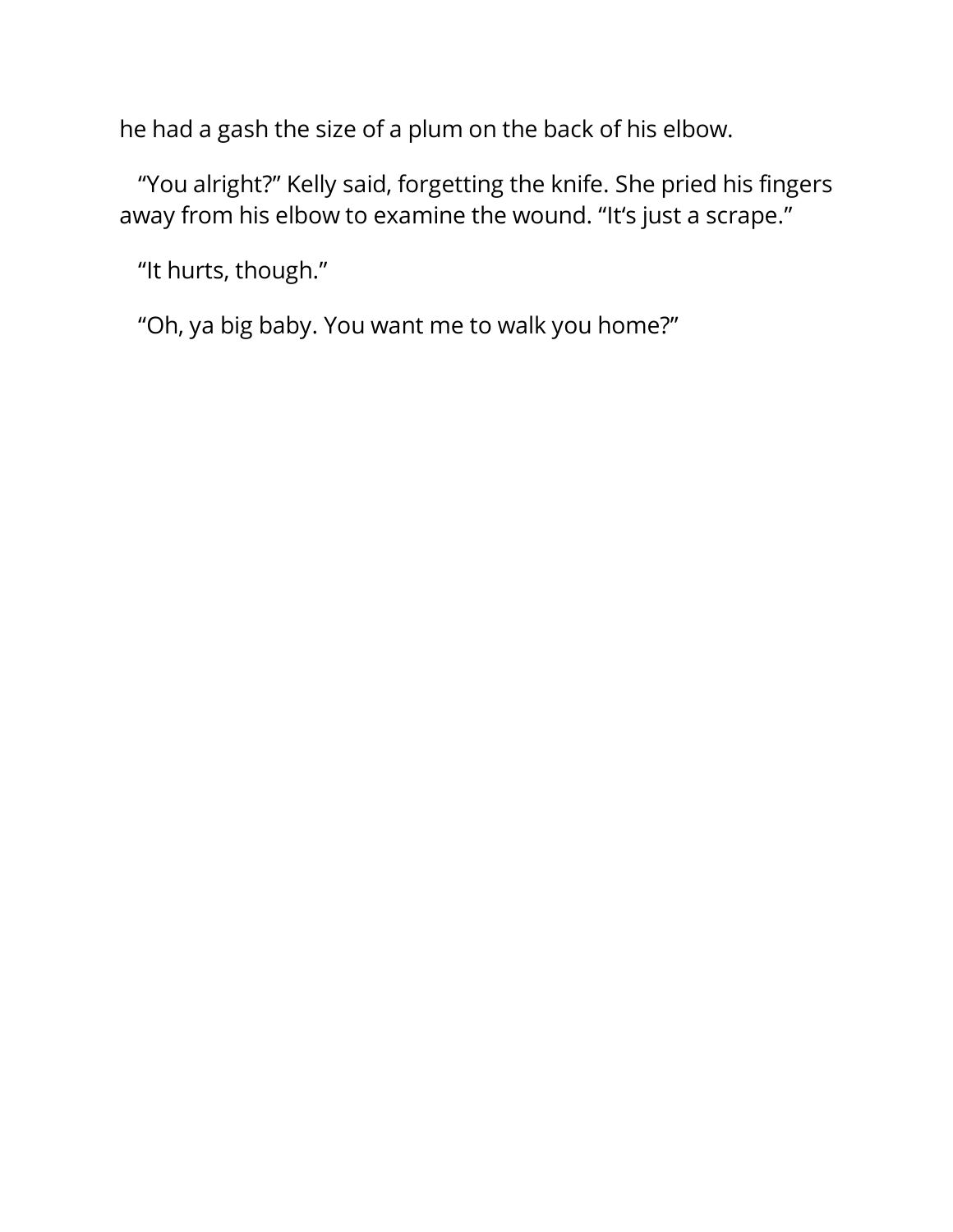# **Chapter Three**

<span id="page-10-0"></span>"Enrique!" Lucía was screeching. "What were you doing?"

His *tia* had him seated on the concrete step in the backyard of the town house they shared. She was a round brown woman with a wild nest of dreadlocks on her head and a plain yellow dress that went down to her knees. She was rinsing out his wound with rubbing alcohol, and despite Ennie's best efforts to wriggle away from the pain, her grip on his arm held firm.

"It's nothing, tia," he winced. "It's just from - playing ball."

"Ennie,"Lucía said, taking his chin firmly in her hand. "Were you playing behind the warehouse again?"

"Yes, *tia*," Ennie sullenly admitted.

"Por favor, Enrique! You know what I told you about playing around back there!" His aunt fingered the rosary hanging around Ennie's neck. "We need to take you to church, to teach you some respect."

"It was my fault," Kelly volunteered suddenly. She had been lingering with fingers clasped through the chain-link fence at the end of the walkway. Ennie looked over at her, stunned. It was a bold-faced lie and she knew it.Lucía dropped his arm and stood up for a moment, surveying the grubby girl she hadn't noticed before.

"Who's your girlfriend, Ennie?"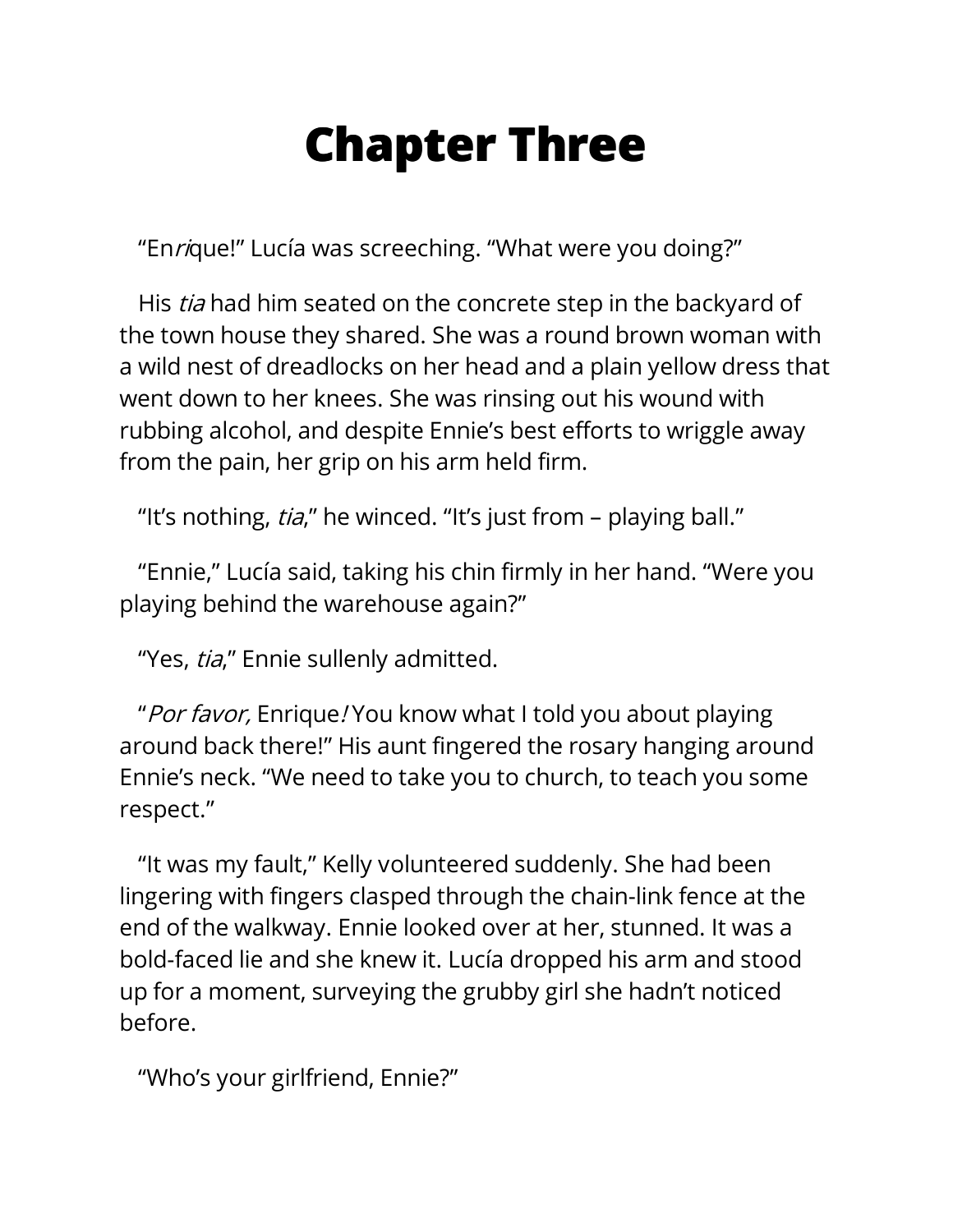Ennie blushed. He'd never had a girlfriend. Kelly stuck out a grimy hand, which Lucía eyed suspiciously. Kellygave up and dropped it to her side. "I'm Kelly," she announced.

"Well, Kelly," Lucía said. "Time for you to go home. Enrique's got to get cleaned up."

Ennie saw Kelly's eyes fall and he knew why.

"Kelly doesn't have nowhere to go," he said.

"Is that right?"Lucía said.

"Well, sorta," Kelly rubbed some of the dirt off the backs of her fingers. "I ain't going home tonight."

"Are you hungry, Kelly? You would like some dinner, yes?"

Kelly nodded eagerly.

"My *mole* is spicy for a white girl," she said. "I hope you can handle Mexican cooking."

"I can eats spicy," Kelly claimed. "And I'm starved."

"Well, wash up then. Those filthy hands aren't going anywhere near my food."

"Thanks, tia." Kelly winked at Ennie. She followed the older woman up the steps and into the townhouse.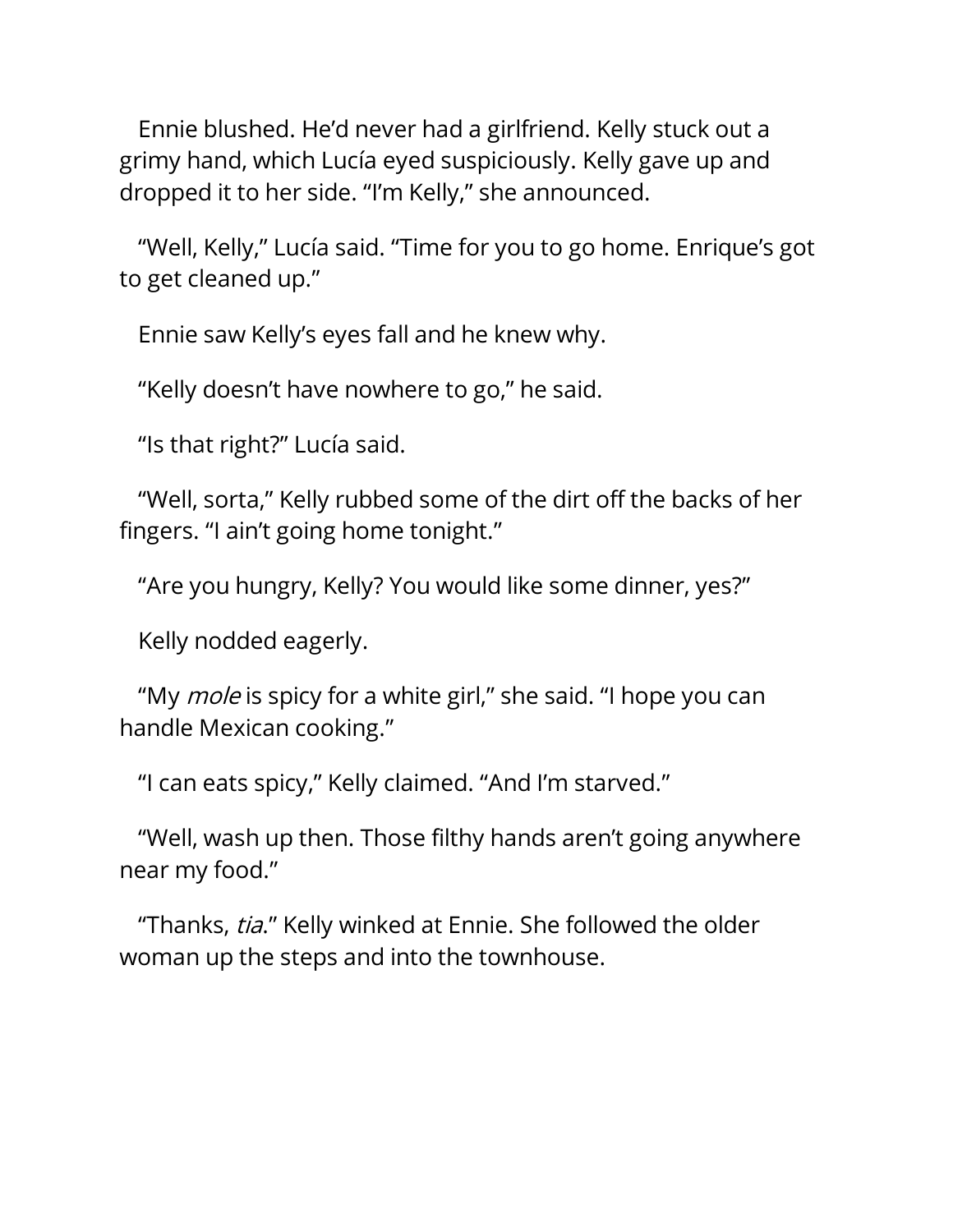#### **Chapter Four**

<span id="page-12-0"></span>"Team up! One on ones!" Steve-O called out. Steve-O had a bald head and a goatee that was just starting to speckle gray. The burly black counselor was a former college player. Word around camp was that he had even gotten a tryout for the Trail Blazers once. More importantly, he was in charge of picking out which of the campers would be selected for rep league in the fall. It all depended on how they performed in the big final on Friday afternoon.

Ennie glanced nervously across the gym at Troy practicing layups. Coming into the week, he'd been confident that he had a good chance to make rep, but Troy had changed everything. Ennie scanned the rest of the gym for another partner, someone he would lookgood against. His eyes fell on a chubby blond kid named Shane. Shane didn't look like he was very good. Ennie started walking across the gym towards him. But a ball bounced loose, and when Ennie ran over to save it, he found Steve-O looming over him.

"Ennie, I want you back with Troy, okay? His size is a good matchup for your speed."

Ennie groaned. "But I was going to-"

"Hey, listen to me." Steve-O wasn't that tall for a baller, but he had a way of dominating every room he stepped into. Right now, Ennie was squarely in his sights. "Ifyou want to be serious about playing ball, you've got to beat the best guy on the floor, right?"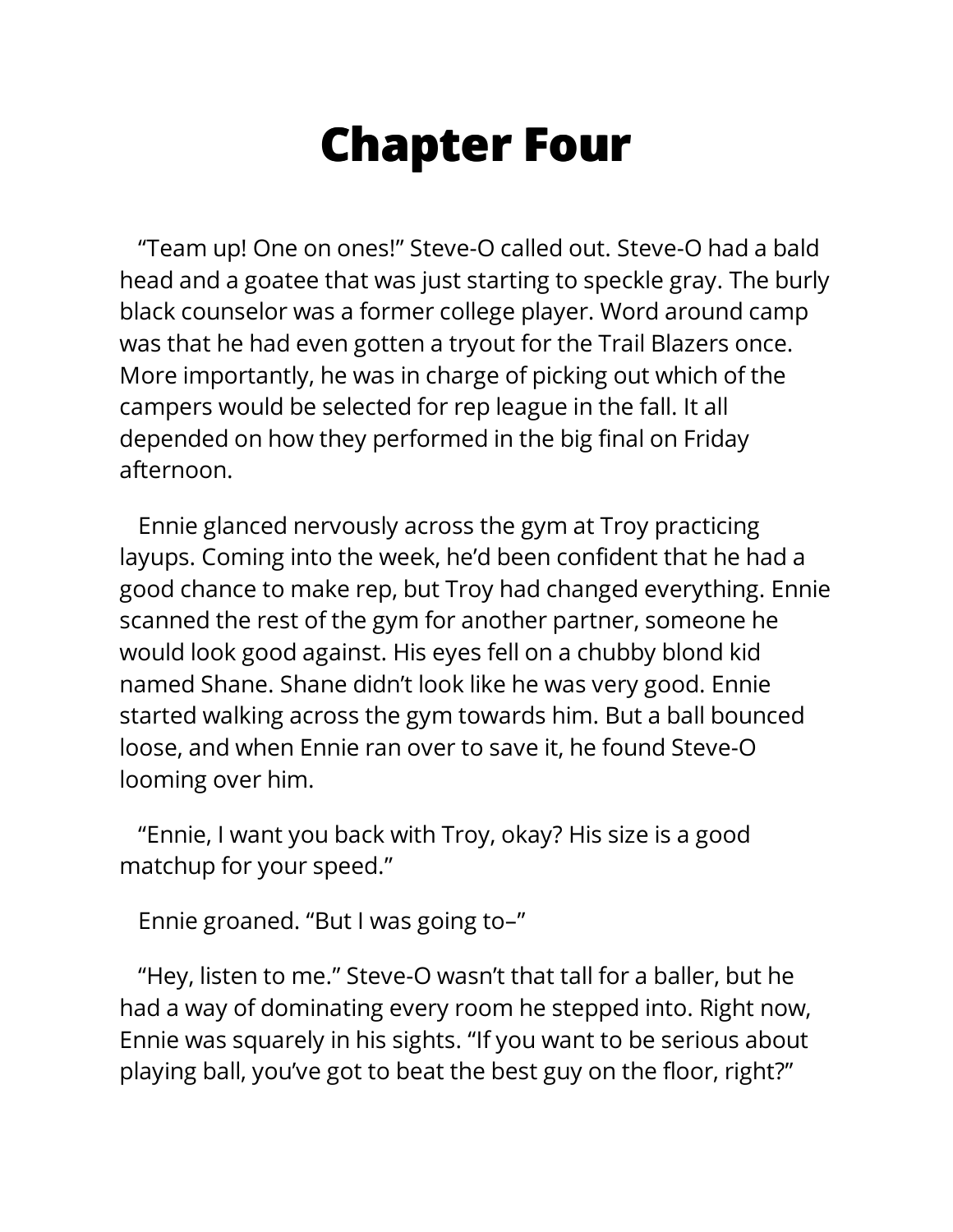Ennie nodded and dragged his feet towards the far basket. After the Gatorade incident yesterday Steve-O had made Troy run laps. Troy's hate for Ennie had only doubled since then. His pale arms and legs seemed to stretch out and consume everything around them like a boa constrictor.

"Here," he said, throwing the ball at Ennie's chest. "I'll let you start with the ball today. But I'm still gonna shut you out again."

Ennie had always been prettygood with his bounce. He worked the ball between his legs as he probed from one side of the court to the other for an opening. But Troy kept up with him every step of the way. When he finally turned to drive towards the rim, the ball slipped off his fingertips and hit his toe, rolling harmlessly out of bounds. As Ennie chased after the ball, he heard Troy laughing behind him. He felt like everyone in the gym was watching him fail.

"He's tough," a voice rang out from across the room. Steve-O stood against the white brick wall of the gym, observing. "Let's focus on your dribble. Less fancy back-and-forth, more effort towards the basket."

"That's what I'm *trying* to do," Ennie protested.

"Here, let me check in for a second."

Ennie shrugged and tossed the ball to the black man. Steve-O crouched low to the ground, dribbling right-handed and using his left arm to protect the ball. He pushed right through Troy to score an easy layup. Troy didn't even have a chance to swipe at the ball before he fell flat on his backside. He picked himself up off the floor and glared at Ennie.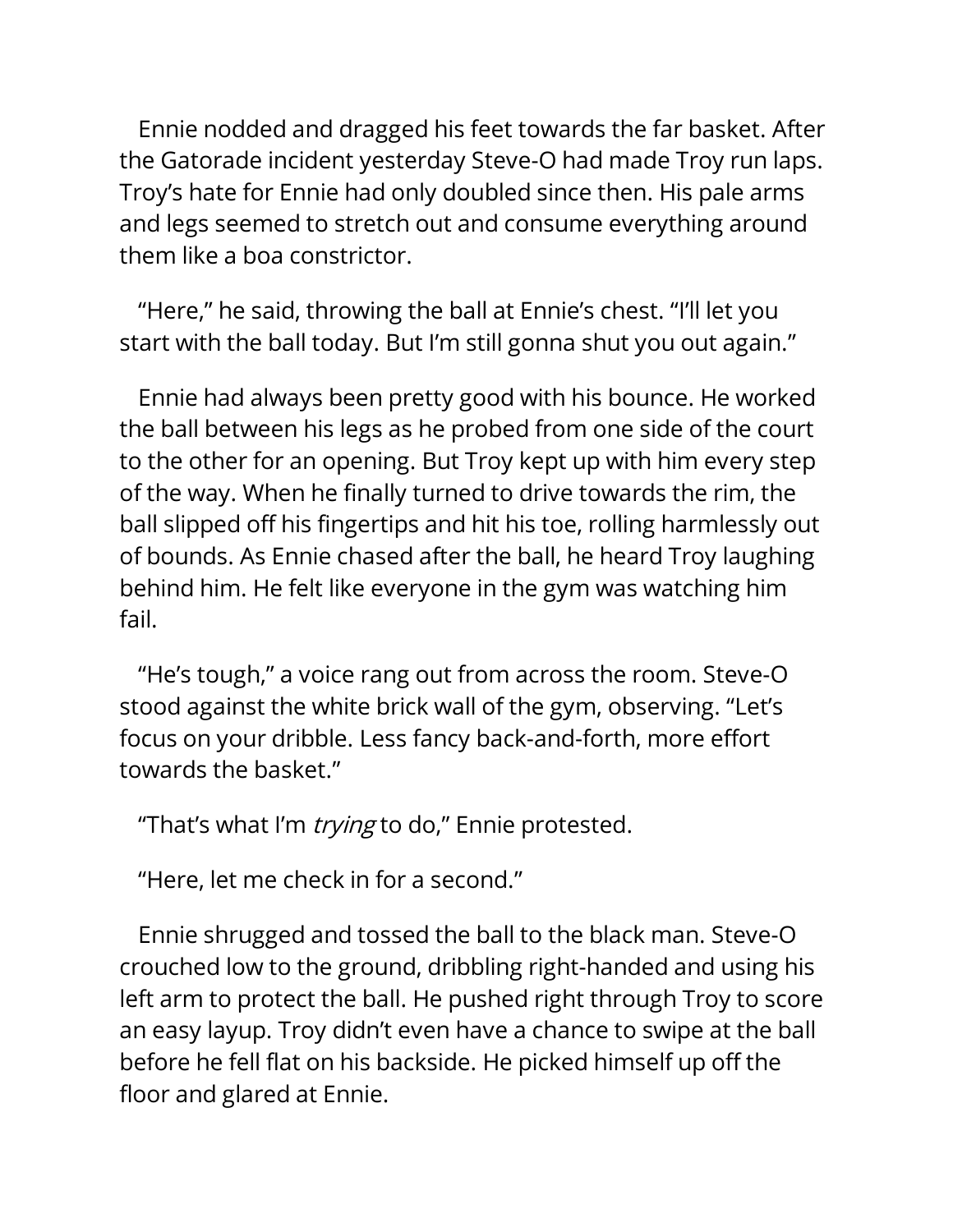"You're amazing," Ennie said, slack-jawed. He'd never seen a pro move like that before.

"It's nothing," Steve-O handed the ball back to Ennie. "Just get the idea. Troy's got height on you, but if you protect the ball he can't do anything about your speed."

Ennie reset at the top of the key. Troy loomed over him, scowling. Ennie tried to ignore him and focus on technique. He held his left arm over his dribble as he drove towards the basket. He got free for a split second, but then Troy recovered and slapped down hard on his arm. The ball dribbled to the baseline.

"Ow!" Ennie said, shaking out his arm. The cut on his elbow had started bleeding again from the force of the blow.

"Foul!" Steve-O called from the far side of the gym, where he had already turned his attention to helping Shane with his dribble. His auburn eyes twinkled as he flashed Ennie a pearly white smile.

"Well, you've got him fouling," Steve-O said. "That's step one, at least."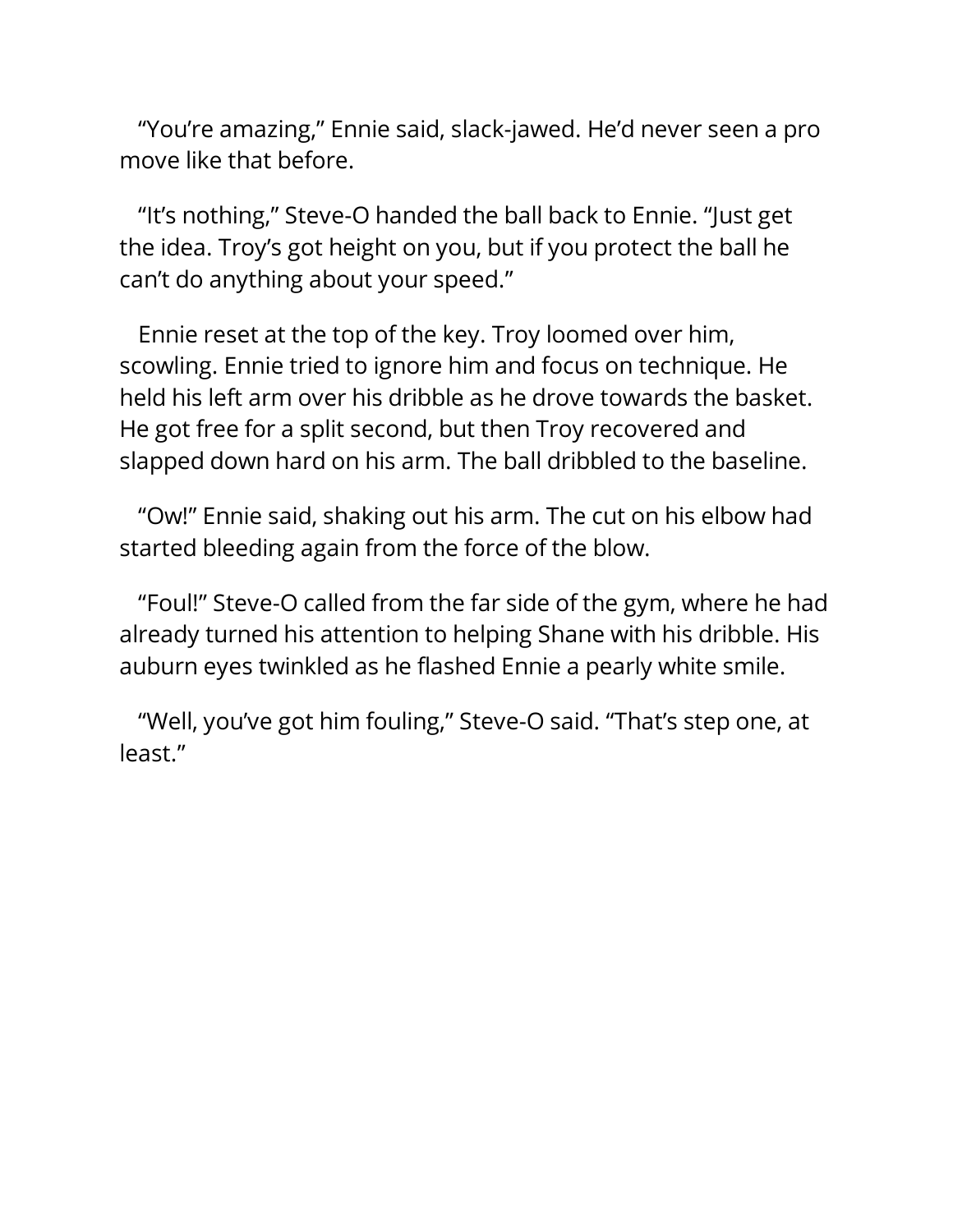### **Chapter Five**

<span id="page-15-0"></span>Ennie sulked in the car all the way home from camp. It had all gone downhill after that first foul. Troy was still bigger than he was and Ennie had lost the scrimmage by seven points. He could feel Lucía's eyes on him as he stared out the window.

"Something eating at you, *chamaco*?"

"It's nothing." Ennie didn't want to admit to his tia that he wasn't the best kid in camp. For as long as he could remember, Lucía had listened to him brag about how he was going to be the next Westbrook. And now here he was - a nobody. His aunt tut-tutted and they drove the rest of the way in silence. When they got back to the townhouse, Ennie bolted straight for the basketball they always kept under the back porch. But Lucía closed the fence and blocked his path.

"Nuh uh! You've been playing ball all day. Right now you're going help your *tia* with her *pico*."

His aunt was famous around the block for her *pico de gallo*. Ennie had been learning how to make the traditional Mexican salsa since kindergarten. He groaned, but there was nothing he could do. He followed his aunt into the kitchen and started slicing tomatoes and onions. It seemed like it would definitelyget dark before he was done, but eventually he was finished with his cutting. His aunt mixed all the ingredients together in a ceramic bowl.

"Okay, go ahead," she said. "But dinner will be ready in an hour,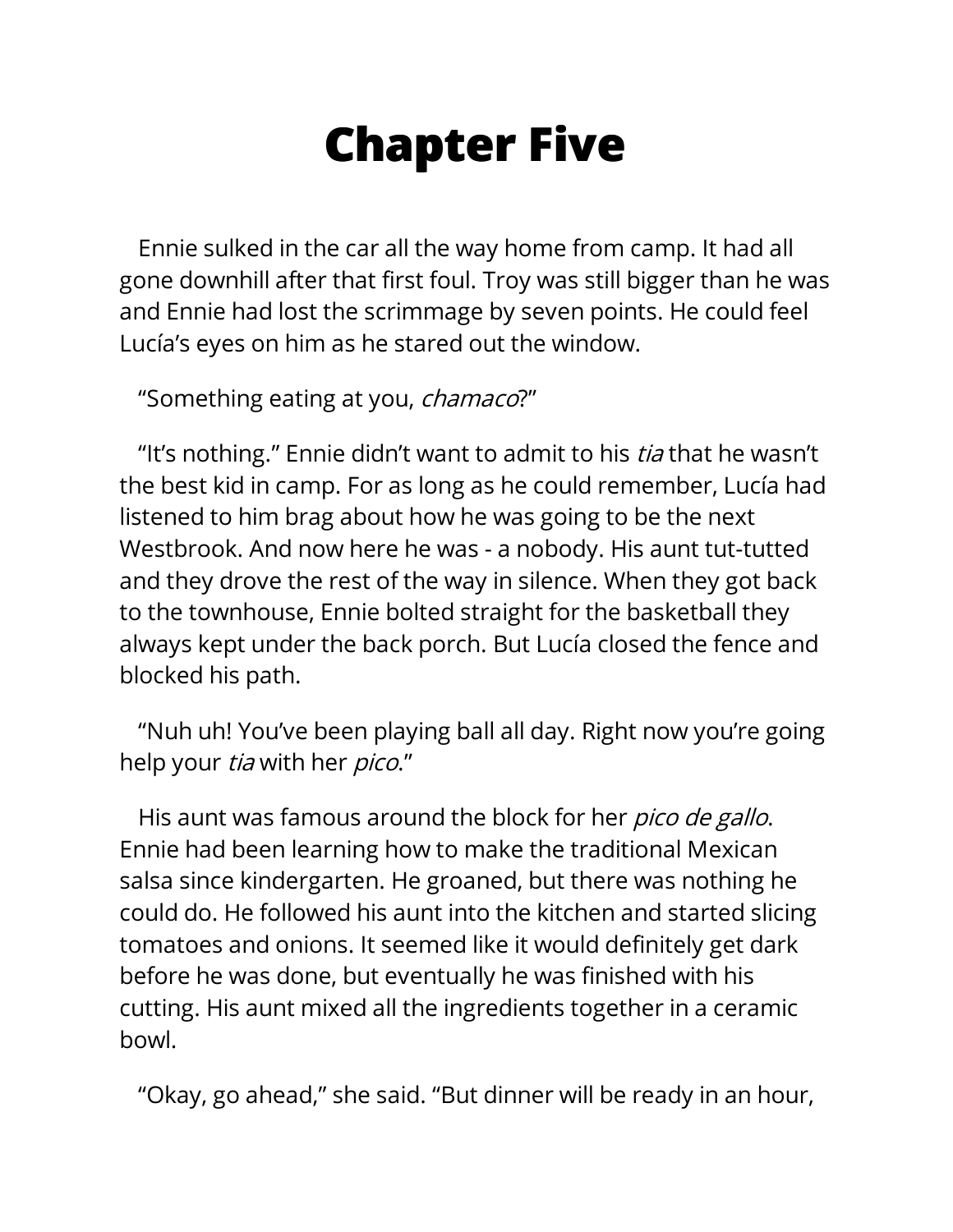you hear? Don't stray too far."

Ennie rolled his eyes and said of course he wouldn't. As he dribbled the ball up the sidewalk, he concocted all sorts of crazy scenarios in his head where he could beat Troy. He fantasized about shooting fadeaways, about dribbling through Troy's legs, about alley-ooping to himself off the backboard. He had almost reached the courts by the elementary school when he felt something on his back. He realized he didn't have his ball anymore.

"Hey!" Ennie yelled. He took off at a dead run after the thief. It was only when he tackled the offender that he realized it was Kelly.

"Hey, superstar." She climbed to her feet, still holding the ball out of his reach. "Gonna go practice your moves?"

"Yeah," Ennie said. "Now give me my ball back."

"You anygood for real?" she said. She bounced the ball awkwardly and Ennie swiped it back.

"Better than you," he said. "I play like Westbrook."

"Yeah, right," she said, following him over to the courts. All the way across the playground Ennie had to protect the ball from Kelly's prying hands, but when theygot to the baskets she suddenly sat cross-legged on the concrete. "I ain't never learn how to play," she admitted.

With her sitting there quietly, Ennie practiced by himself. He imagined cutting through the air like Westbrook for thunderous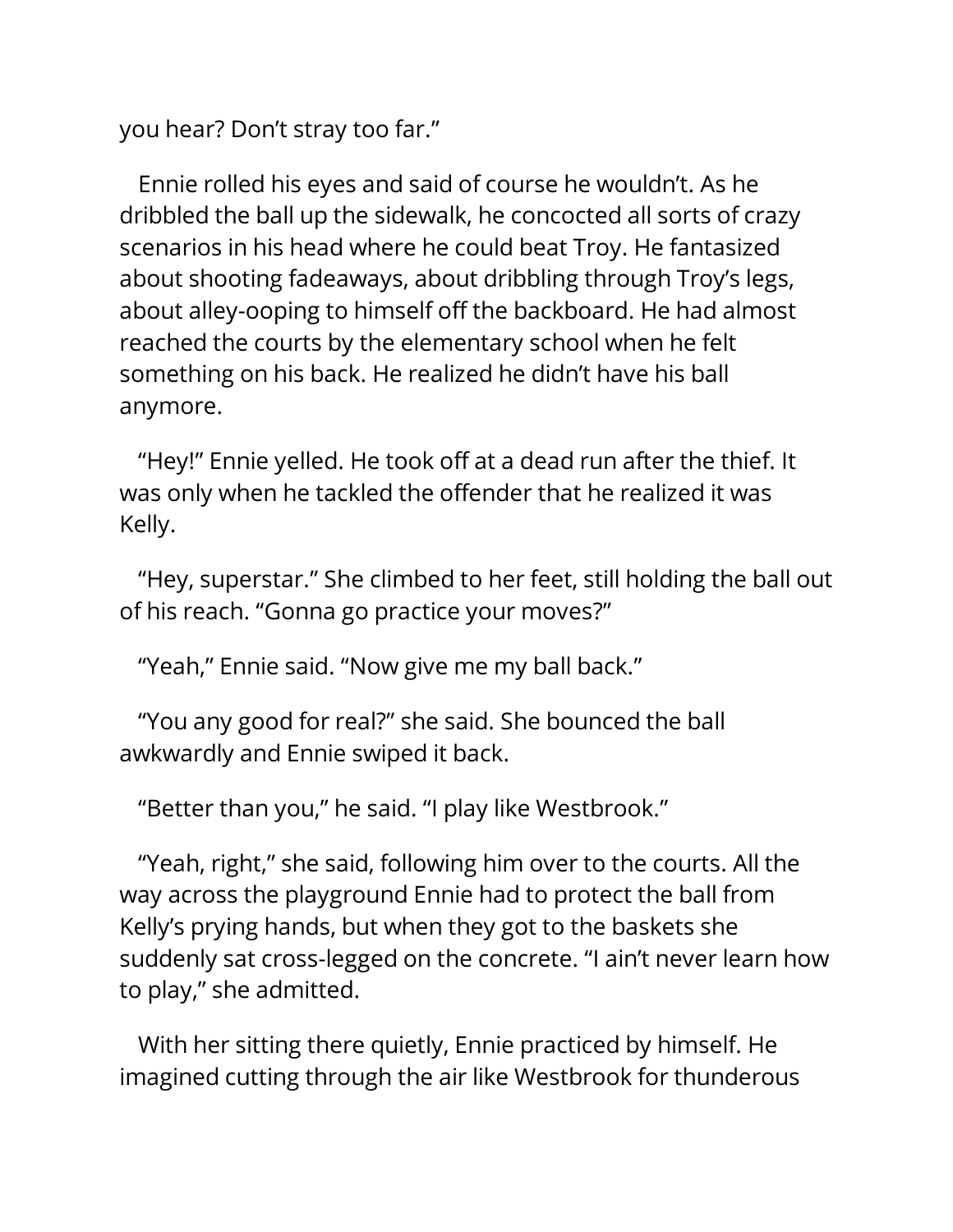dunk after thunderous dunk. Mostly he fantasized about Troy's enormous body falling away from him uselessly. It was easy to score on an open bucket and soon Ennie had almost forgotten that Kelly was still there. He scored six straight times before he was startled out of his zone by a loud yawn.

"You ain't so bad, Iguess," Kelly said. "But I'm bored. You wanna do something else?"

"Like what?"

"Igot a crazy idea. Come on."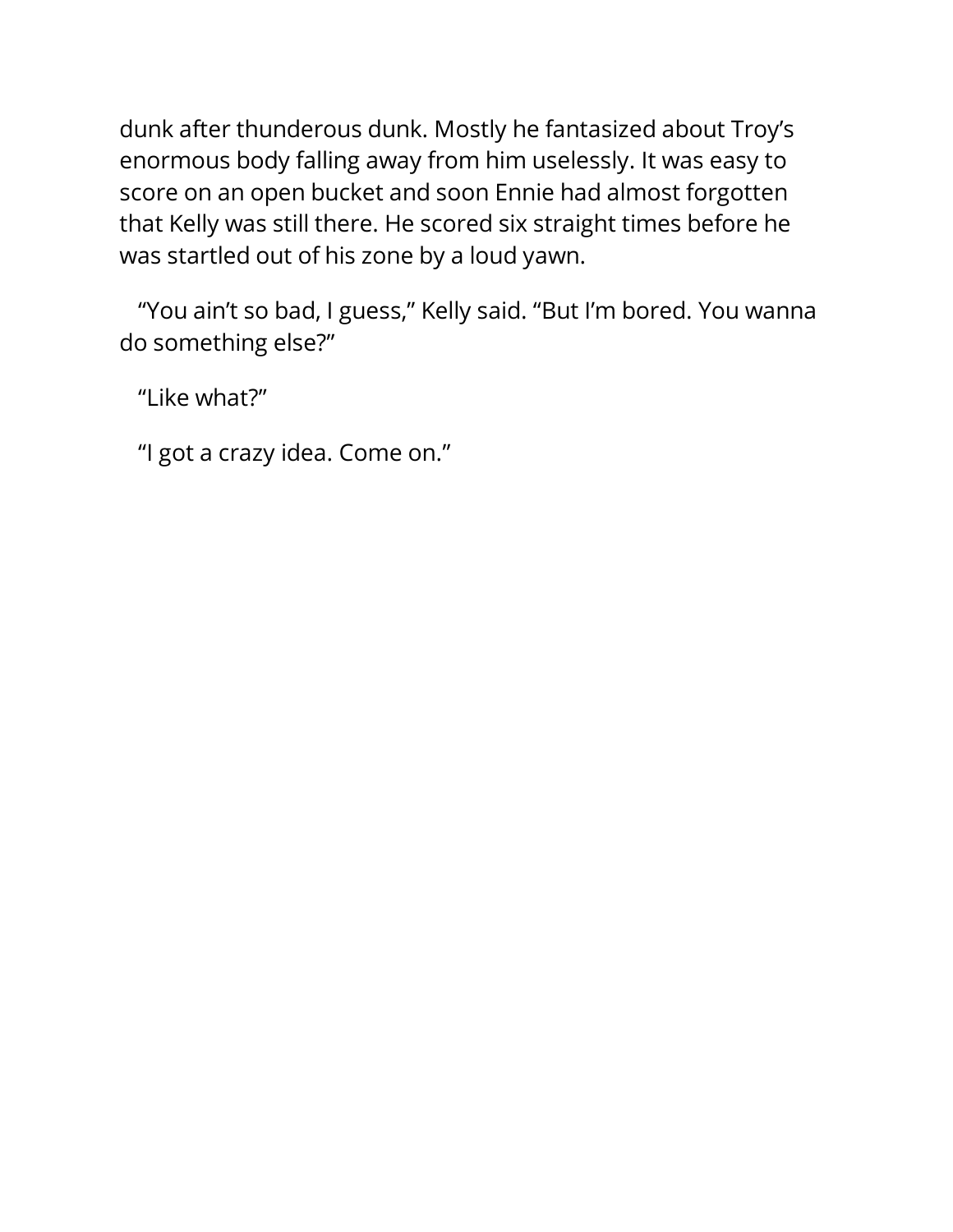# **Chapter Six**

<span id="page-18-0"></span>Ennie was already starting to get the feeling that Kelly was always up to something. But up to something or not, she seemed more interesting than any of the girls he was used to seeing at school, girls who were only interested in talking about their favorite TV show or giggling about makeup.

He followed Kelly down side roads. With each step they seemed to be getting further from Lucía's. Soon they passed the Chinese restaurant that marked the end of the block. Ennie was just about to tell her that they should turn around and go back when Kelly turned down a dingy alley.

In this particular alley the doors on most of the garages had been left open and a collection of carpentry tools seemed to be scattered aimlessly on the concrete. Ennie bounced his ball off the back of a half-constructed dresser. Kelly turned and held her finger up to her mouth.

"My pops always passes out in the middle of the afternoon," she whispered. "The trick is don't wake him up."

"What are we doing?"

"Let's go."

They came to a garage stained with red graffiti and missing the bottom panel. Kelly grabbed the basketball and rolled it through the gap, then scurried through herself. She motioned for Ennie to follow. Once inside he saw that they were in a sparse garage with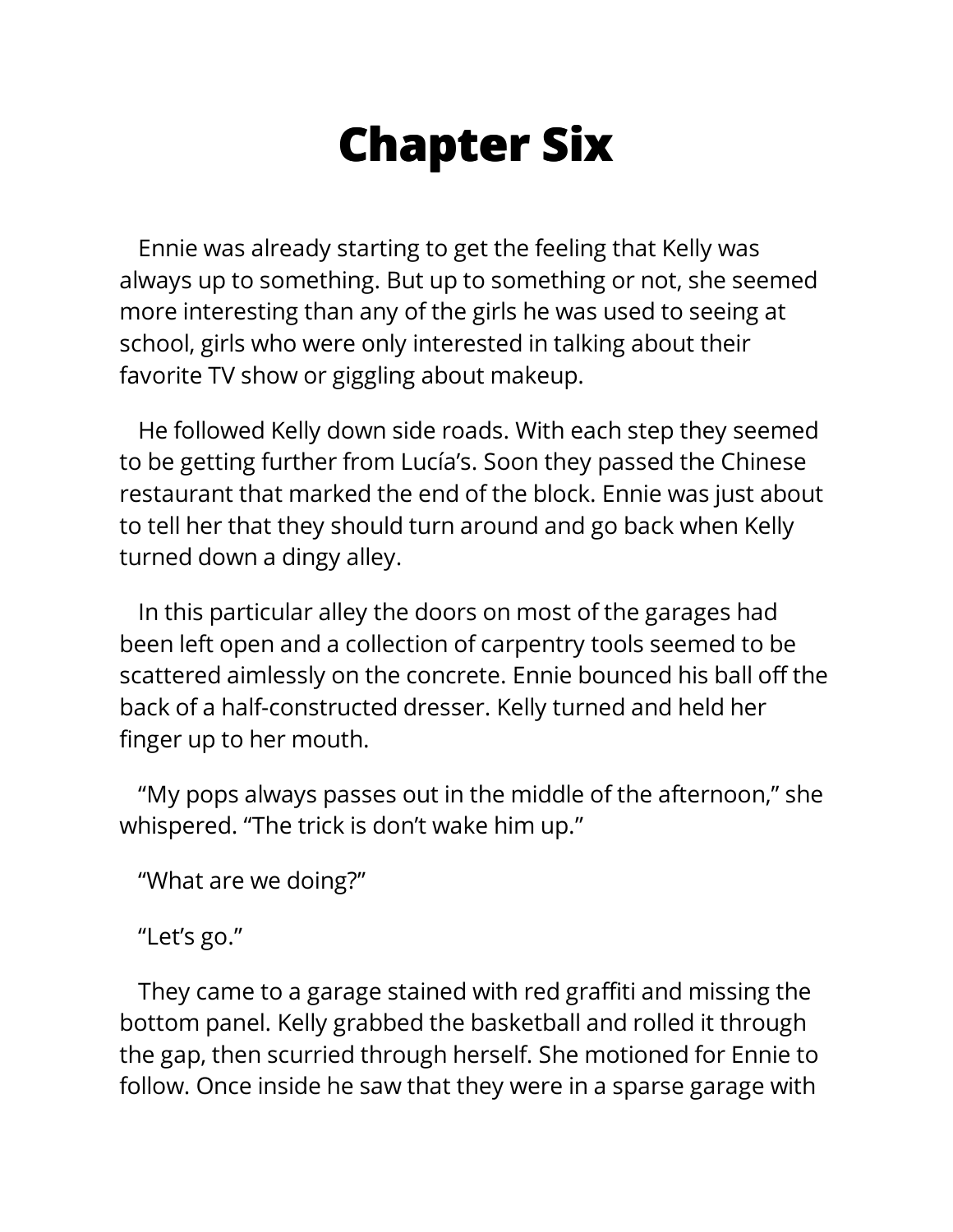a dusty workbench on one side. The workbench had a rusted metal clamp on top and everything on that half of the garage was covered in tiny woodchips.

The other side of the space was bare except for a motorbike. The bike had luscious black leather saddlebags and an exhaust pipe that gleamed a shade of silver that almost reflected Ennie's face in it. Even at a standstill, the vehicle seemed to radiate power. It was the kind of bike Ennie had seen mysterious figures in leather jackets ride down the highway. He'd never seen one up close.

"Can I touch it?" Ennie asked.

"Touch it? We ain't gonna touch it, we're gonna ride it," Kelly whispered. "The keys is inside by the fridge."

Ennie swallowed. "Keys?"

"Yeah, you know what keys look like, don't ya? Fridge is here," she motioned with her hand. "Keys are over here, on the left. Can you remember that?"

"Thinkso," Ennie said.

"Awright. I'll stand guard out here."

Ennie nodded obediently. He kicked off his Jordans and gently pulled on the screen door leading into the house. It squealed in protest and Ennie froze. He looked back at Kelly nervously. When no sounds came from inside, he tiptoed forward and came to an inside door. It opened into a single carpeted room.

He felt his heart swallow itself. He could see the fridge on the far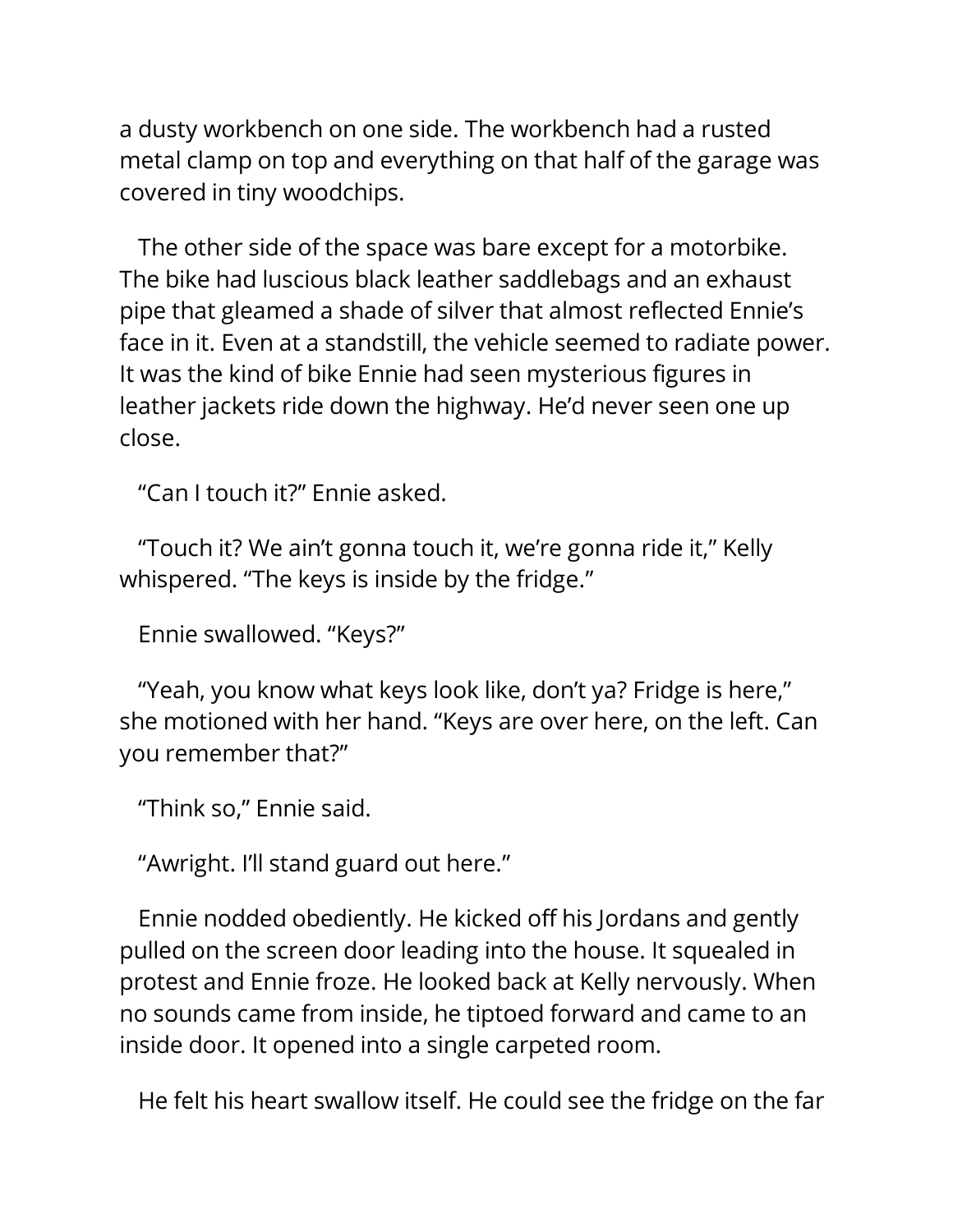side of the apartment, but first he would have to get past a flatscreen TV blaring football highlights and an enormous man with a walrus moustache sprawled on a Lazy Boy. The man's moustache was pointed towards the ceiling. From the mouth hiding inside it, Ennie could hear the rattle of the big man's snores. This must be Kelly's pops.

Ennie's almost turned around and went back, but something stopped him. Going back would be giving up. Kelly would think worse of him if he went back without getting the keys. Ennie didn't want to think of himself as a quitter. He got down on his hands and knees and crawled past the snoring man. He moved silent and quick like an assassin, and in no time at all he'd made it to the fridge.

Nervously, with one eye on Kelly's father, he reached up to grab the keys off the counter. But his reach was off by just a few inches and the ring of keys clattered to the floor. The walrus man groaned, opening one eye and rolling over in his chair.

Ennie squatted on his toes, preparing for a mad dash out of the apartment, but the man settled backinto position. It wasn't long before he was happily snoring again. Ennie picked up the keys and darted back to the garage.

"I thinkI woke him up," he gasped.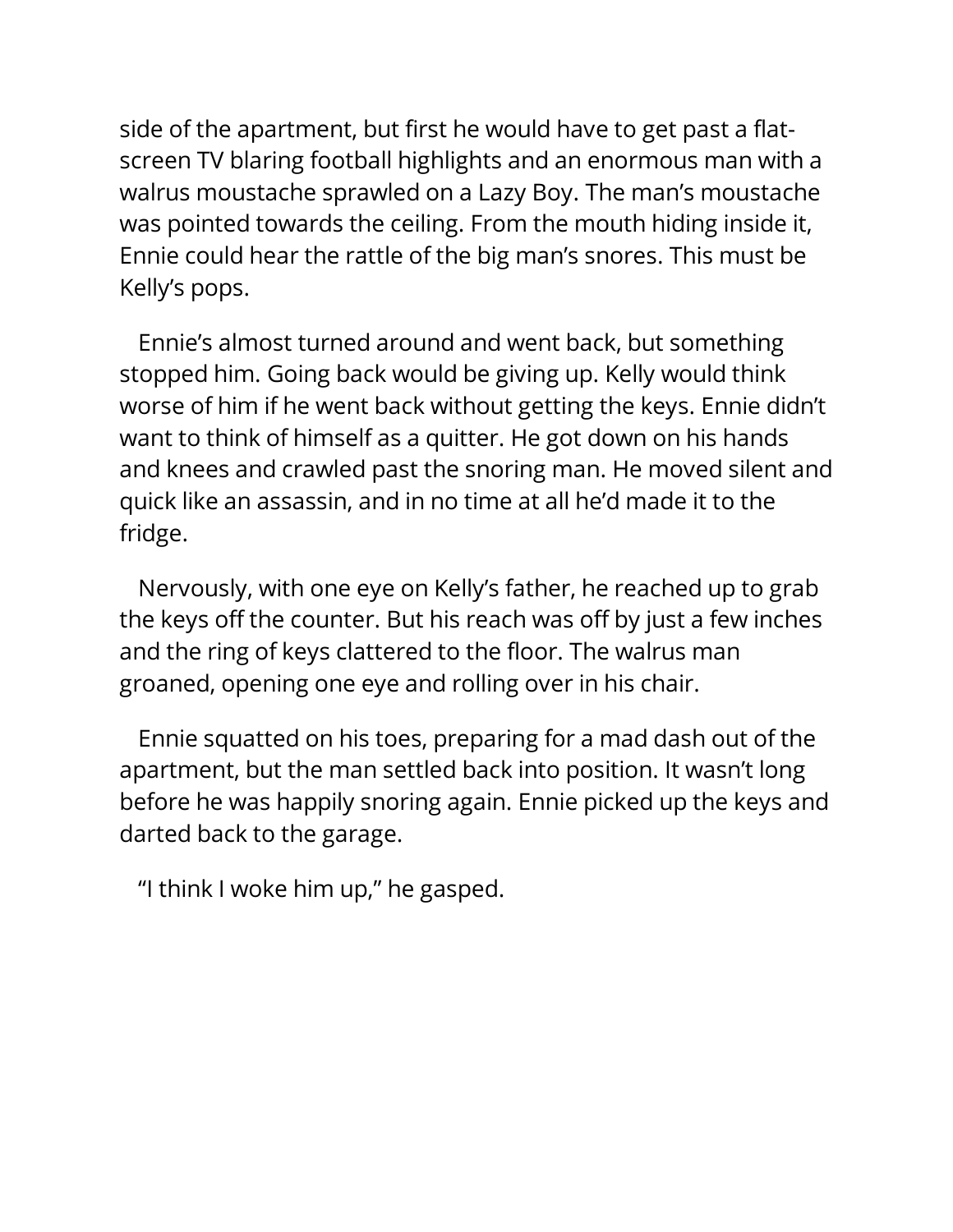### **Chapter Seven**

<span id="page-21-0"></span>Kelly hammered the garage door opener with her fist and the machinery came to life. As the door panel loudly opened, Ennie was sure that the racket would wake her pops. Kelly climbed on top of the bike and started fumbling with the ring of keys.

"Do you know what you're doing?" Ennie asked.

"No!" she shrieked. "Makes it fun that way!"

"I dunno about this," Ennie said.

"Get on!" Kelly yelled. Finally she found the right key and jammed it into the ignition. The bike roared to life but didn't move. She banged on the metal handlebars. "Why ain't it going anywhere?"

"Don't you know how to drive?"

"Sure," Kelly yelled. But it was obvious she was having trouble with the machine.

Over the many sounds filling the garage, Ennie heard the screen door slam behind him. He turned to discover the walrus man blocking the doorframe. His eyes were angry little slits and his round face was blotched red.

"Kelly!" the man yelled. "Get offmy bike!"

Ennie bolted through the open garage door. He was sure the enormous man would track him down at any moment, but there was no sign of Kelly or her father. He ran blindly until he stumbled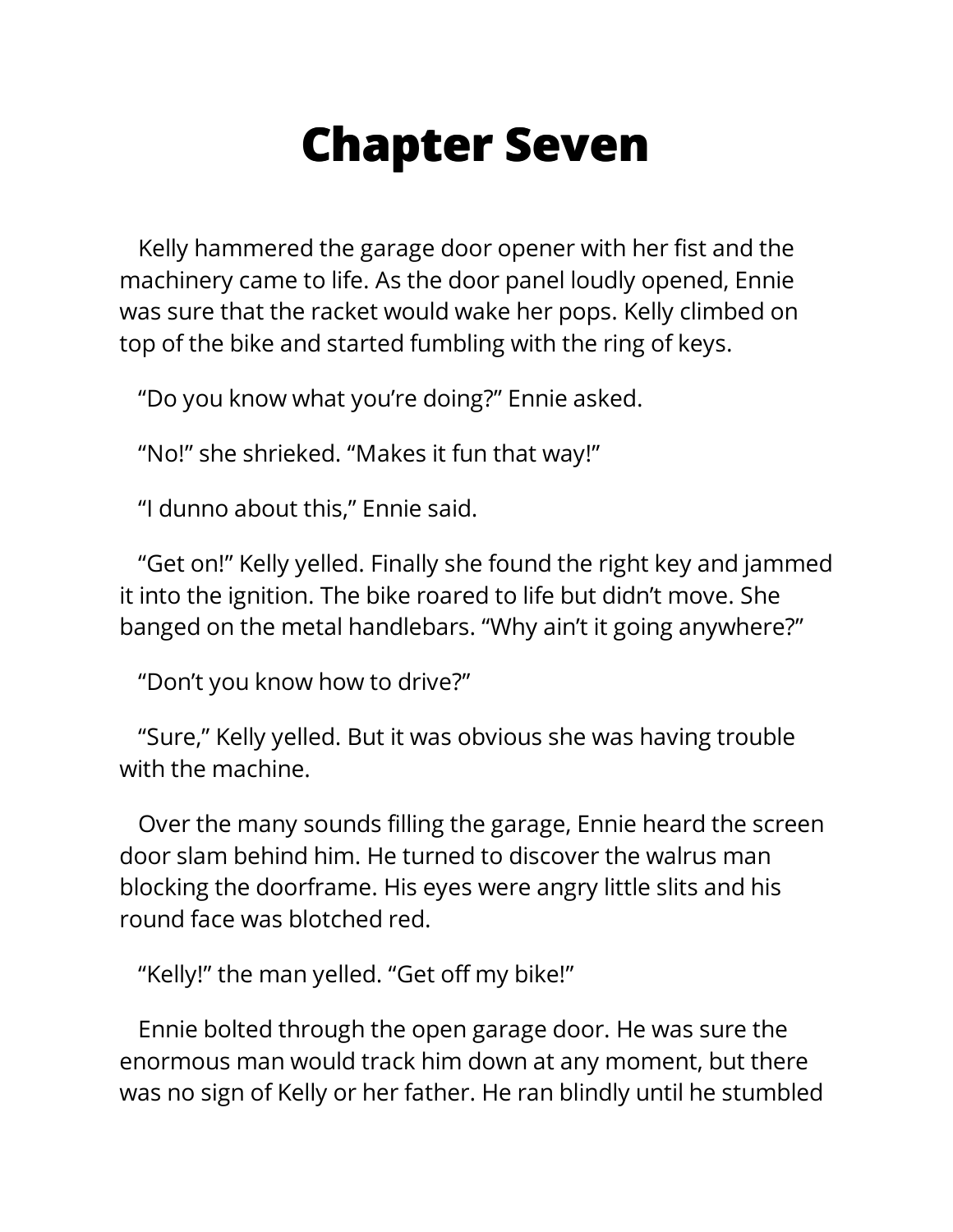across the Chinese restaurant. He waited around in front of it for a fewminutes, catching his breath and hoping Kelly would show up on her motorbike, but she was nowhere to be found. Soon he gave up and started the long walk back home.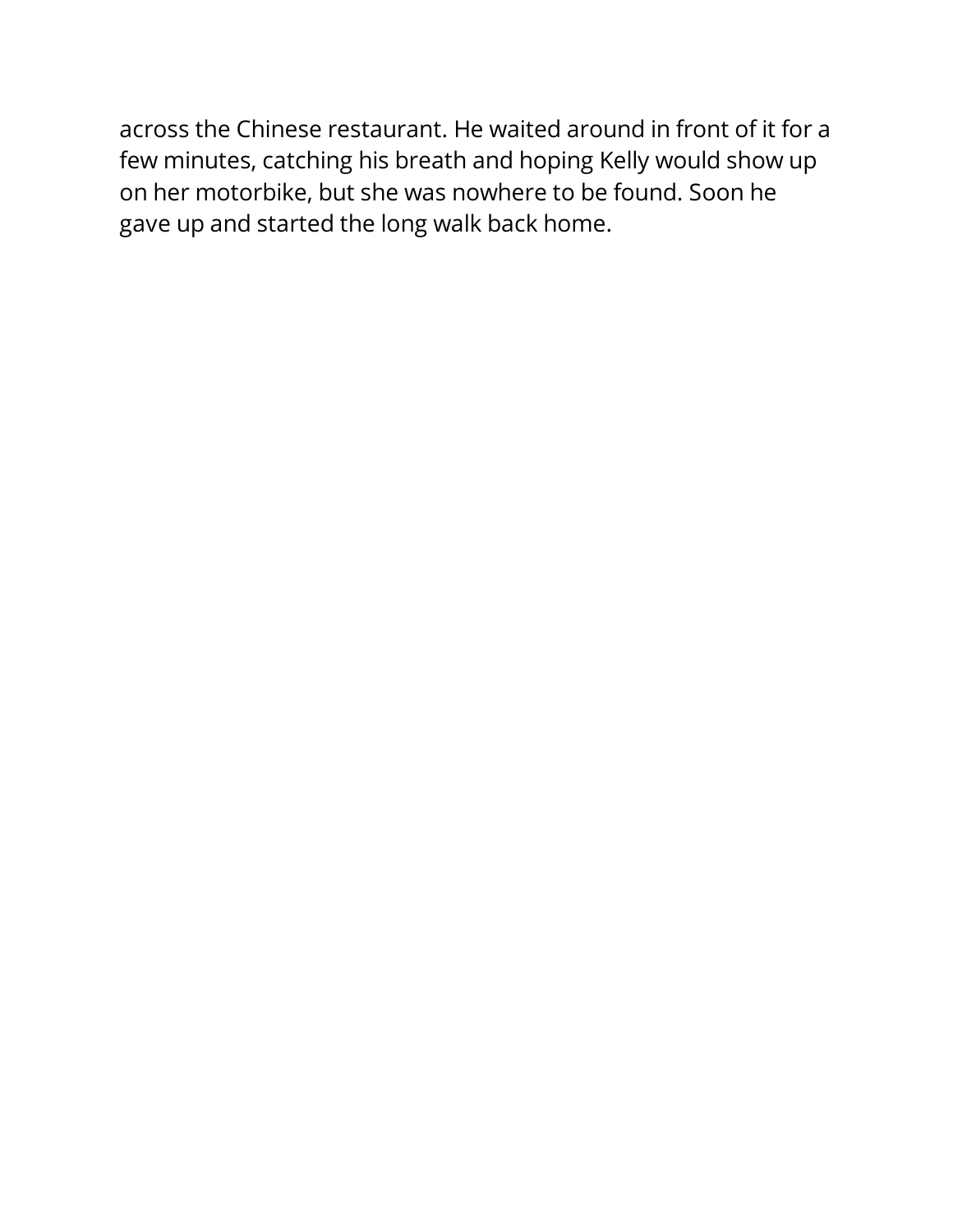# **Chapter Eight**

<span id="page-23-0"></span>Lucía was waiting for him on the stoop.

"I said one hour, Enrique!"

"Sorry, tia."

The large woman sized up Ennie's sorry state. She brushed some sawdust off his t-shirt. "What happened to your ball?"

Ennie suddenly remembered the basketball he'd been bouncing all the way to Kelly's place. It was still somewhere in the garage.

"I don't know," Ennie admitted.

"Enrique. Have you been playing around with that grimy gringo again?"

"We were only –" Ennie stopped. It was strange – while he'd been following Kelly around, it had allseemed like just foolish fun. But now that he was standing in front of Lucía, he knew she wouldn't see it that way. "I did something dumb, tia."

"What is it, child?" she said softly.

Staring down at the concrete, he confessed to the prank. When he mentioned the bike, his aunt turned his face up towards hers and opened her eyes wide.

"Por favor! That little girl was going to drive a motorcycle?" When Ennie nodded, Lucía took hold of his short thin hair by the crown.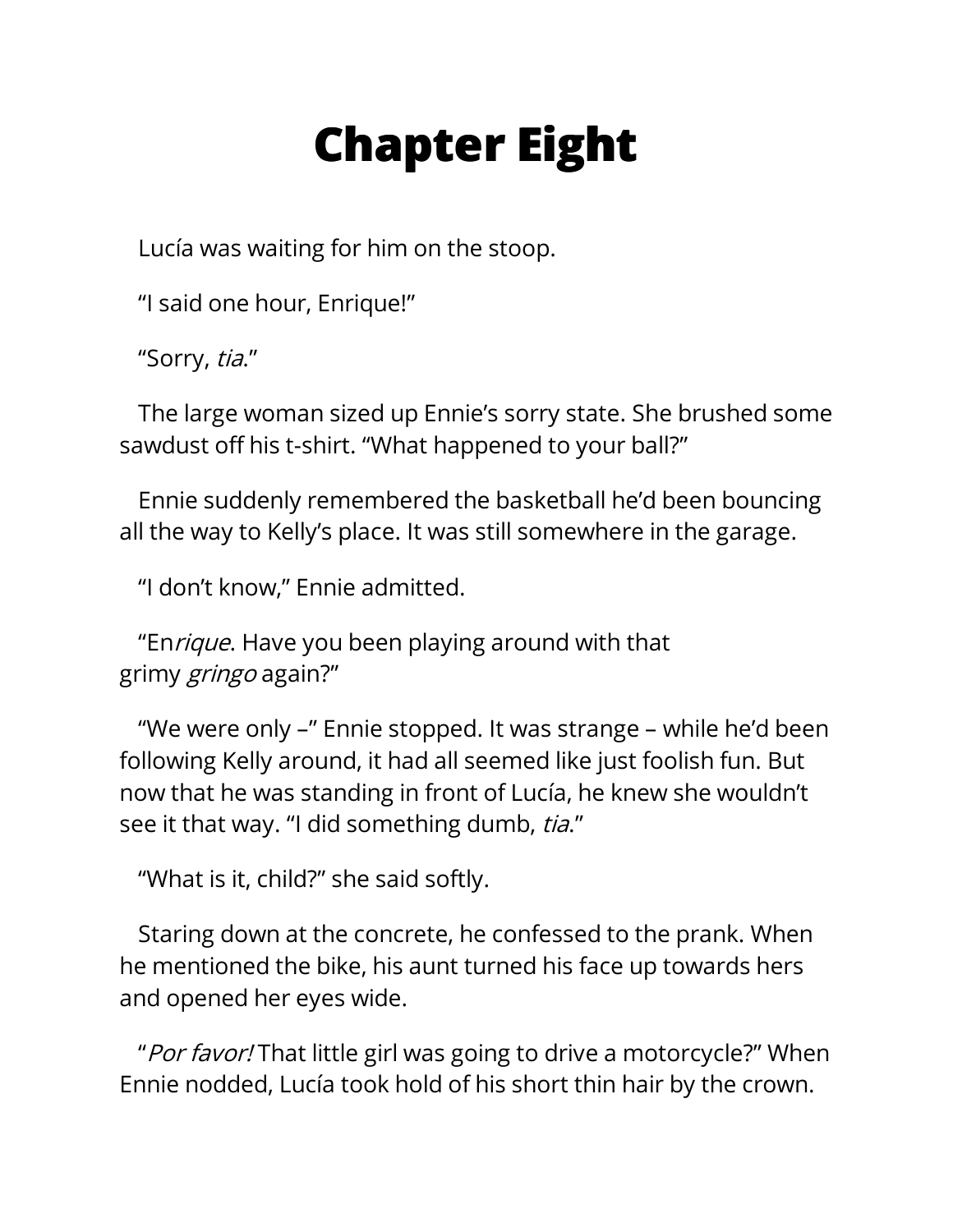"Chamaco baboso! That girl, she's no good for you. She's not from a good Christian family like us. Don't you forget where you come from, Enrique."

Ennie blushed and looked down at his sneakers. "Yes, tia."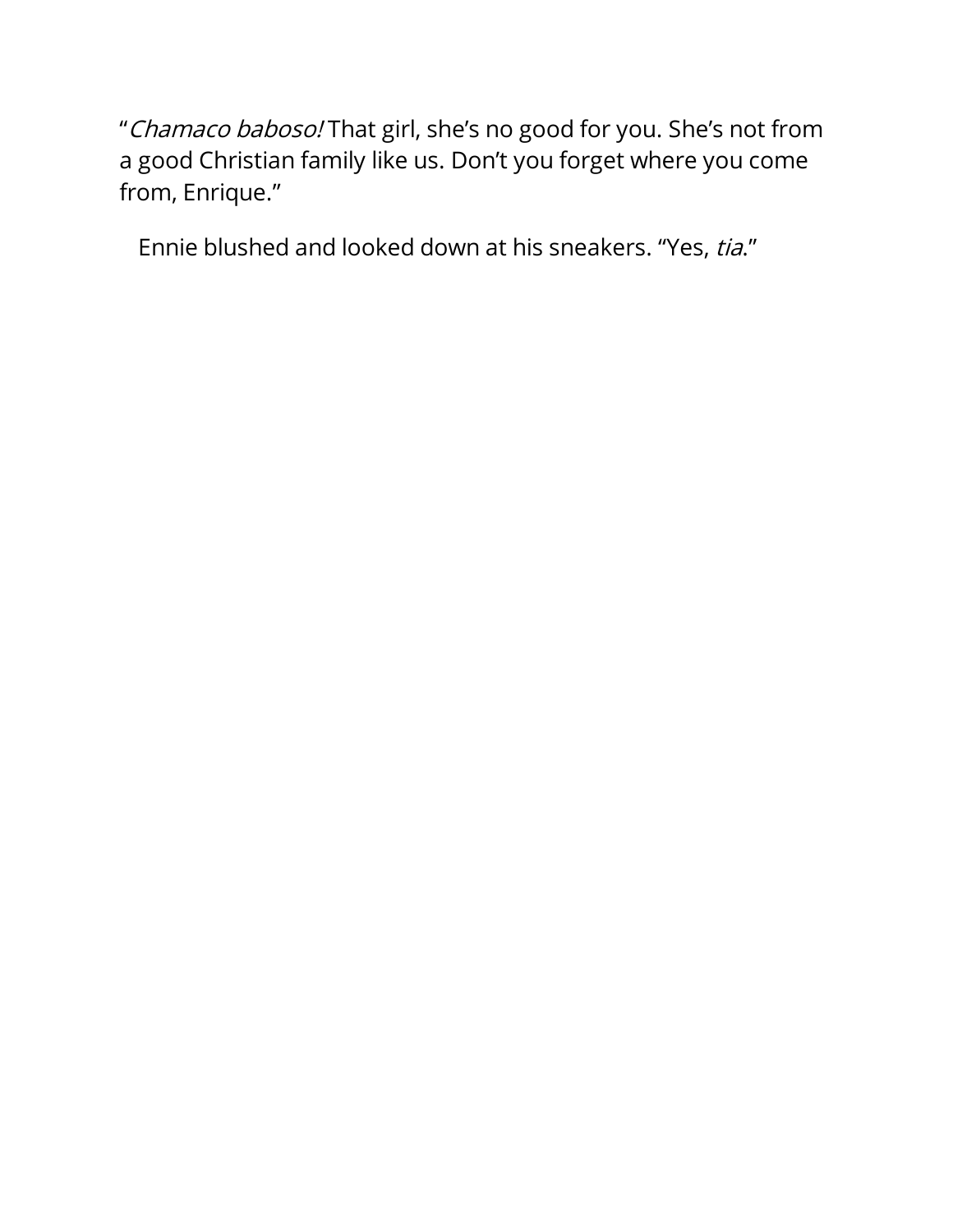# **Chapter Nine**

<span id="page-25-0"></span>Steve-O held the basketball in the palm of his hand and gestured for Ennie to take a seat on the floor of the gym. Ennie could feel the sweat pooling in the collar of his shirt. The campers had just played two-on-twos. Ennie and Shane had been matched up with Troy and a wiry, rat-tailed kid named Martin. Martin wasn't as good as Troy, but he had a mean streak. Every time Ennie touched the ball Martin clawed at his shirt or tried to stamp on his feet.

At one point, Ennie fell flat on his face. He felt Martin's hot breath in his ear. "Better luck next time," he snarled.

Martin might play dirty, but Ennie could still outrun him. He started weaving around Martin, scoring a couple of buckets on the rat-tailed teenager. But then Troy switched over to guard him and he didn't stand a chance. Troy swatted one of his shots away. He picked up the bounding ball at the top of the circle and casually nailed a jumper.

After that, Ennie tried to find Shane with the ball, but Shane couldn't score on anything that wasn't right under the hoop. Troy made layup after layup, and when Ennie leaped to try to block a shot, he just laughed.

"You can't touch me," he taunted.

Once the game was over, Steve-O let the other three kids go outside for lunch. But when Ennie tried to follow, the thick-set coach called him back. Ennie took a seat on the floor near the white free throw stripe.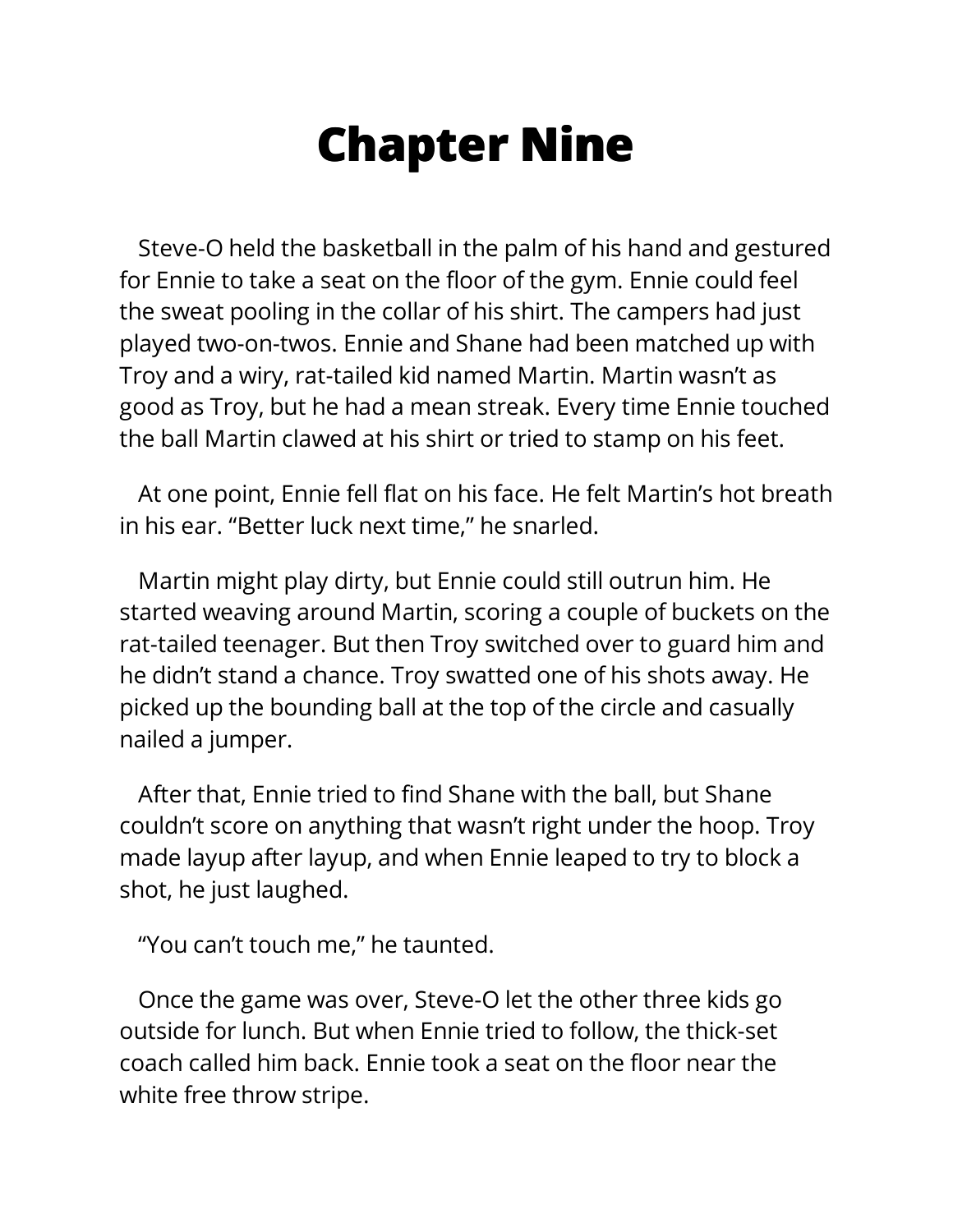"Do you know why I wanted to talk to you?" Steve-O asked him.

"No," Ennie admitted. "Because I lost?"

Steve-O laughed and shook his head. "Not quite. I hear you've been getting up to some things. Stealing motorcycles? You think you're old enough for that nonsense?"

Ennie shrugged. "It was just some messing around."

"I'm sure it was." Steve-O looked down at Ennie with a sly smile. "I was watchingyou out there, Ennie. Iknow Troy's tough. But twoon-two was supposed to level the field."

"What do you mean?"

"What position do you play?"

"Westbrook plays point," Ennie said. "Iguess I play point too."

"Exactly. You're a point guard. And do you know what the point guard's number one job is?"

Ennie looked around. More than anything he wanted to be on the lawn out front of the community center eating lunch with all the other kids. He threw his hands up in the air. "To pass the ball?"

"Not just pass." Steve-O crouched down and jabbed a bony finger towards Ennie's left eye. Ennie blinked. "A point's number one job is to see."

"To see? I can see okay."

"I'm talking about seeing the floor. Understanding what's going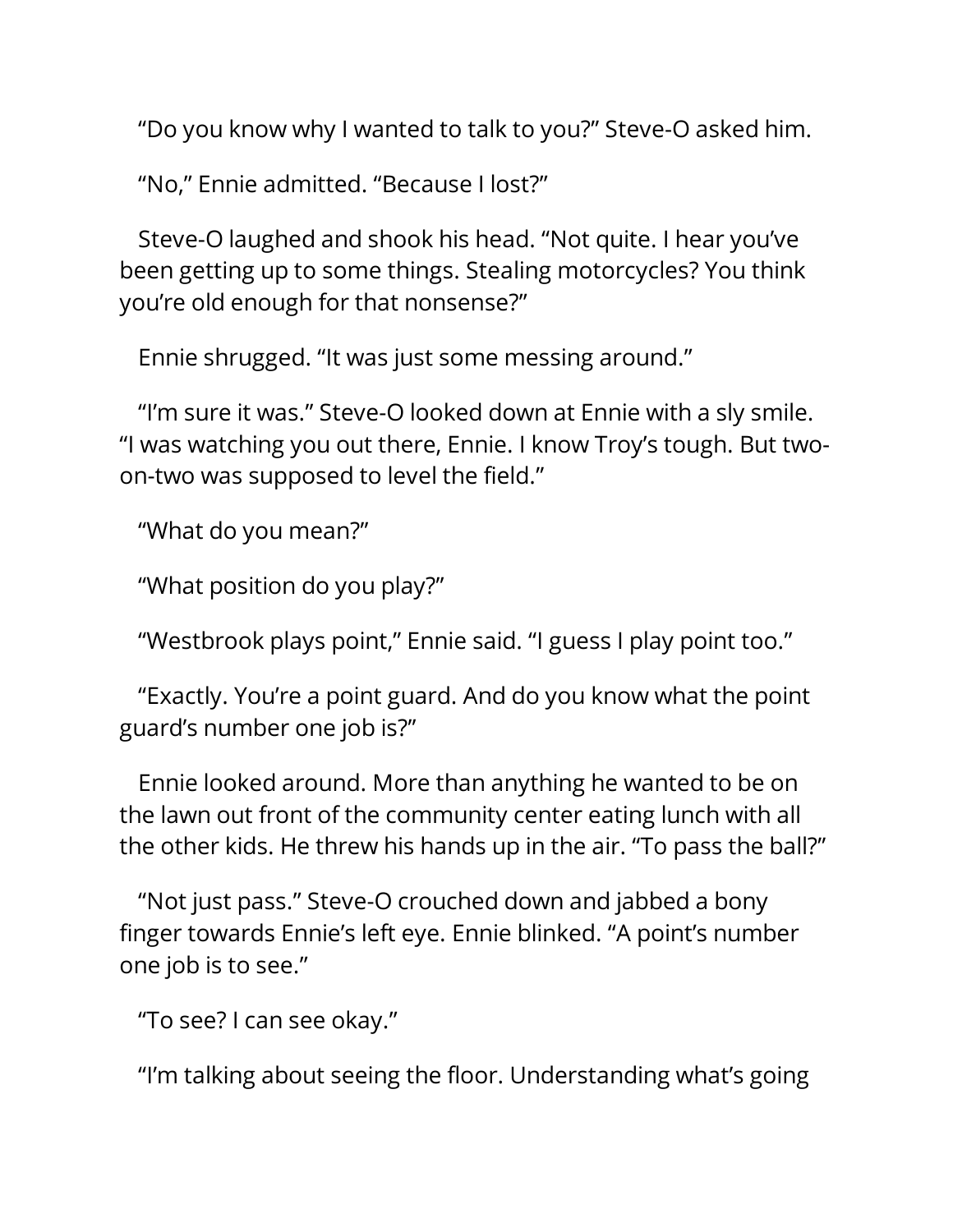to happen next. You've got to *have vision."* 

"But I'm fast," Ennie said. "You said that was my skill."

"Speed is good, but vision is better. And after vision, you know what a point guard's number two job is?"

Ennie sighed, accepting his fate. "I dunno. Hearing?"

"No." Steve-O handed him the basketball. "Tellme whose ball that is."

"Mine?"

"And you are?"

"The point guard."

"Exactly. Your second job is to *take control*. That means that you're in charge of the ball. Your job is to always be making the right decision."

"Got it," Ennie said, standing up with an eye towards the door. "Have vision. Take control. Can I go eat now?"

"It's not just basketball," Steve-O said. "You take those two things out into the world and you're going to do better in life. Think about that silly prankyou played the other night. Did you have vision? Did you have control of the situation?"

Ennie sighed. It was hard to argue with Steve-O, partly because he was so intimidating, but also because Ennie was starting to get the feeling that Steve-O was looking out for him. He had to admit that in hindsight the whole business with the motorcycle seemed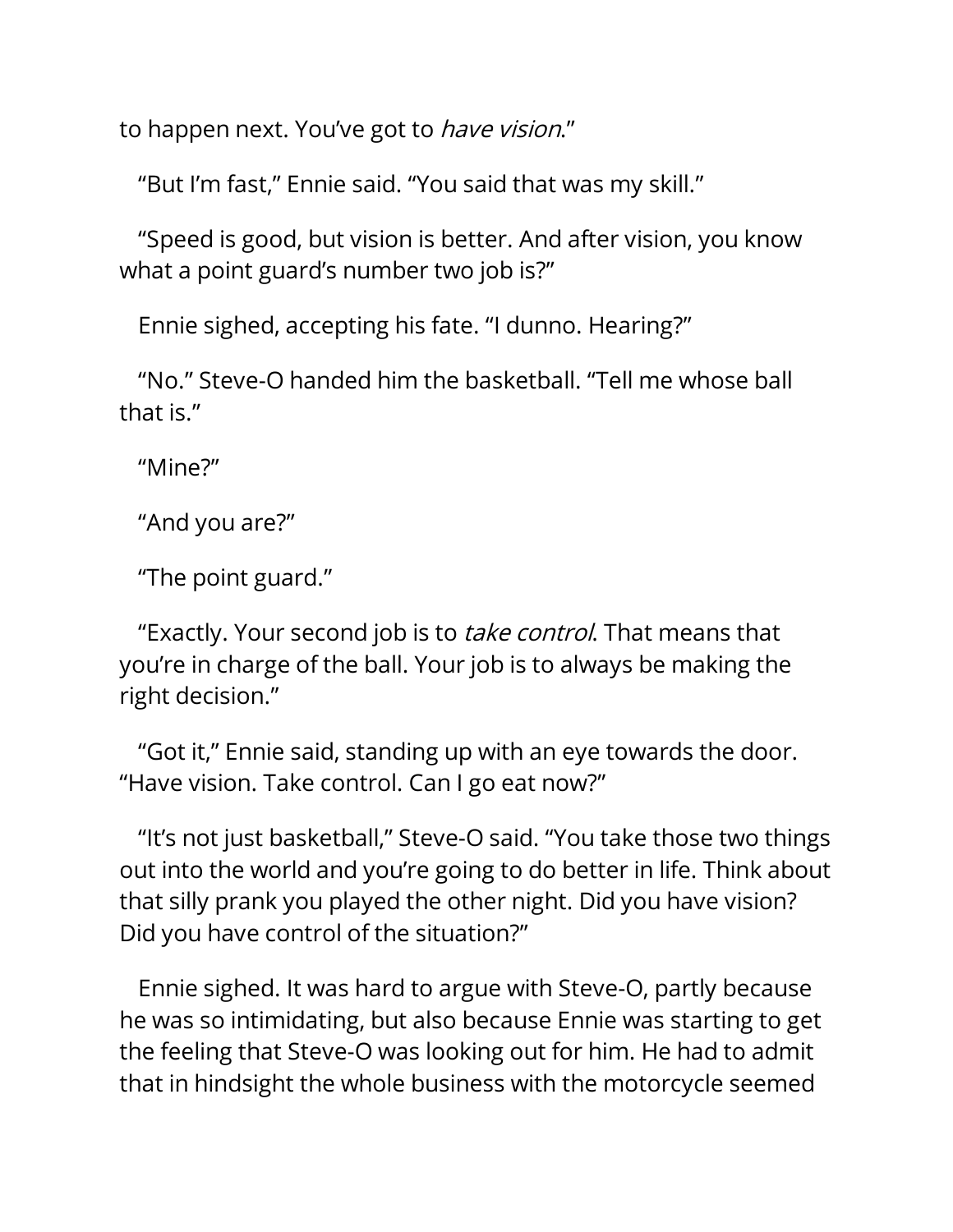a little ridiculous.

"Probably not," Ennie admitted.

"Now, tomorrow's Friday," Steve-O said. "You can show up for the final and keep playing like you've been playing all week, and you'll probably lose, because Troy's tough. But if you show up ready to play your best game, then you could be unstoppable. And you know what? You just might win."

Ennie blushed. "You thinkso?"

"Only one way to find out, kiddo."

Ennie escaped the gym gratefully. As he took a seat on the lawn with the other kids, he could still hear Steve-O's words in his head. Have vision, he thought. Take control. It didn't sound so hard. He took a bite of the burrito his aunt had packed in his lunch bag and tried to figure out how in the world he could put Steve-O's advice into action.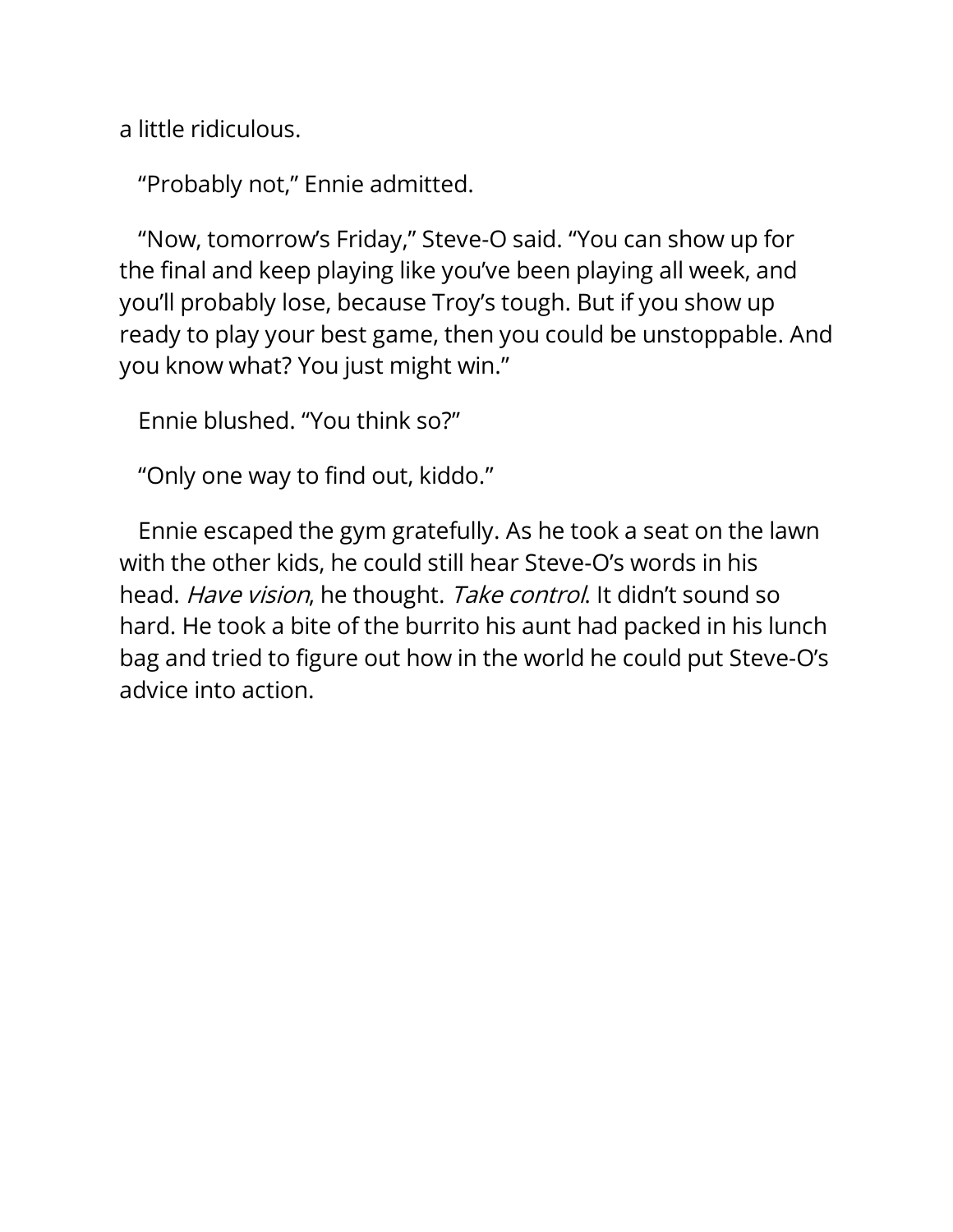### **Chapter Ten**

<span id="page-29-0"></span>After Lucía went to bed that night, Ennie snuck out the back door. In the dark, it was hard to find a solid footing in the cluttered alleyway. Ennie stumbled over pieces of metal and brick as he picked his way towards the old car wreck. He found Kelly curled up under the filthy blanket in the backseat. He banged on the metal husk to wake her up. The next thing he knew, the barrel of the BB gun was pressed against his cheek.

"Aw, sorry, Ennie," she said. "You scared me."

"I snuck out after my aunt went to bed," Ennie said glumly. "But she says I'm not supposed to see you no more."

"You plannin' to listen?"

"I dunno. Everyone's telling me we shouldn't have tried to take that bike."

"Iknow. I was just bein' dumb," she said, tossingthe BB gun into the weeds under the back seat. Ennie started to crawl in next to her but she grabbed hold of him and started to cry into his ratty tshirt. "I'm scared," she sobbed. "I can't go back there. I'm gonna be stuck in this stupid car for the rest of my life."

Ennie was shocked. Until now Kelly had seemed too tough to cry. Now, it felt like she was holding onto him for dear life. He had no idea how to comfort her. He glanced down in the direction where she'd thrown the gun and recognized a familiar Spalding logo, a little more scuffed-up than he remembered it.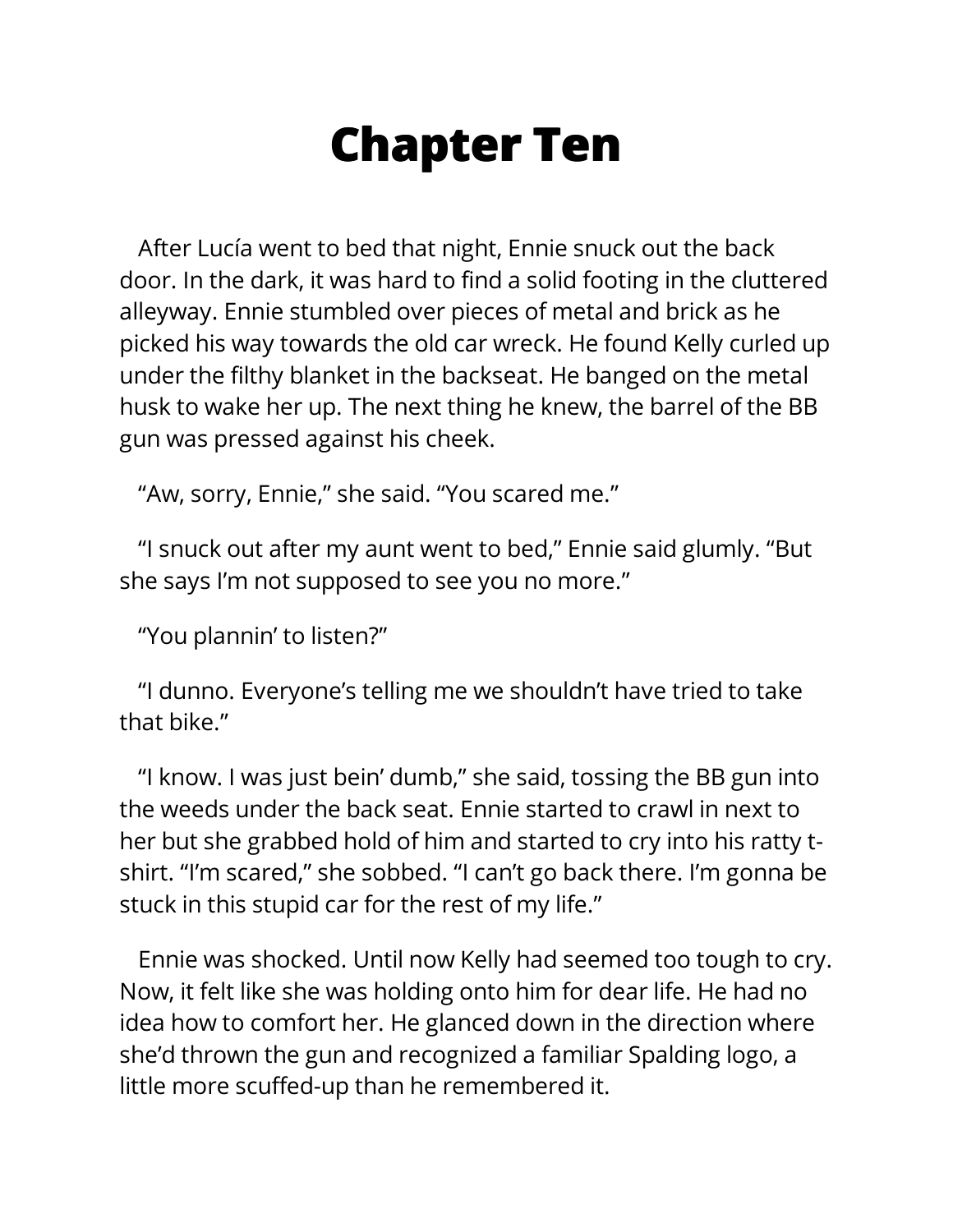"Is that my…?"

"I was gonna bring your ball back for you, superstar." Kelly wiped her eyes. "But I never got around to it. You wanna show me how to play?"

"Right now?"

"Ain't no better time. My pops will probably killme by tomorrow."

Ennie realized that he needed to do something to cheer Kelly up. Her whole personality seemed like it had changed – she didn't have the spark in her eye anymore. As they made their way through the junkin the alley and back out to the road, Ennie caught a look at her under the streetlight. She always looked grubby, but she looked even worse now. Her face was all scratched up and one of her eyes was swollen. She caught Ennie staring at her and started walking faster.

There weren't any lights at the court outside the school. In the darkness, Kelly awkwardly palmed the ball, then heaved it hopelessly towards the distant outline of the rim. It missed, rattling into the chain-link fence. Ennie chased it down.

"You shoot like this," he whispered gently. He spun the ball off his fingertips. "Let it roll a bit."

She imitated his shot into the empty space in front of her. Then she followed Ennie under the basket and spun the ball off the backboard and through the cylinder. Her sad face cracked into a gawky, open-mouthed smile that looked a little more like the Kelly from before.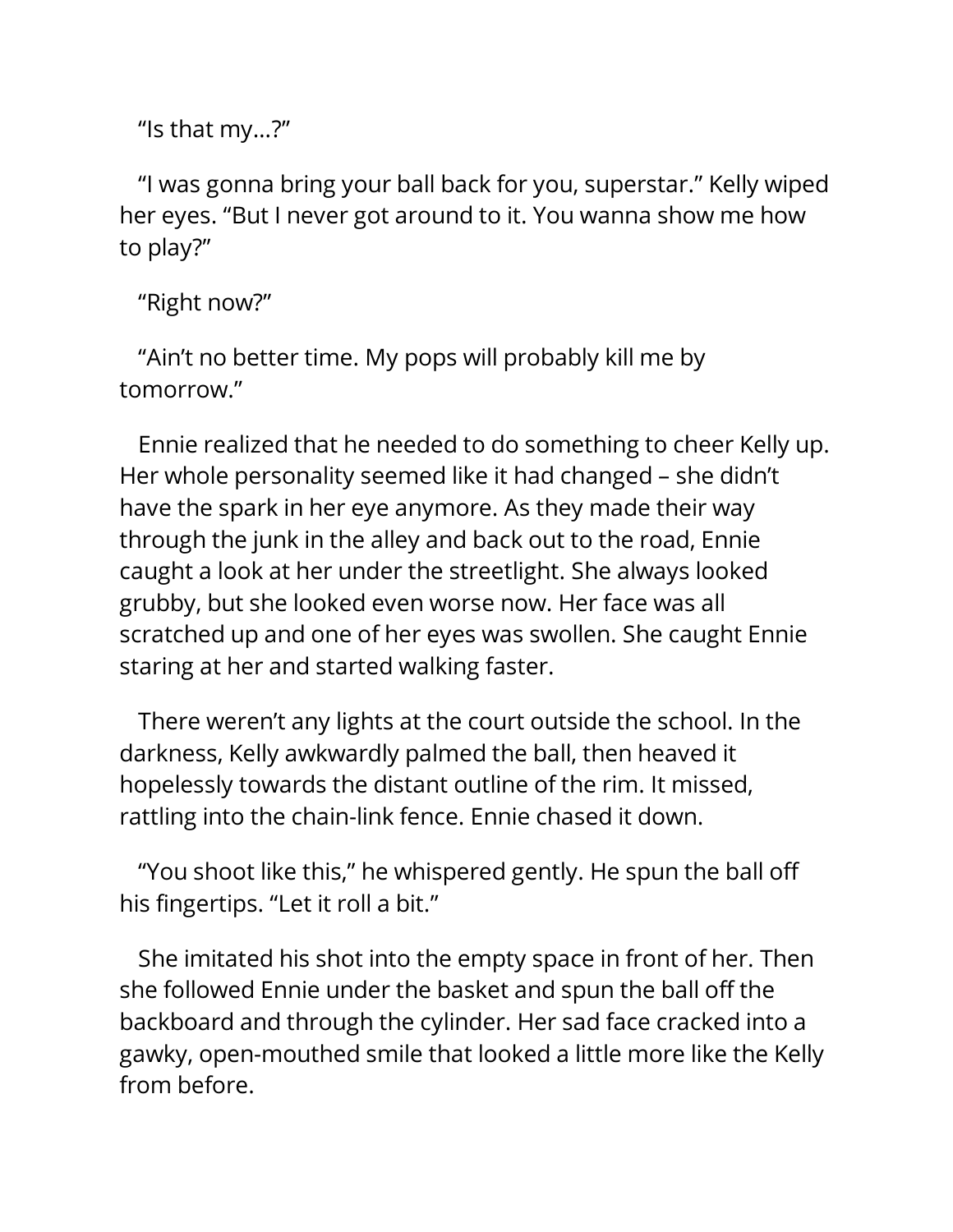"See, it's fun, right?" he said.

"Yeah, guess so," Kelly said.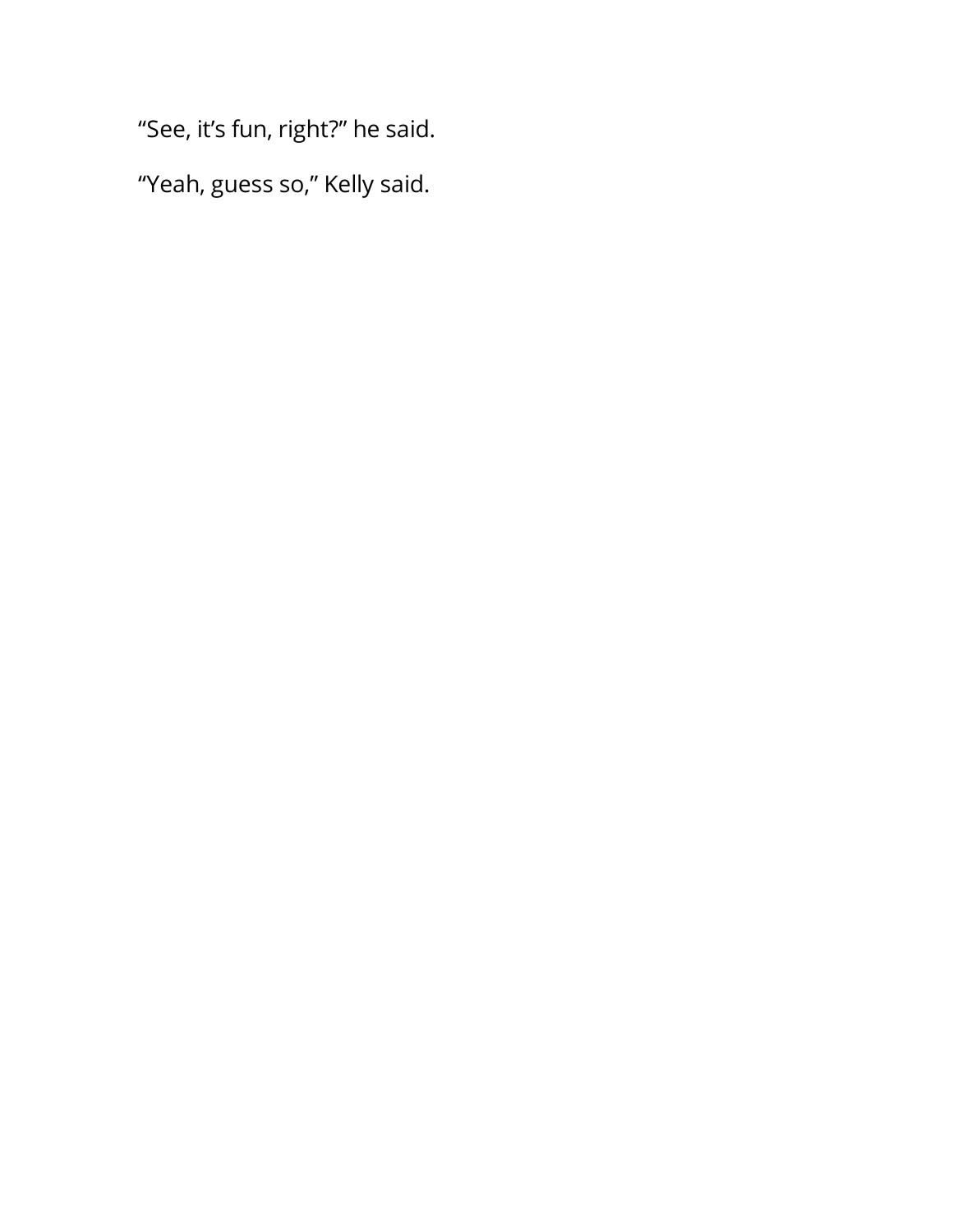### **Chapter Eleven**

<span id="page-32-0"></span>After that first shot they played back and forth in the dark in a friendly game of one-on-one. Ennie let Kelly score every time she got the ball. When he had it he tried to make impossible circus shots in the dark to show off. It didn't bother him that she was scoring more than him, but then she got a wacky grin on her face and started bragging.

"Maybe you ain't so hot after all, Ennie!" she squealed after making another bucket. "I got your number."

"As if," he said. He decided to score on this possession just to show her he was taking it easy. "Get ready for the Westbrook!" he shouted. He reset the ball at the top of the key and lined himself up for an easy layup. He drove into the lane but in the darkness, he ran right into Kelly. They collapsed on top of one another in a heap of tangled arms and legs. Ennie felt the soft heat of her cheek against his and realized that his whole body felt as if it was burning up.

"See," she said. "You can't do nothing on me."

"I tripped," Ennie protested. But with her pockmarked little face smiling up at him and their bodies so close together, he wasn't thinking about basketball. He leaned in suddenly and gave Kelly a peck on the lips.

"Ew!" She spat him out. Then she giggled, and it was the girliest sound Ennie had ever heard come out of her mouth. "You're a weird dude, Enrique."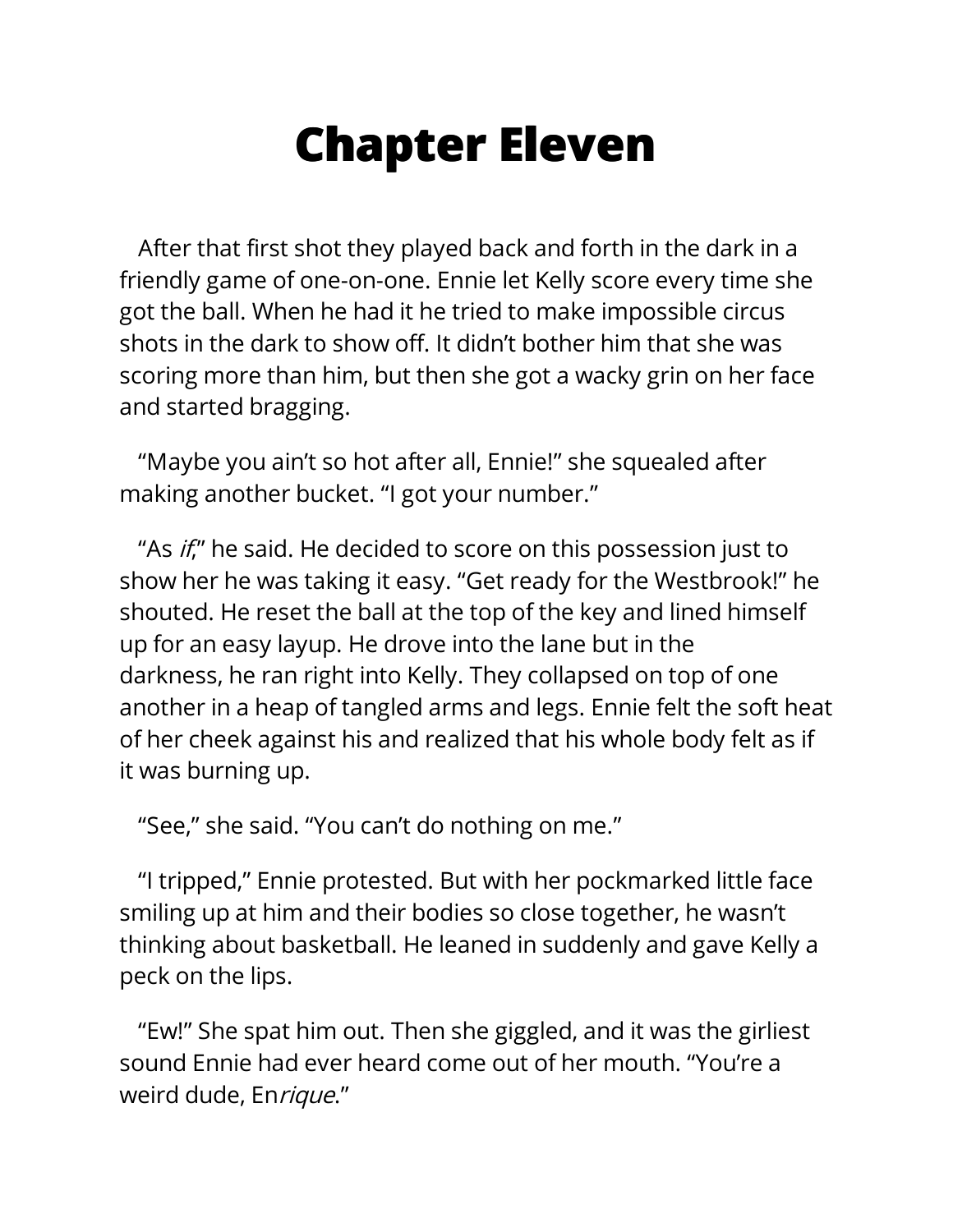"Sorry." Ennie felt like he'd been sent to the principal's office. His aunt was the only person who called him by his full name. "I didn't mean…we were just so close…Iguess I like you."

"You're awright, Ennie," Kelly said. "But whatcha trying to pull?"

"I dunno." Ennie said.

"Anyway, I thought we ain't supposed to hang out."

"Iguess I wanna hang out with you," Ennie said. "Even if we gotta sneak around behind my aunt."

"Well, guess I hope we do," she said after a moment. "I get pretty lonely in that car."

"You know, if Igotta be sneaking out anyway…" A thought had occurred to Ennie and he couldn't shake it. "Iguess I could probably sneak you in too. I got a big closet and my aunt never comes to my room."

"For real? That gonna work?"

Ennie had no idea if it would. But it was clear that Kelly couldn't keep sleeping in a car with no one to take care of her. She might seem wild and street-smart, but she wasn't old enough to get by on her own.

"We'll make it work," Ennie said with a confidence he did not feel.

"Awright," she said. "I don't want to stay in that car no more."

Neither of them was interested in playing basketball anymore. Kelly took Ennie's hand and held it tight as they walked back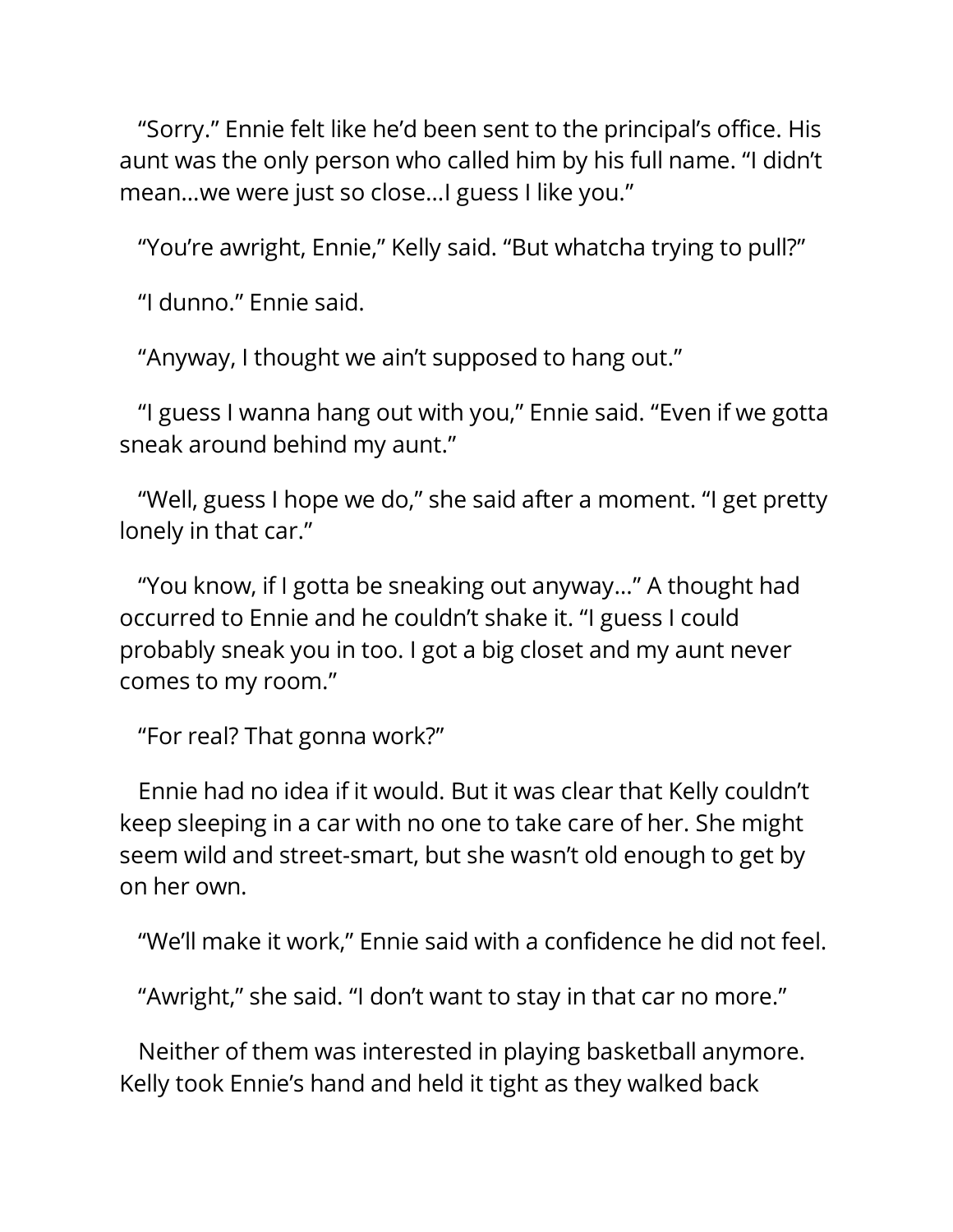towards the townhouse. Ennie shushed her and crept up the back porch to make sure the way was clear. He came back to tell her to come on in. But they had only made it to the white plastickitchen table when the staircase light switched on.

"Darn," Ennie said.

"Enrique."Lucía's thick body loomed on the staircase, her eyes droopy and her dreads wrapped in a checkered green bandana. "What time is it?"

"Sorry, tia…"

Then Lucía spotted Kelly lurking behind him.

";Oye! What did I tell you about running around with la güera?"

Ennie swallowed. "She needs our help, tia."

"Oh, is that right? A bath is what she needs."

"I can go, miss." Kelly stepped back towards the doorway.

"What kind of help is it you need?" Lucía looked at Kelly severely. "Have you been getting up to any more funny business? Stealing cars now, is it?"

"No. It's my pops," Kelly said. She walked closer so Lucía could hear her better. "My pops told me he ain't never wanna see me again. I think he means it this time."

"¡Ayyy! What happened to you?" Lucía's rough fingers explored the marks on Kelly's face. Her words were sharp but her touch was tender.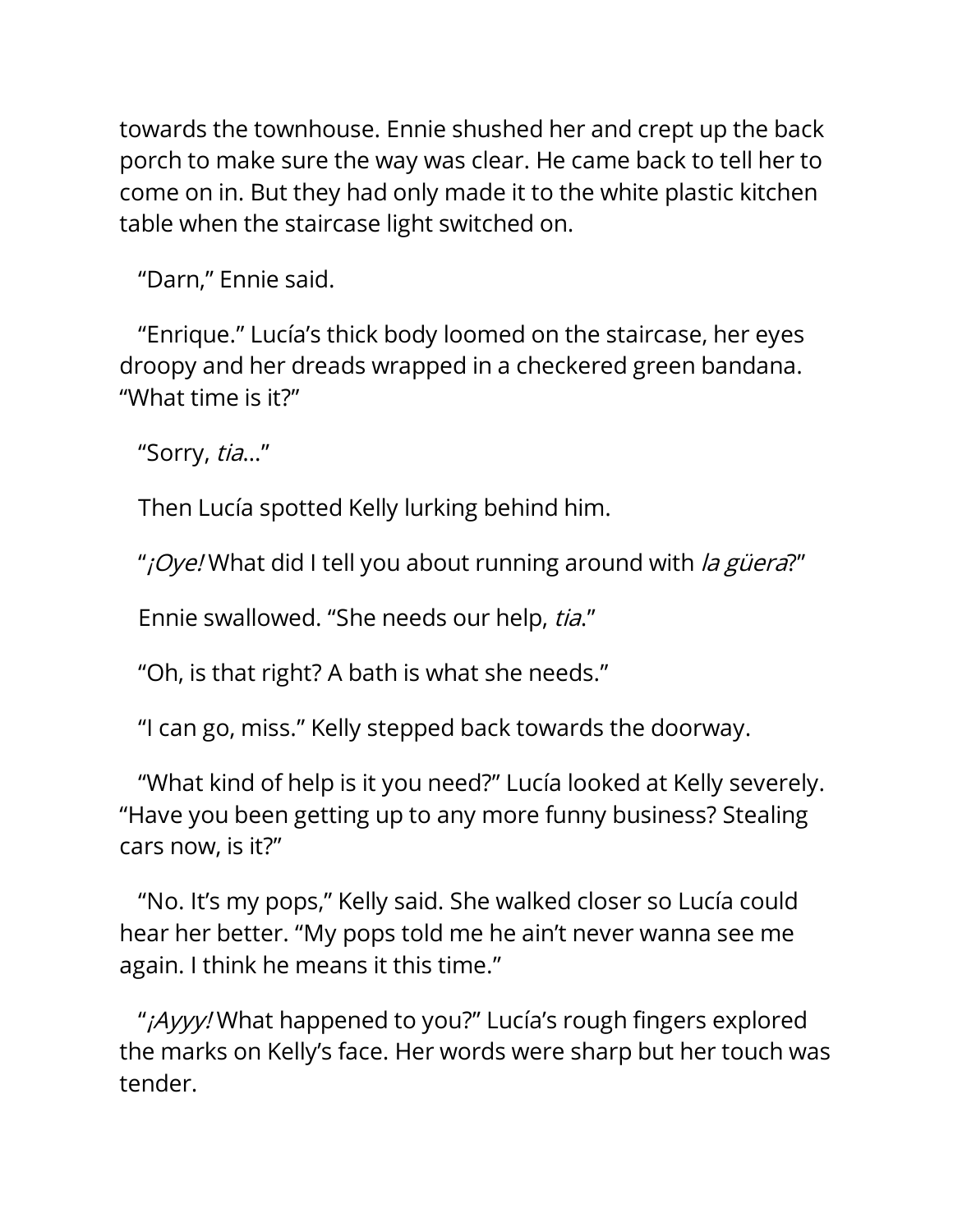Kelly stared at the railing. "He real mad."

"That's not right,"Lucía said. "You deserve love, my darling." She turned and frowned at Ennie. "You get yourself changed for bed, niño. We'll talk about you sneaking around behind my back later."

As Ennie sullenly trudged up the steps towards his bedroom, he heard the water running in the tub and the warm, comforting sound of his aunt cooing over Kelly's injuries.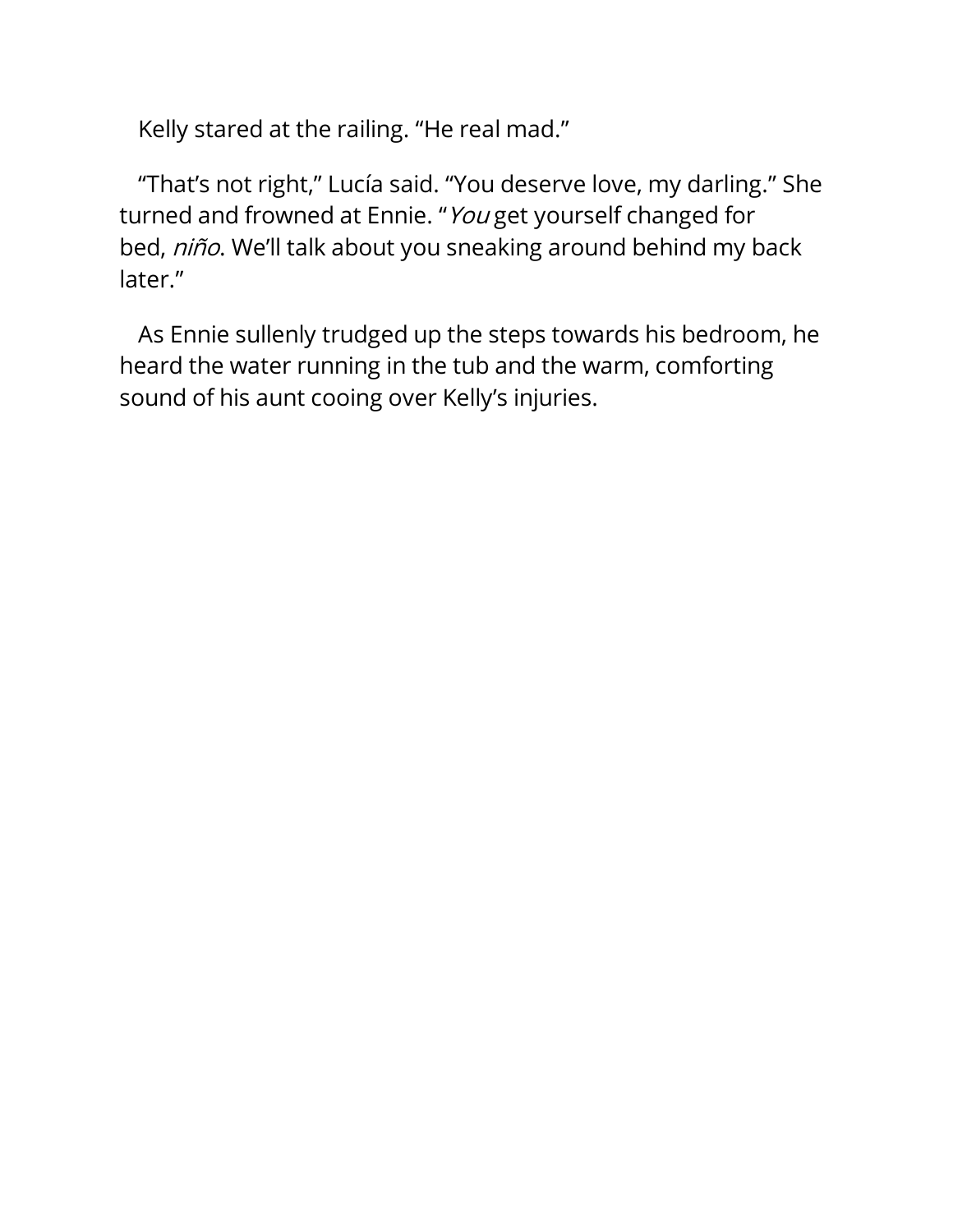# **Chapter Twelve**

<span id="page-36-0"></span>When Ennie woke up in the morning, Kelly was gone. Once he'd satisfied himself that his aunt hadn't hidden her somewhere in the townhouse, he galloped down the alley to check behind the warehouse. But the old Toyota was just a pile of ratty blankets like they'd left it the night before. Ennie stormed into the kitchen.

"Where is she?" he shouted.

Lucía set a chorizo plate on the plastic table in front of him and settled heftily into a chair. She didn't seem bothered by the fact that Ennie was screaming at her.

"None ofyour business, Enrique. I told you that you weren't going to waste your time with that *gringo* and I mean it."

"But tia–"

"You've got the big game this afternoon, remember? You better get that little girl out of your mind and focus on what's important in your life, si?"

"You can't take her away," Ennie said. "She *needs* me."

"You need to start thinking about yourself, Enrique. You're too young to go around trying to save other people."

"But she can't go back to her pops!" Ennie shouted. "Can't you see that?"

Lucía sighed. "Eat up. I'm coming this afternoon and I don't want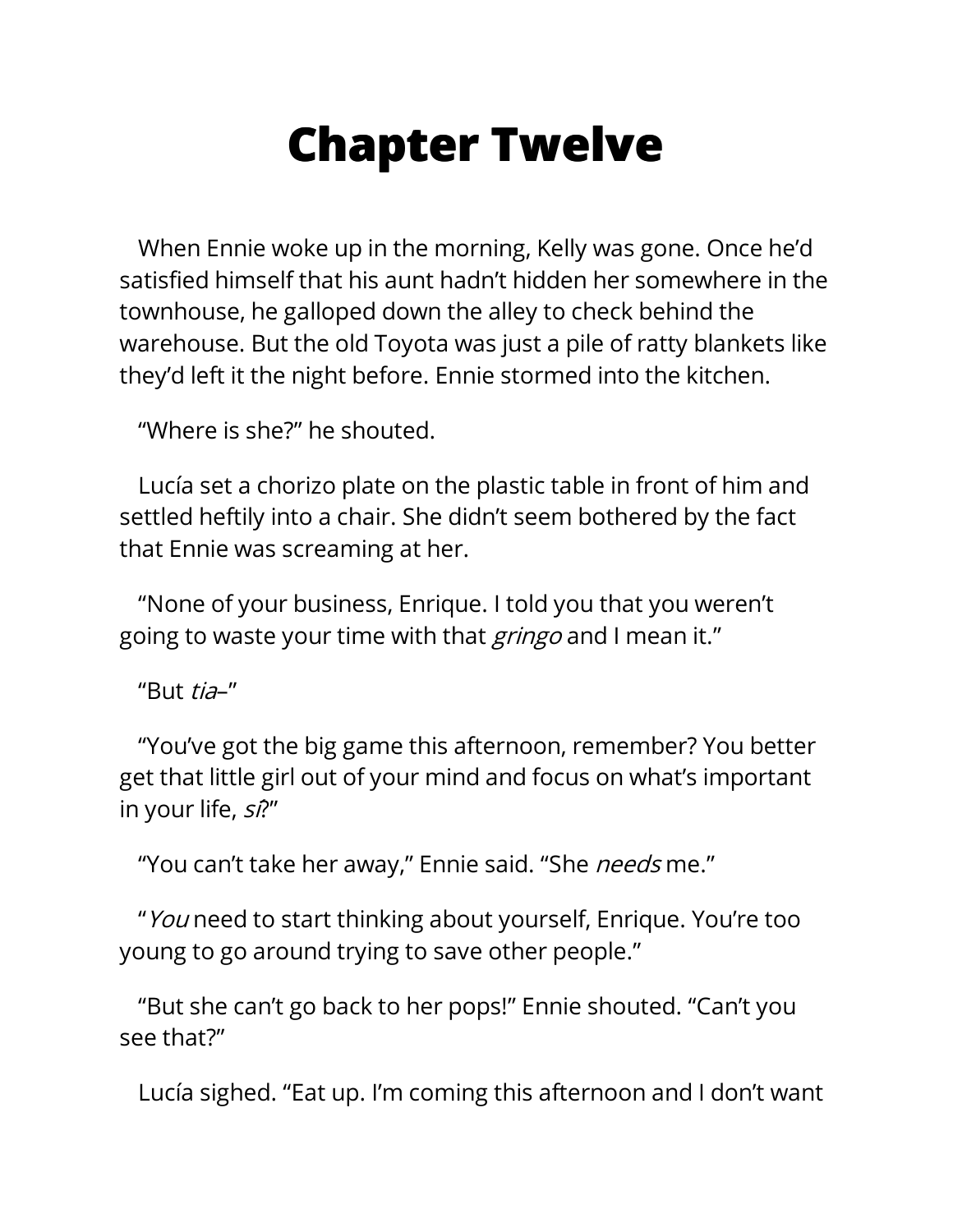to see my Enrique tired out because he didn't eat his breakfast."

"If I play bad, it'll be your fault." But Lucía wasn't wrong - today was Friday, and it was his last chance to show Steve-O what he was made of. Kelly was important, but Kelly would have to wait until after the game today. Ennie shot his aunt a glare. "It's not fair," he said.

"Life, it is not fair."Lucía stood up from the table and gathered her purse. "I can't expect you to understand. I cannot afford to take a child, not one as wild as that girl."

Ennie stared quietly into his plate of food. He just couldn't get a bad taste out of his mouth. He could barelyget any of his breakfast down.

"The worst part is that she didn't even saygoodbye," he finally said.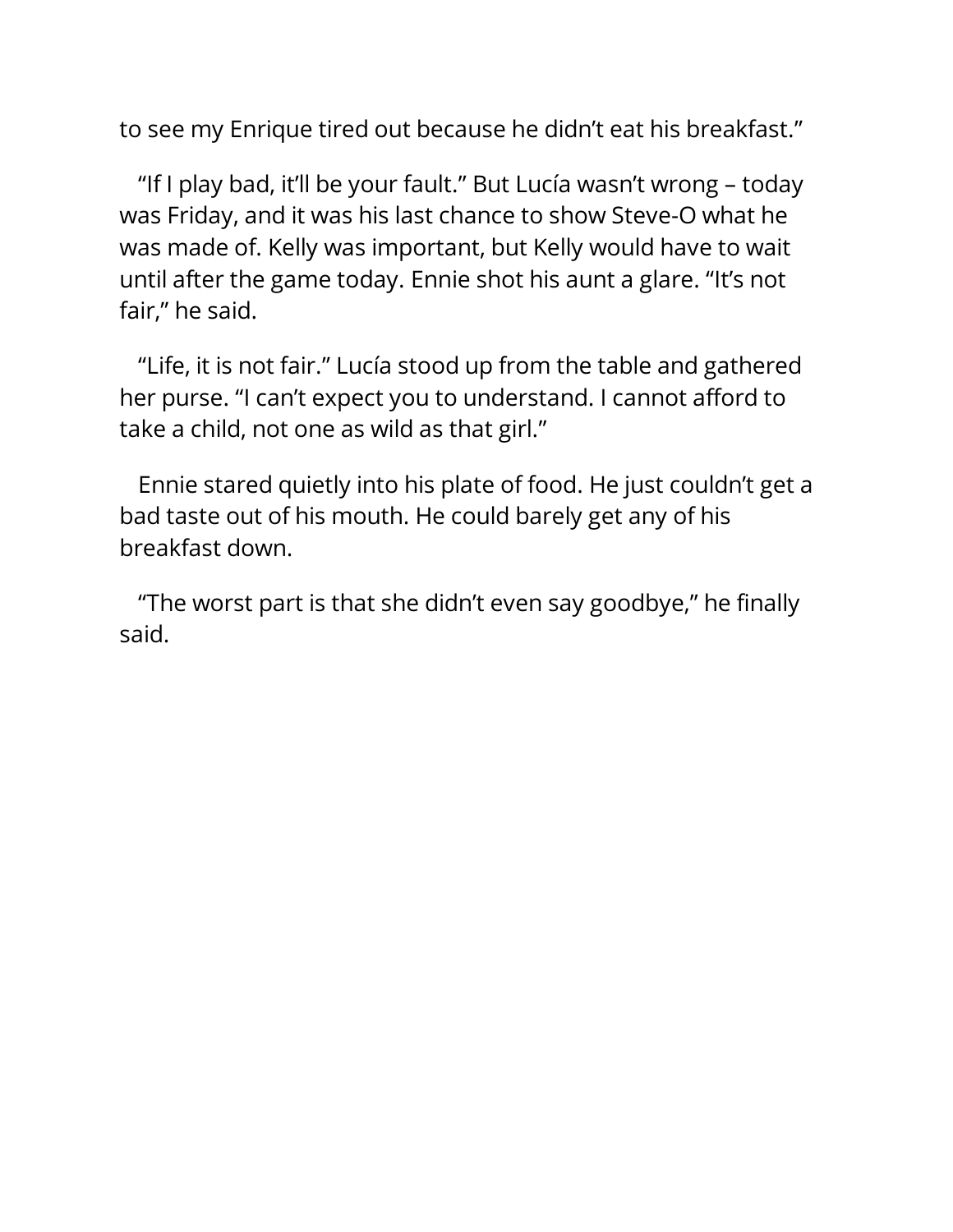### **Chapter Thirteen**

<span id="page-38-0"></span>The last day of camp was a big production. The gym at the community center had been rigged with temporary bleachers and friends and family would be bringing in folding chairs and banners to tape to the walls after lunch. Steve-O set up a scorer's table. A big numbered folding scorecard sat mid-court, and a big cardboard box behind him hinted at the trophies that would be handed out to the winning team.

A buzz echoed up to the rafters of the gym. Ennie heard little kids who hadn't made a single basket all week bragging that today was their chance to shine. He wondered if he was just another player who thought he was better than he really was.

The campers spent the morning working out in pairs and watching NBA highlights on YouTube. Ennie worked with Gabby, the only girl in camp. Gabby was a brown-haired eleven-year-old who still had a bit of baby fat on her cheeks. Even though she didn't move very fast, her shot was better than Ennie expected.

Towards lunch, Steve-O gathered everyone around and tried to give a lecture on sportsmanship, but it was no use. It was the last day of camp and everyone was already making plans for the rest of the summer. Two minutes into Steve-O's talk, Troy and Martin started wrestling in the back of the crowd. Steve-O gave up on his speech.

The campers went for lunch after that. When Steve-O called them back inside for their final warm-ups before the big game, he stopped Ennie in the doorway of the gym.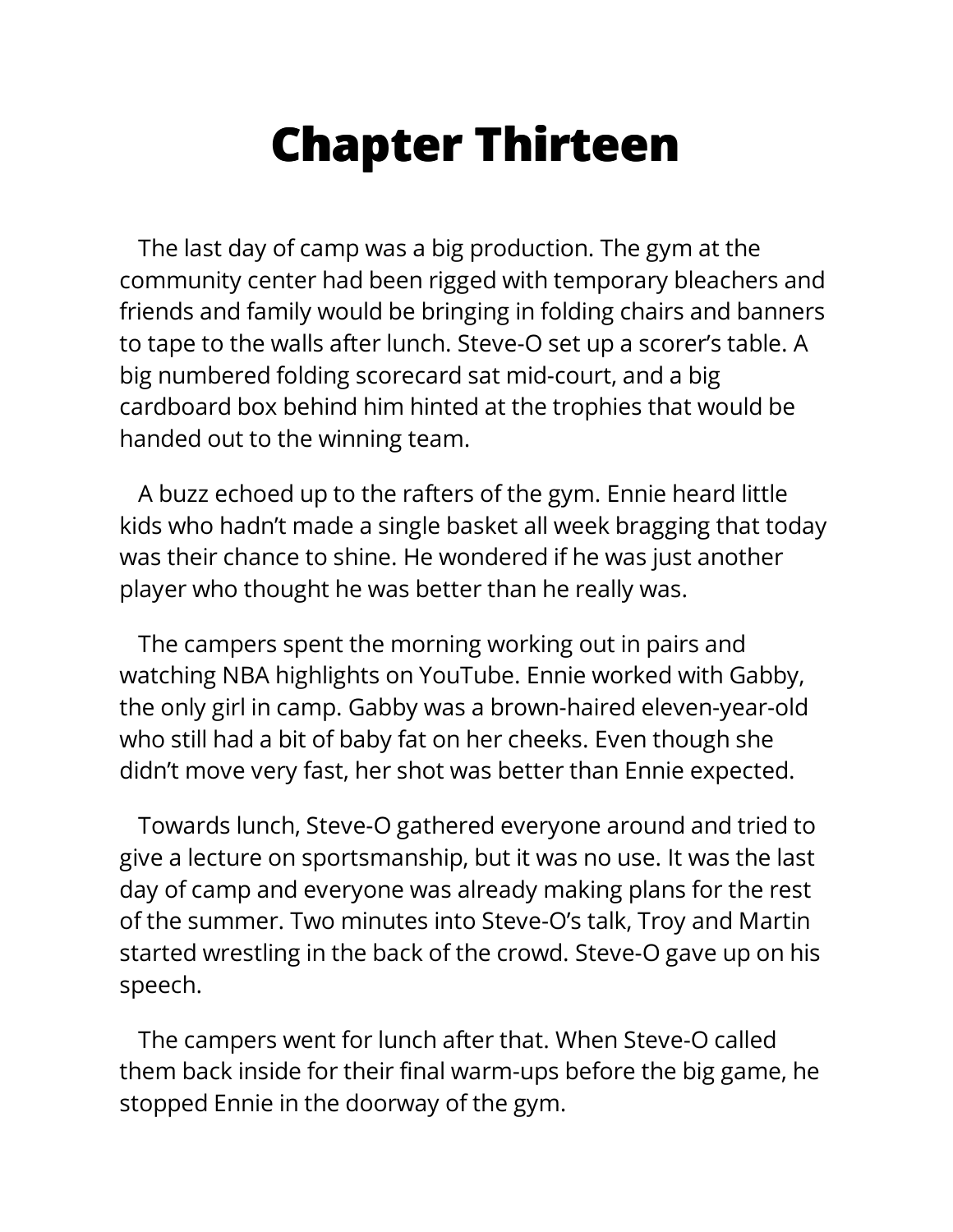"You ready to win?" he asked.

Ennie shrugged. "I think so."

"Well, know so." Steve-O pulled Ennie behind the thick metal doorframe to let the rest of the campers trickle by. "The thing you've got to understand about Troy is that he'll never be better than he is right now. He's peaked. You haven't yet."

"Thanks," Ennie said. He turned away from the coach but he could feel his cheeks color at the compliment.

The first handful of spectators had already started entering the gym. Ennie heard a whoop and when he looked over he saw two blonde girls who looked like high-schoolers. They were whispering to each other and pointing at Troy.

As more people filtered in, Ennie began to see that Troy had his own little fan club. Eventually Lucía appeared and climbed to a seat in the back row. She winked at Ennie, but he wanted no part of it. He wished Kelly was there instead of his aunt. As he thought about Kelly, his cheeks burned. The thought of her touch made his skin tingle in ways he didn't understand.

"Welcome, everyone," Steve-O boomed. His powerful voice stopped the rustling and whispering in the crowd immediately. "Let's play some hoops!"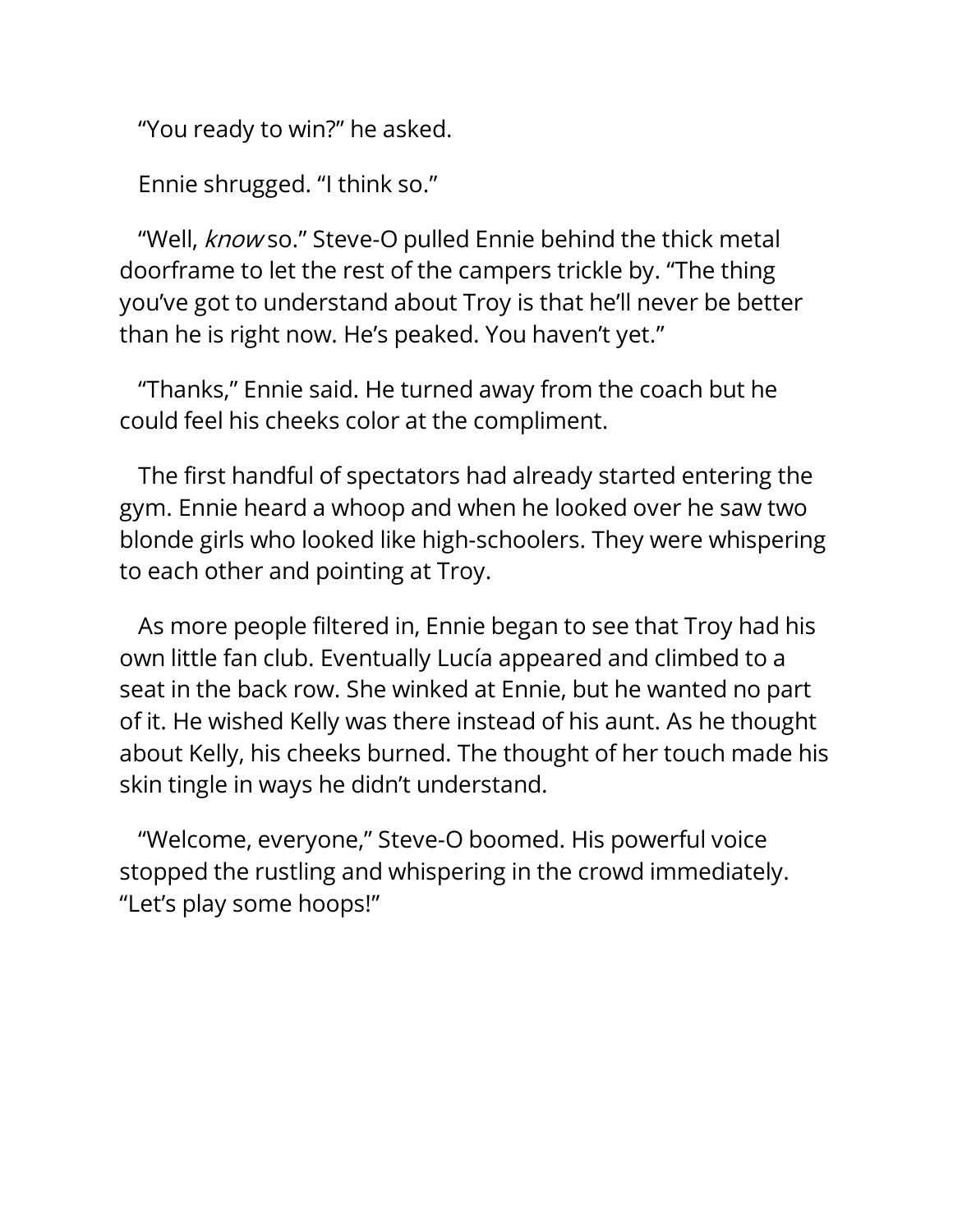#### **Chapter Fourteen**

<span id="page-40-0"></span>The game was three on three. The first team to score eleven baskets won. Ennie lined up beside Gabby and Shane. The younger campers sat on the bench expectantly. Across the court, Troy and Martin had been teamed with a burly kid named Devon. Devon was good at knocking people over but not much else. Seeing the two teams lined up, Ennie's heart sank. Troy was looming but worse, his whole team was going to play dirty.

After Troy won the tip-off, Martin picked up the ball. He flashed his toothy raccoon grin at Ennie and tried to dribble behind his back to show off for the girls, but he lost control. Ennie dove headlong towards the ball and came face-toface with Devon's enormous backside. He heard a roar from the bleachers and turned to see Troy score a point.

Ennie picked himself up and thought about Steve-O's words of advice. Have vision. How was he supposed to have better vision than that? He'd seen the ball come loose, but he hadn't been quick enough to take advantage.

On the following play, Ennie tookthe ball at the top of the circle and tried to pull off the stiff-arm move that Steve-O had shown him. But Troy was ready for it. He swatted the ball loose and ran up the court for another basket.

Soon the ball came back to Ennie. As he tried to pass it to Gabby, a hard shove from behind sent him sprawling. Martin passed the ball to Troy under the hoop again.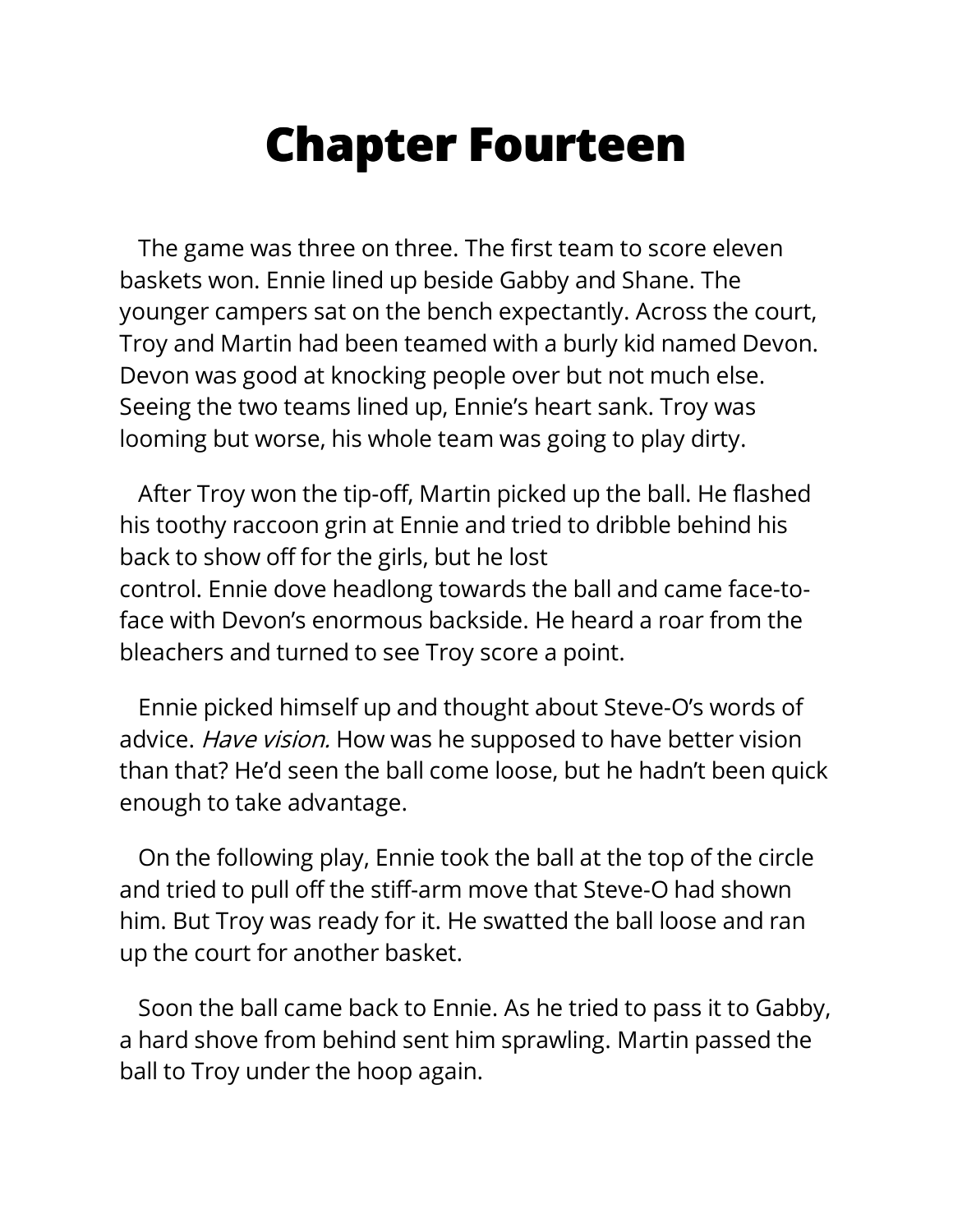"That was a foul!" Ennie complained, but Devon's wide frame had blocked Martin's dirty play from Steve-O's vision. No foul was called.

"You're lo-osing," Martin taunted. He flexed a wiry bicep.

Ennie looked around at his teammates, but they stared back blankly. Devon and Gabby were counting on him. He looked up at the crowd. His aunt waved, but he wasn't really looking for her. He wondered where Kelly was right this minute. Suddenly he realized Kelly was what thisgame was missing. Kelly didn't mind getting in a little trouble. If these guys were going to play dirty, then Kelly would know how to meet them on their own turf.

The time was now. Martin came up the floor with the ball, but Ennie watched Troy, anticipating his next move. When the older kid came hurtling down the lane, Ennie made sure his left leg wandered into Troy's path. Troy stumbled. Ennie picked the ball up and blazed down the court to score a point.

"That's the only one you'llget," Troygrowled.

Now it was 3-1. If nothing else, Ennie had shown that he wouldn't back down. And that first point was everything. Ennie knew that if he got completely shut out in front of this many people, he might as well crawl into a hole and forget about basketball forever.

Troy scored again, but as Ennie watched the play unfold, he understood exactly where his teammate's defense had broken down. Ennie might be losing, but at least he was seeing the floor.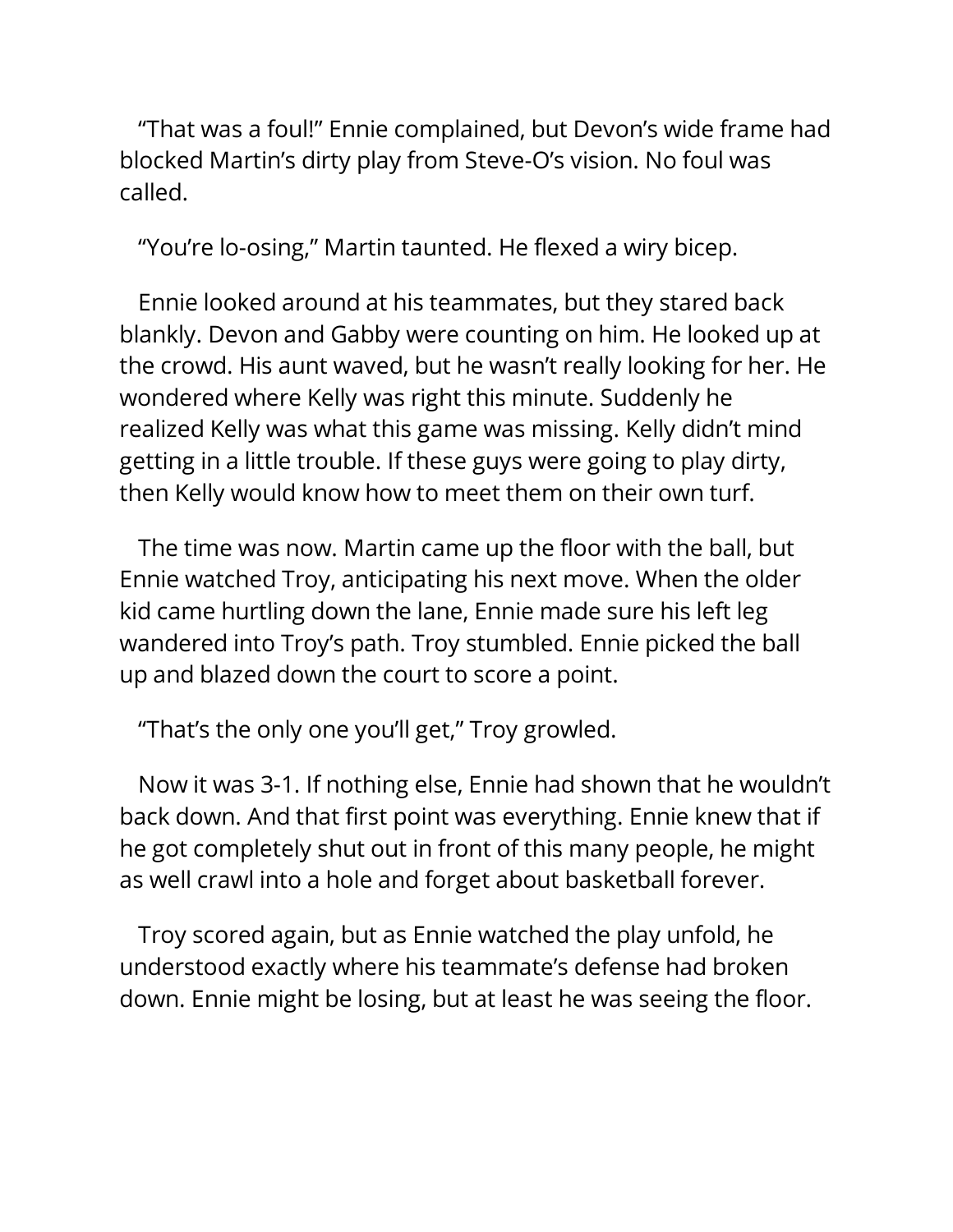# **Chapter Fifteen**

<span id="page-42-0"></span>Take control. Ennie remembered Steve-O's second piece of advice. As he dribbled, Ennie forgot that there was even a crowd in the gym. He wasn't aware of anything except the ball and the five other players. When Troy and Devon tried to take the ball, he sensed that Gabby was open. He threw her the ball and she made the shot.

"Just lucky," Martin sneered.

"This is where I start trying," Troy said menacingly. "Don't start thinking I'm going to let you win."

On the next play, Troy pushed through Ennie and scored. But something had changed. Ennie wasn't scared of Troy. He started focusing for his teammates instead. They weren't the most talented players, but they could make shots when they were open. He made a pass to Shane this time, who dunked the ball.

The game went back-and-forth for a while. Ennie wasn't paying attention to the score, but he knew it was close. Troy had finally stopped wasting his breath on trash-talk. The effort of scoring all those points was starting to wear him down.

Ennie made a beeline for the basket. His dribble seemed to linger in the air as it traveled up and down his lanky frame. Troy got in front of Ennie, and for an instant, time seemed to slow to a crawl. It was as if Troy was moving in slow motion. Ennie crossed left and Troy lost his footing trying to block Ennie. His tall, skinny body crashed to the floor like a bowling pin. Ennie glided past him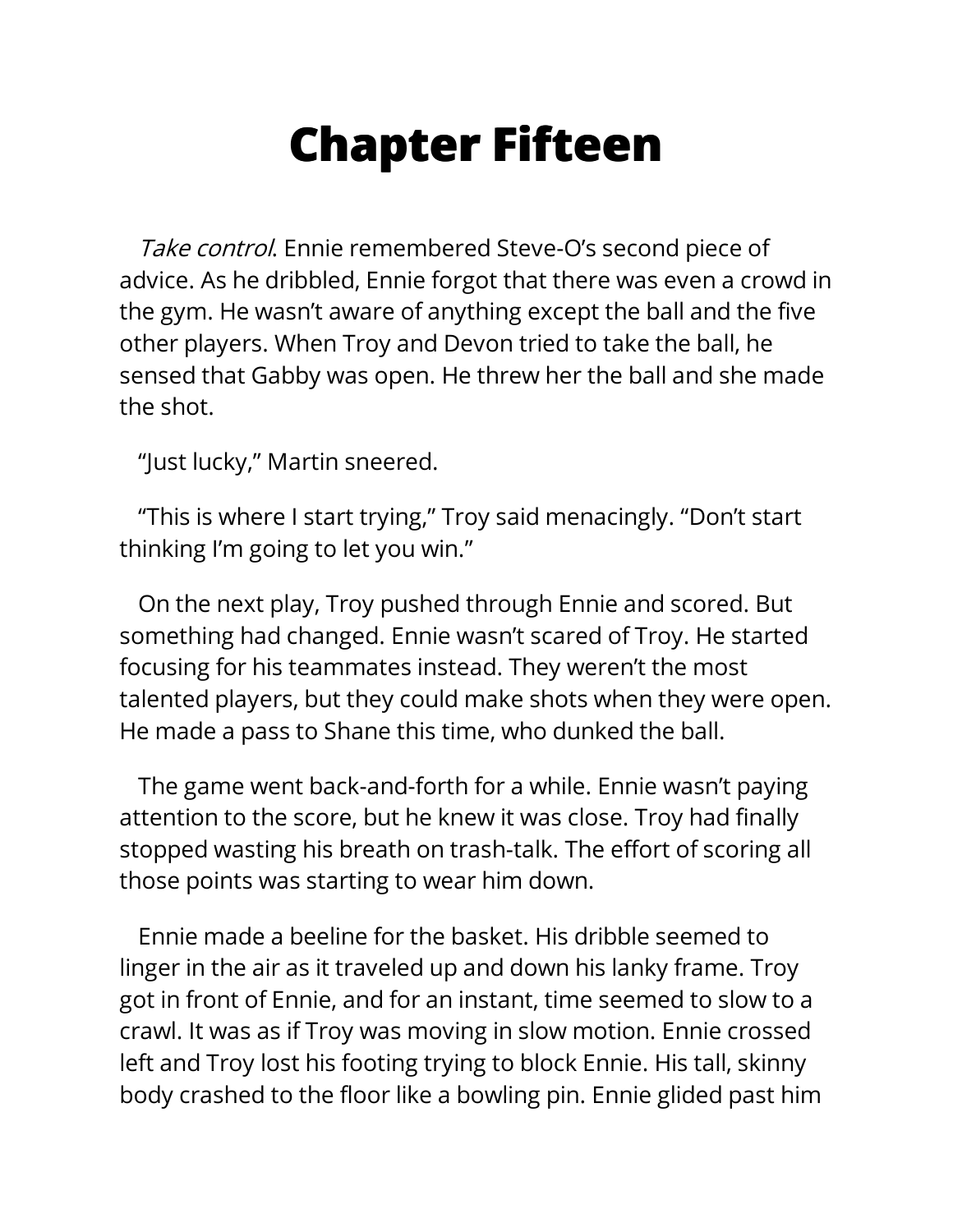for an easy score.

"Time-out!" Troy yelled. "Time-out! He hurt me!"

For the first time in several minutes, Ennie became aware of the crowd. He heard a whole lot of raucous screaming and cheering—and at least a couple of people booing.

"That's it!" Steve-O boomed. "That's eleven!"

"I said time-out!" Troy screamed. "That was a foul!" He lay on the floor holding his left thigh. Ennie noticed that his face had turned red and tears had started to stream down his cheeks. Lying there like that, he suddenly didn't seem so invincible.

"You figured it out!" Steve-O was shaking his shoulders. "You got it!"

Troy picked himself off the floor and stormed out of the gym before the trophies could be awarded. No one followed him – not even Martin or the blonde girls who'd been giggling about him before the game. Now that he'd finally lost, it seemed like no one liked him anymore.

Ennie walked over to the bench in a daze. The younger kids mobbed around him, congratulating him on the victory. Shane wiped some sweat from his brow with a chubby, freckled arm and gave Ennie a high-five. Gabby walked up and shylygave him a hug.

Then it was time for the trophy ceremony. Ennie accepted his gold figurine from Steve-O, but he still couldn't process what had happened on the last play. He knew that he'd won, but how had he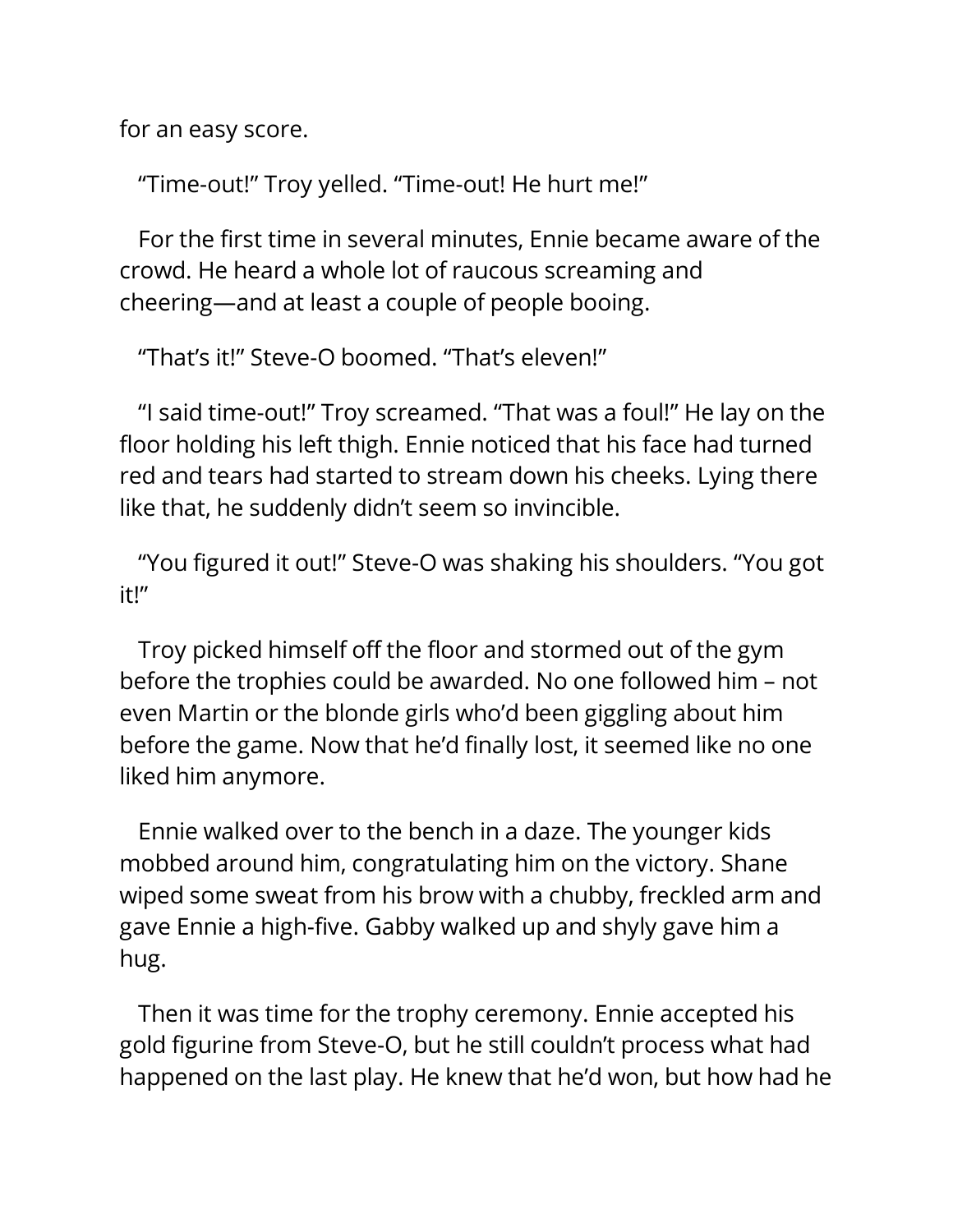contorted Troy's body in slowmotion like that?

As he wondered, he felt Lucía's embrace swallow him up.

"You did it, *esquincle*," she shrieked. "You won!"

"Yeah, I won," Ennie repeated, but in the moment after the thrill of his victory faded, he remembered that Kelly was gone. He frowned at his aunt. "No thanks to you."

"What's wrong, child?" she said. "Aren't you happy?"

"You shouldn't have sent her away like that." Ennie said. "She should be here for this."

"Oh, shush," Lucía muttered quietly. "Just enjoy your victory, Enrique."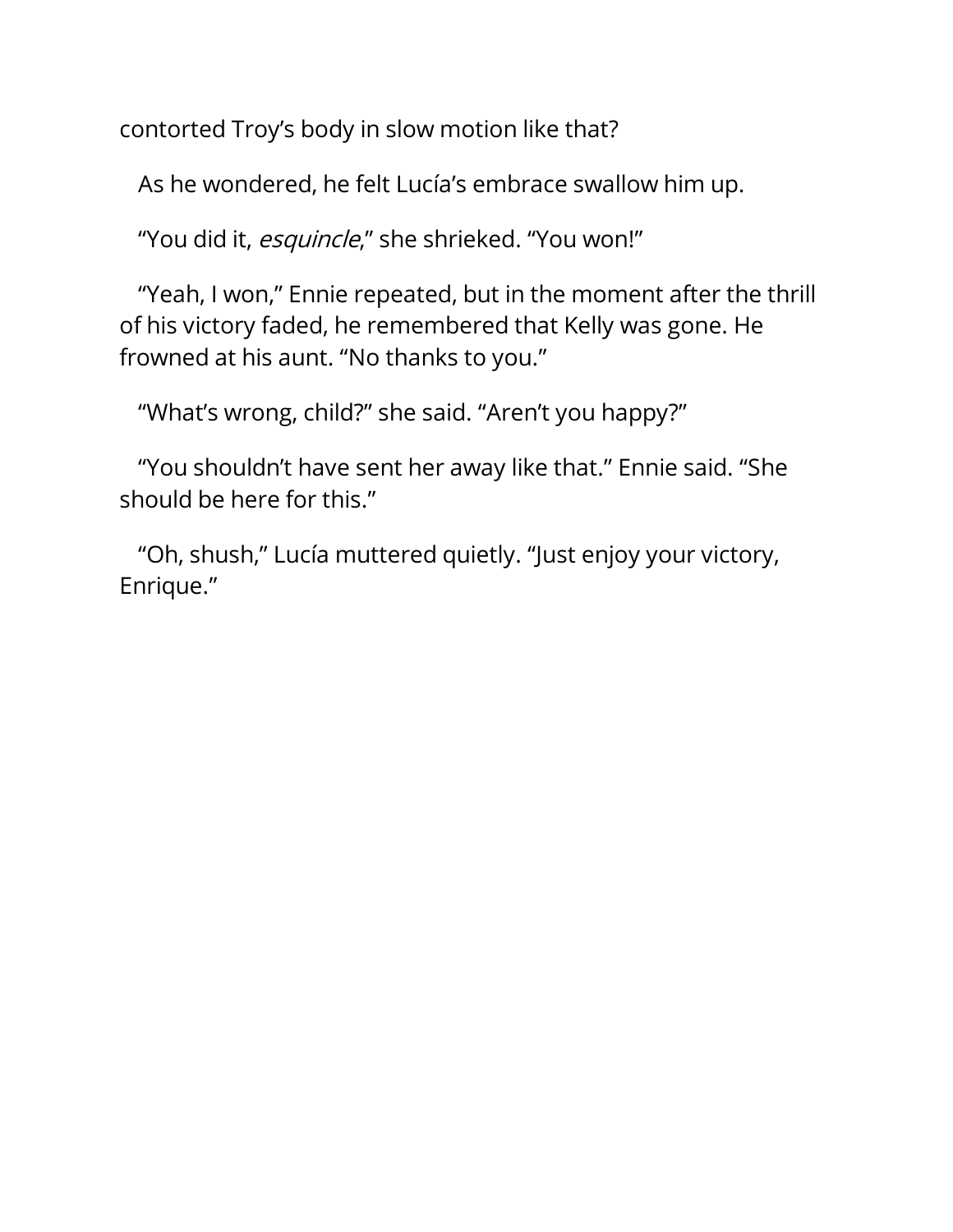## **Chapter Sixteen**

<span id="page-45-0"></span>Ennie stayed mad about Kelly for a while, but the summer moved on without her. After camp ended, Steve-O started coming by the court at the school to help Ennie with his shot. Ennie had locked up his spot on the team, but he still didn't stand a chance when it came to stopping Steve-O. The old coach liked to show off with fadeaway jumps and slick crossovers that left Ennie in his dust. Ennie had to admit their scrimmages were good practice for the competition he would be facing in the fall.

Near the end of the summer the city cleared out the alleyway behind the warehouse. Ennie watched a parade of burly men march past his door, filling enormous metal garbage bins with all the junk. The old Toyota was the first thing to go, towed away before the men even showed up. Soon all traces of the old junkpile were gone. They even ripped up the broken-down wire fence.

On the last Sunday before the Labor Day weekend, as Lucía was getting Ennie dressed for church, Steve-O came by the townhouse and told Ennie he had some bad news.

"It looks like I'm not going to be coaching you after all," he said, his calm brown eyes twinkling above his salt-and-peppergoatee. "I got offered an assistant coaching job at Springfield College."

"That's great!" Lucía said. "Isn't that great, Ennie?"

Ennie wasn't so sure. Steve-O had been his only constant all summer. His coaching had made Ennie a better player. And whatever it was that he had done to Troy that Friday afternoon at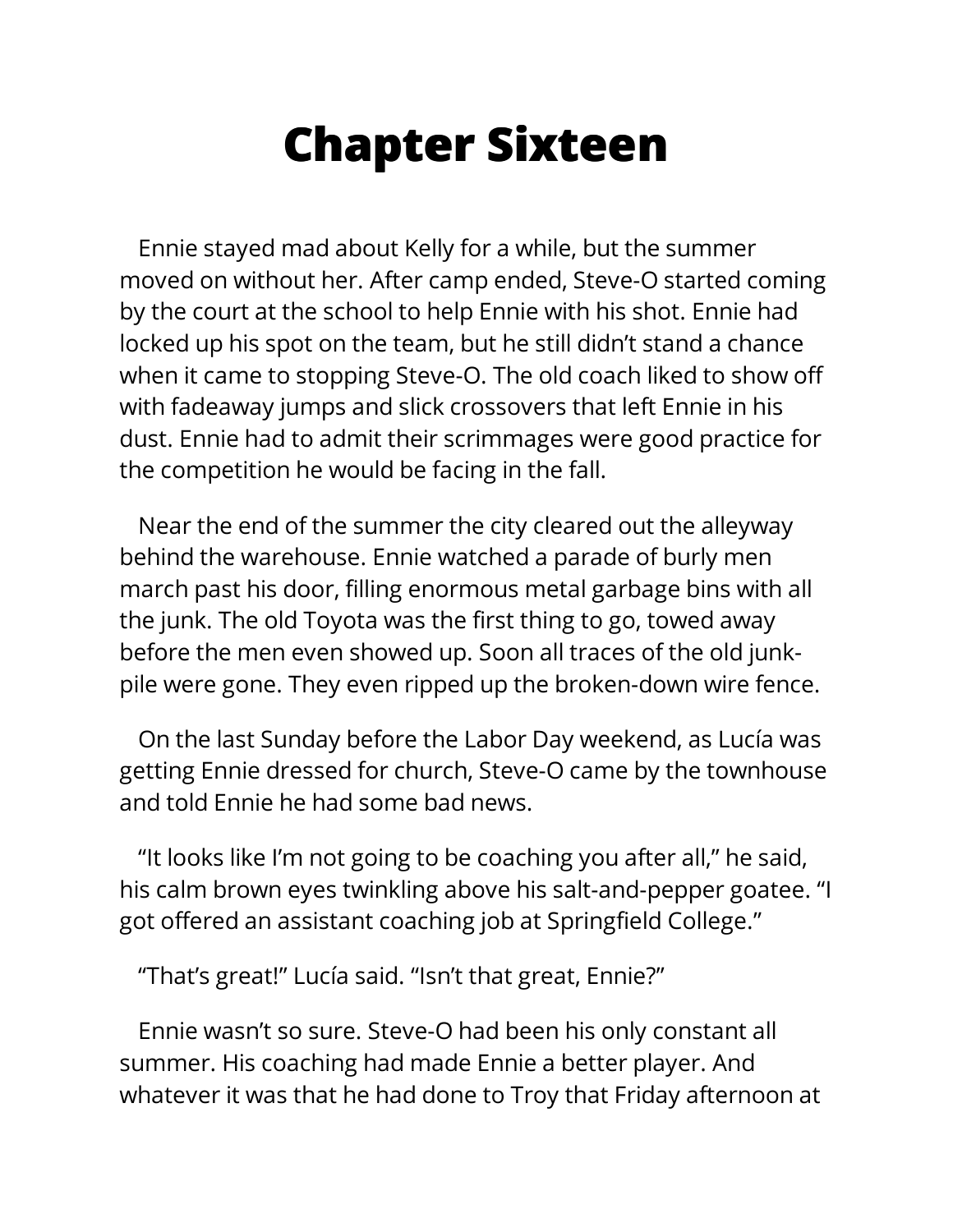the gym didn't seem like the sort of thing he could count on. He was looking forward to having a coach around who could bring that out of him again.

"It's a small school," Steve-O said demurely. "Still, it's an opportunity."

"Well, we're just getting ready for church," Lucía said. "But do you want to come in for a Coke?"

"I have to pack up today," Steve-O said. "New England's a long flight."

"How come you took my side?" Ennie blurted out. He didn't know how to tell Steve-O not to leave him behind.

"It's simple," Steve-O said. "I saw something in you. Guys like Troy – they're a dime a dozen. I rememberguys like him from back when I was in college. They got some talent, but they think that gives them a right to something."

"Troy, he was a punk,"Lucía said, holding Ennie's shoulders from behind. "Anyone could see that."

"I was more like you, Ennie," Steve-O said. "I was undersized and I had to fight to get noticed. And I saw that you were willing to work on improving yourself. That's as important as all the talent in the world."

"Ennie's a good kid,"Lucía said. "He might notknow it yet, but he is."

His aunt walked the big man out to his truck to thank him for all the extra attention he'd paid Ennie, but Ennie was mad that Steve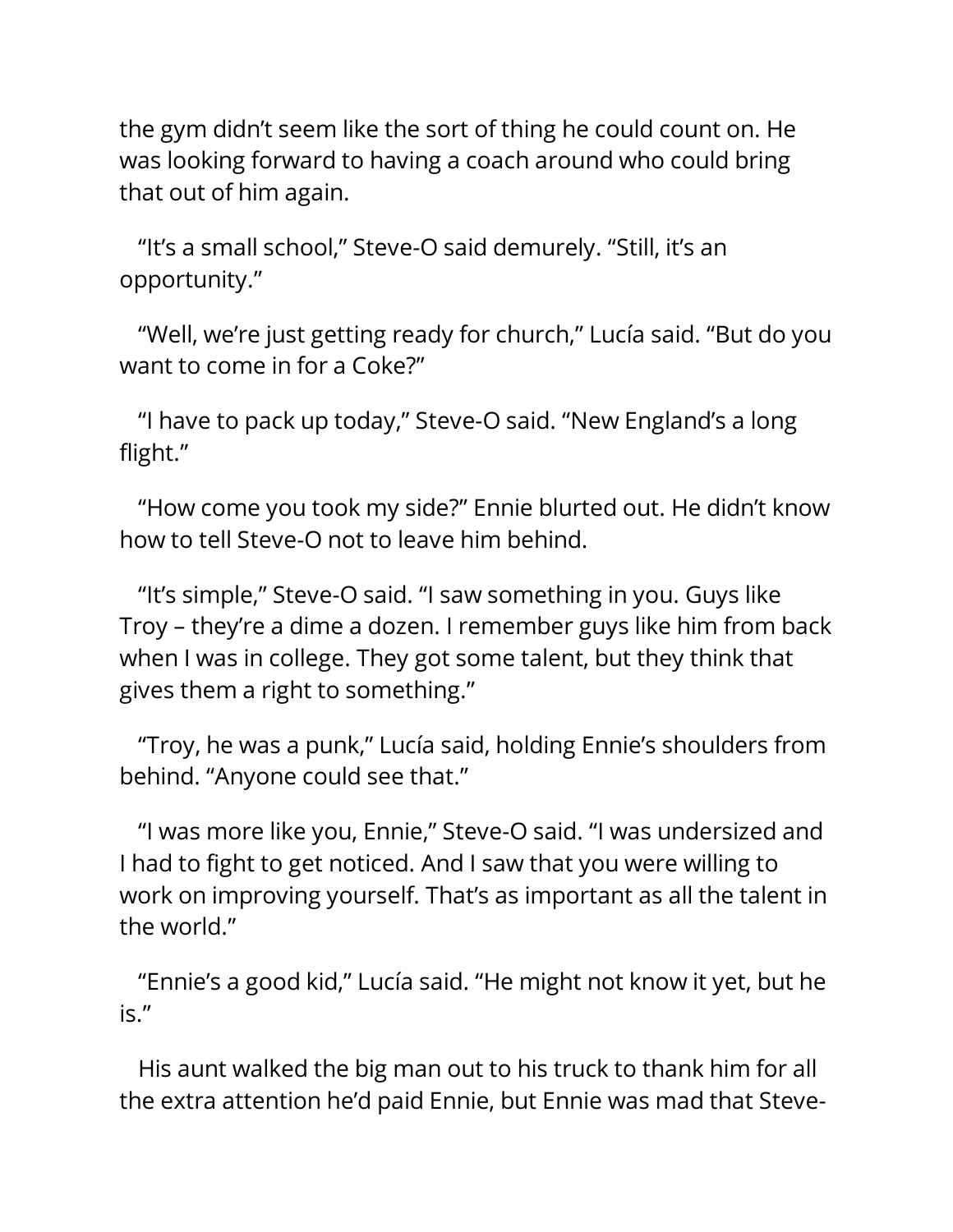O was abandoning him. He slipped out the back way. He was still wearing his crisply ironed church shirt, but he didn't care. He walked towards the old warehouse. For the first time in his life he stopped to read the faded yellow sign painted high above him on the white brick. Tommy's Hardware, it had once said, but now half the letters were rubbed out and the rest was only an outline.

The alleyway was sparse and empty. The maintenance men had done a thorough job. All that was left of the old clutter was a small pile of smashed bricks that would have been a hassle to pick up. Without all the stuff, the space seemed smaller than he remembered. Then Ennie wondered if maybe he was just bigger than he'd been at the beginning of the summer.

He sat down on a patch of the brown grass poking through the cracks in the cement and sighed. There was no imaginingleft to be done in this alleyway—it was what it was, just a neglected patch of dirt, grass, and concrete. Ennie kicked at one of the bricks and it split in two and rolled away. A glint of metal shone in the midmorning sunlight. Ennie dug around it and discovered that for all the junk they'd picked through, the men had missed something.

He picked his old Swiss Army knife out of the dirt. It was crusted with grass and mud, but there wasn't a single spot of rust on the stainless steel and each of the tools still flicked into place cleanly. Ennie jammed the multi-tool into his front shirt pocket and headed back to the townhouse. He hoped that Lucía wouldn't yell at him for being late for church.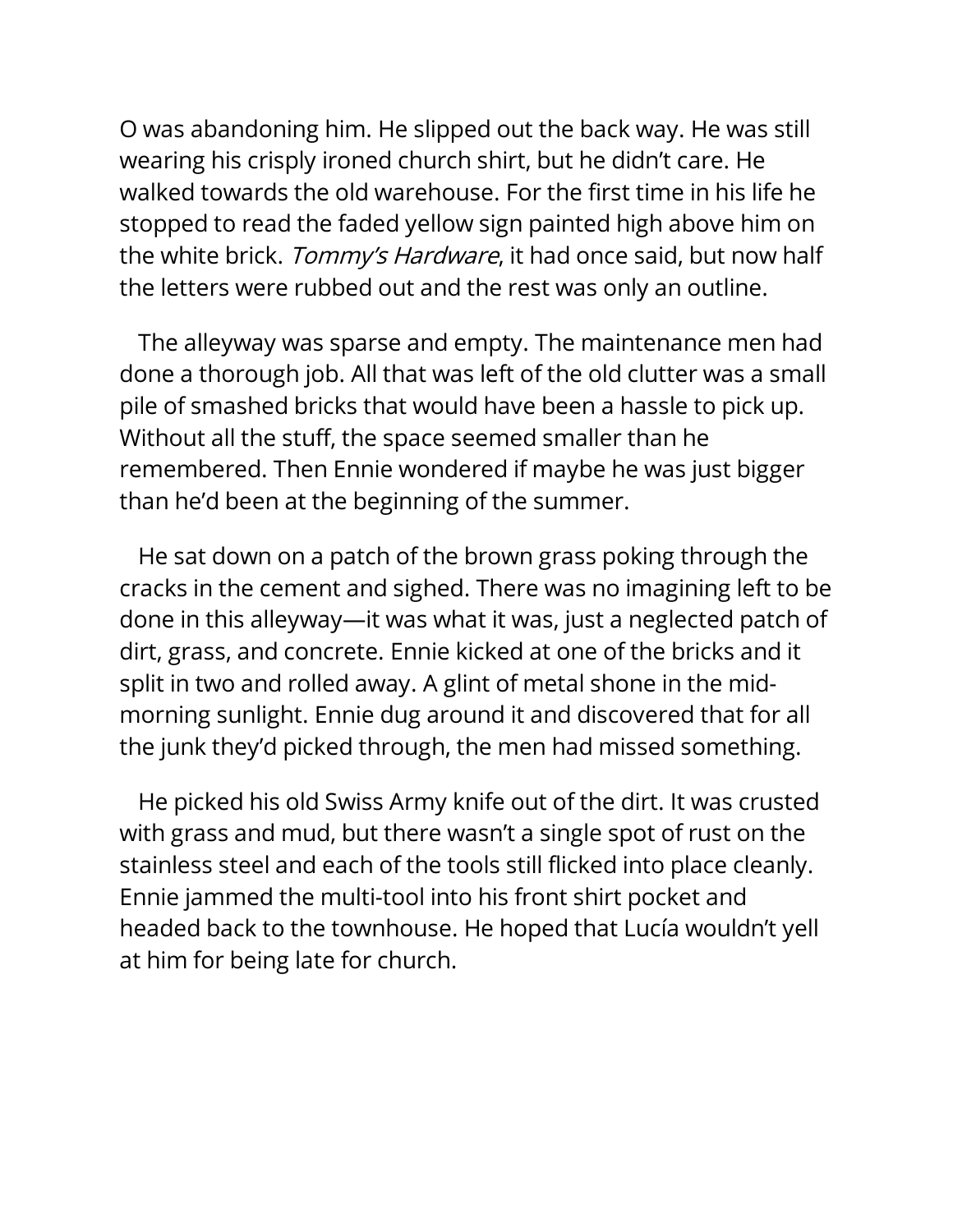#### **Chapter Seventeen**

<span id="page-48-0"></span>Ennie took his dribble behind his back, faked a drive at the rim, and pulled back for a fadeaway jumper. The ball rolled all the way around the rim and trickled through the hoop.

"You're too good, man," the dark-skinned kid with a puffy Afro named Juwan said.

After taking over from Steve-O, Mr. Wishek– or Wishbone, as the kids called him – had run the team with an iron fist. Any player who was fifteen minutes late for practice was benched for at least a game, and everyone ran pylon drills at every single practice. The grind was exhausting, but over the last year Ennie had seen his game improve by leaps and bounds.

Troy had been assigned to the same team, but he'd struggled to keep up with the drills. After being benched during a game a month into the season, he'd stormed out of the gym and never returned. For his part, Ennie had earned himself starting point guard duties, but Wishbone told him the last thing he needed to work on was a better outside shot.

"If you want to make varsity as a high school freshman," Wishbone had warned him, "then you need to take your weak hand off the ball." Here against Juwan, Ennie was working on properly flicking the wrist of his shooting hand into each shot.

"I quit." Juwan tossed the ball backto Ennie in disgust and sauntered back towards his friends on the other side of the court. He had a thicker build than Ennie and an attitude, but his slow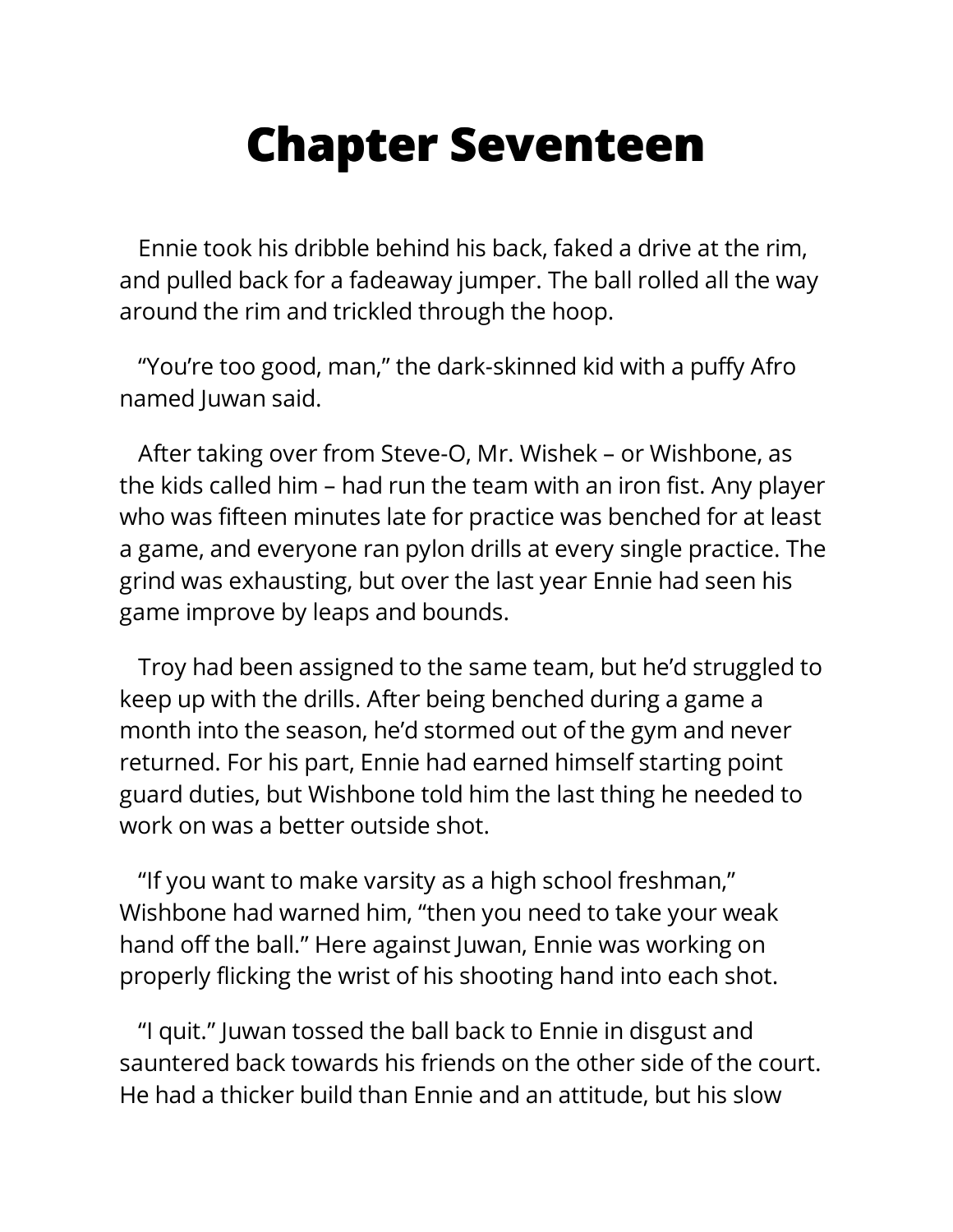moves had been no match for the little Mexican. The pass he threw was sloppy and the ball bounded past Ennie out towards the chain-link fence. Ennie put his head down and chased after it, but a teenage girl with her long blonde hair tied backin a ponytail got there first.

"Thisyours, superstar?"

Ennie did a double take. He recognized the voice, but the girl in front of him looked nothing like the Kelly he remembered. The dirt and the grime were gone. She was scrubbed clean, with shiny bright red lipstick and two stud earrings in each ear. Ennie was sure she hadn't had her ears pierced the year before. Kelly had always seemed a fewmonths older than him but it was still a shock to see her looking almost like a woman.

"Thanks," he said. "I didn't recognize you."

"Iknow, I look all weird." Her face was bright red, but Ennie couldn't be sure if she was blushing or if it was just her makeup.

"What are you doing here?" Ennie said. "Where's your pops?"

"My pops?" Kelly laughed. "I ain't seen him since the last time I saw you." She pointed out to the street where a dark-skinned lady in a flower print skirt was leaning against a blue sedan. "That's Sue. She been taking care of me."

"Oh," Ennie said, looking at the ground. "I thought my aunt sent you back to your pops."

"You ain't know?" Kelly said. "Sue's from the church group. Lucía even come by the house some time to bring me clothes and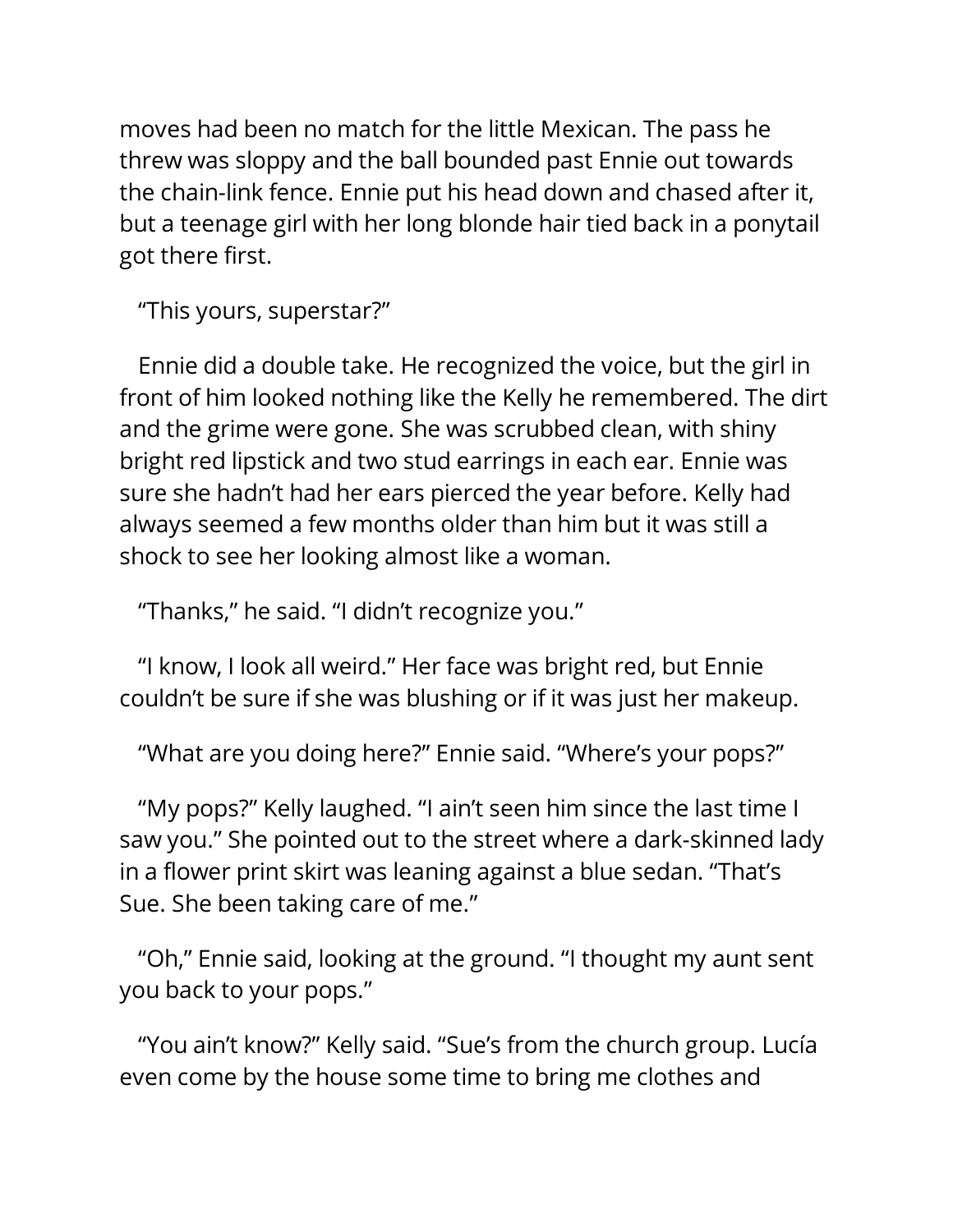things. I gotta go back to my real Mom when she gets out of jail, though."

Ennie suddenly felt embarrassed. He had never really forgiven his aunt for sending Kelly home, but now he realized he'd underestimated Lucía. She might have her own ways, but she meant well.

"Oh," he said again. Standing here in front of her, Ennie felt like he had so much to say to Kelly, but none of the thoughts seemed to want to turn themselves into words.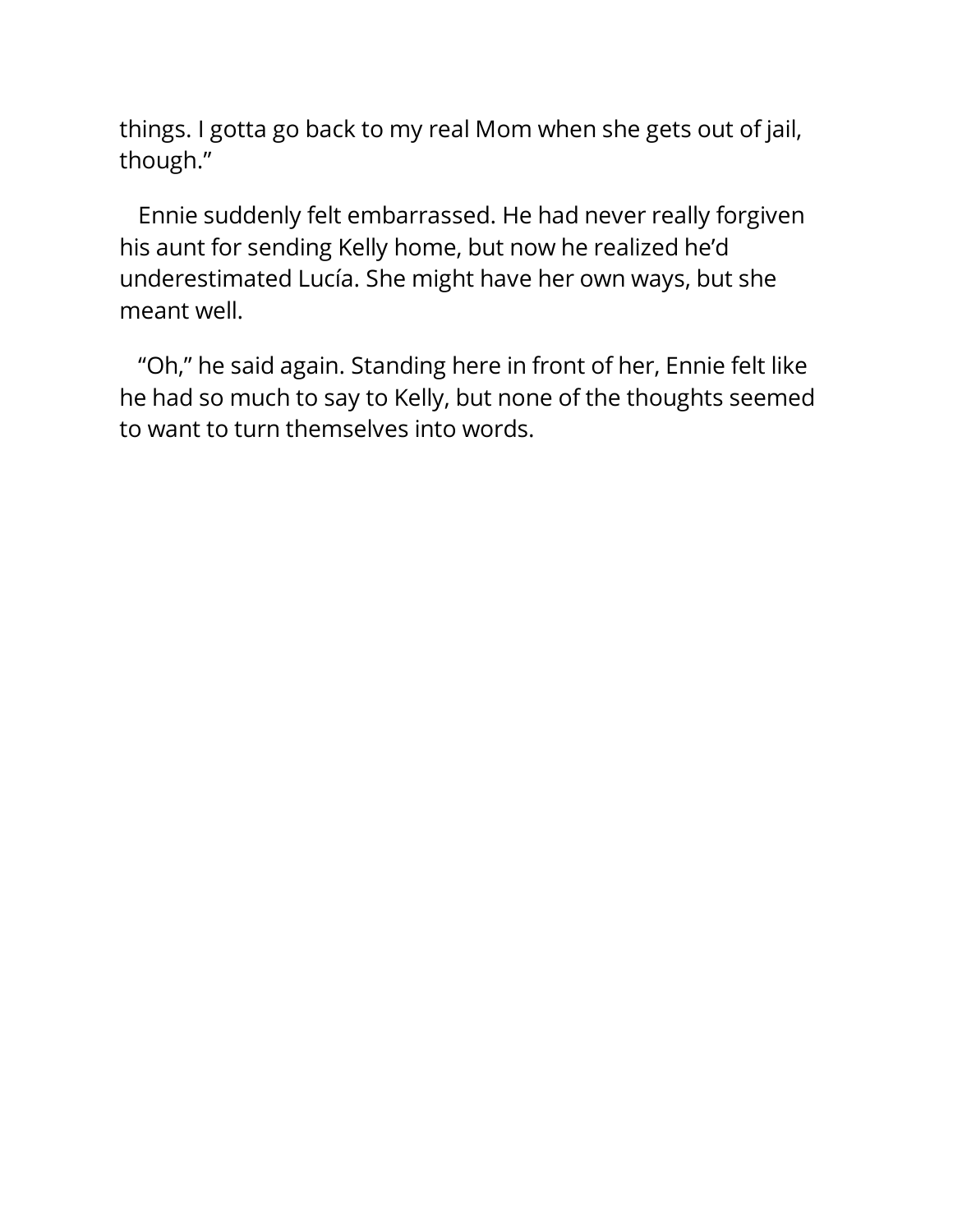# **Chapter Eighteen**

<span id="page-51-0"></span>"Wait here," Kelly said. "I got something for ya."

She took off towards the car and for a second as she ran she looked like the tomboy Ennie remembered. But then her feet got tangled in the folds of her skirt and she had to slow down. She jogged back to him carrying a soft bundle wrapped in tissue paper.

"This is for me?" he asked. "How did you – why?"

"You ain't that hard to find, silly," she said. "We just looked for a basketball court. Now hurry up and open it."

Ennie tore into the paper and uncovered a patch of blinding white fabric. He pulled at it and a full-size, straight-off-the-rack basketball jersey fell into his hands. He turned it over. Above the enormous blue zero in the middle of the back, the word WESTBROOK was sewn in big block letter.

"I'm sorry for tearing up your old magazine," Kelly said. "I had no idea it could mean anything to anyone."

"Thanks!" Ennie said. "I didn't even thinkyou remembered…"

He pulled the jersey over his head. Kelly walked a semi-circle around him, inspecting.

"Well, it almost fits. Sue said Igotta leave a little room because you're stillgrowing." Kelly put her mouth up to Ennie's ear. "She also says to take care of it 'cause it's *expensive*." She giggled and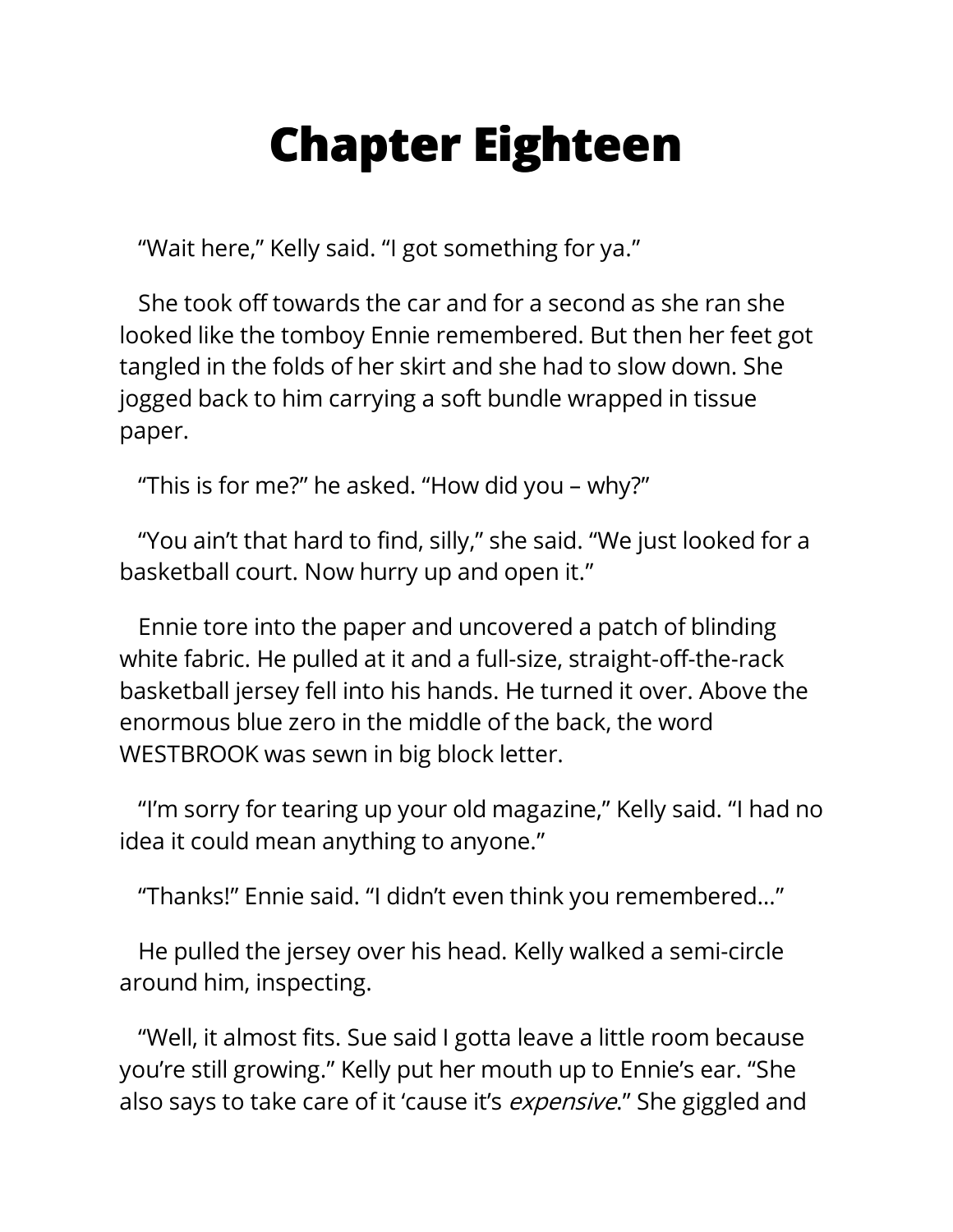stepped away from Ennie. "Sue's rich,you know."

"I will," Ennie assured her. "I'll keep it in perfect condition."

Kelly took hold of Ennie's hand. "Thanks," she said. "Thanks for trying to help me."

"I thought I messed it all up," Ennie said.

"Y'know, if it weren't for you I'd probably be back at my pop's place right now. You got me outta some big trouble, even if you never knew it." She dropped his hand. "Anyway, I just wanted to say bye for real."

Kelly took a step towards the street.

"Wait," Ennie said. "Where are you going?"

"Sue's taking me to see my Mom." Kelly stuck out her tongue. "She says I gotta show her how I dress up nice."

"But..." Ennie started, searching for the words. "We gonna see each other again?"

"Maybe," Kelly shrugged. "You're gonna be in high school soon, right? You still gonna let your aunty tell you who you can sneak around with then, superstar?" She threw him a wink. "I'll be around. Or maybe not."

As Kelly strolled back to the car, Ennie wondered if she was leaving his life for good. Without so much as a glance back, she climbed into the passenger side of the vehicle. The car turned out onto the street and disappeared behind an oaktree on the corner.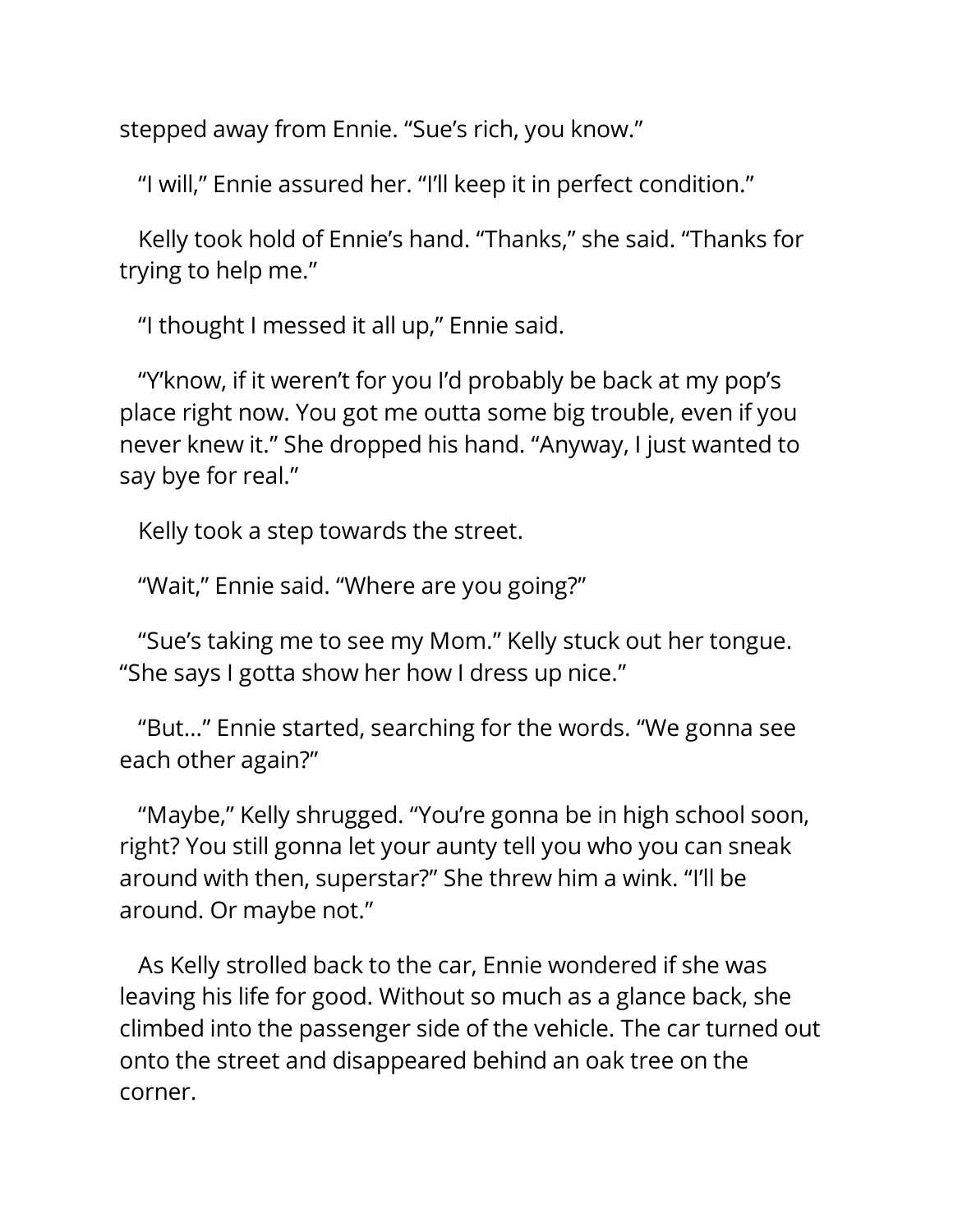After it was gone, Ennie looked down at his new jersey once again, touching it to make sure it was real. Then he dribbled a couple of times and turned towards the hoop. He flicked his right hand gently through the ball and watched as it rose in a perfect arc towards the basket and then swished quietly through the mesh – nothing but nylon.